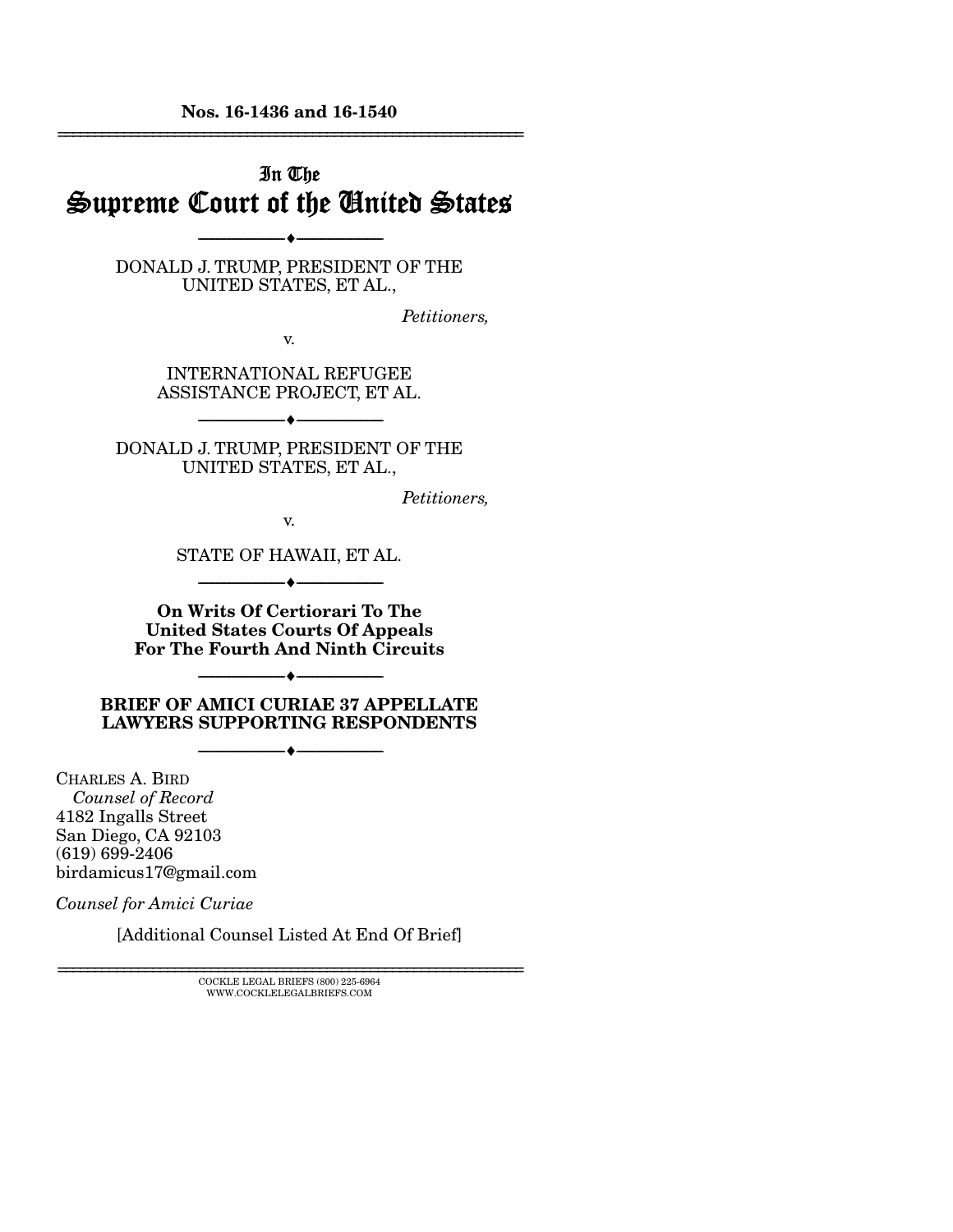## TABLE OF CONTENTS

|      |           |                                                                                                                             | Page           |
|------|-----------|-----------------------------------------------------------------------------------------------------------------------------|----------------|
|      |           |                                                                                                                             | i.             |
|      |           |                                                                                                                             | iii            |
|      |           | BRIEF OF AMICI CURIAE 37 APPELLATE<br>LAWYERS SUPPORTING RESPONDENTS                                                        | $\mathbf 1$    |
|      |           | INTEREST OF THE AMICI CURIAE                                                                                                | 1              |
|      |           | SUMMARY OF ARGUMENT                                                                                                         | $\overline{2}$ |
|      |           |                                                                                                                             | $\overline{4}$ |
| I.   |           | How a Society Based on the Rule of Law                                                                                      | 4              |
|      |           | A. The Weimar Constitution provided for<br>civil rights and for the rule of law ad-<br>ministered by an independent judici- | $\overline{4}$ |
|      | В.        | The German judiciary betrayed the                                                                                           | 6              |
|      | C.        |                                                                                                                             | 12             |
| II.  |           | American Analogies and Contrasts                                                                                            | 13             |
|      | $A_{-}$   | This Court's nadirs came when it<br>yielded to executive or popular racial<br>sentiment and compromised the rule            | 13             |
|      | <b>B.</b> | The Court and its members have also<br>affirmed the wisdom of an independ-<br>ent judiciary as a check on executive         |                |
|      |           |                                                                                                                             | 17             |
| III. |           | A Sole Lawmaker's Acts Should Be Tested<br>With All Available Evidence                                                      | 21             |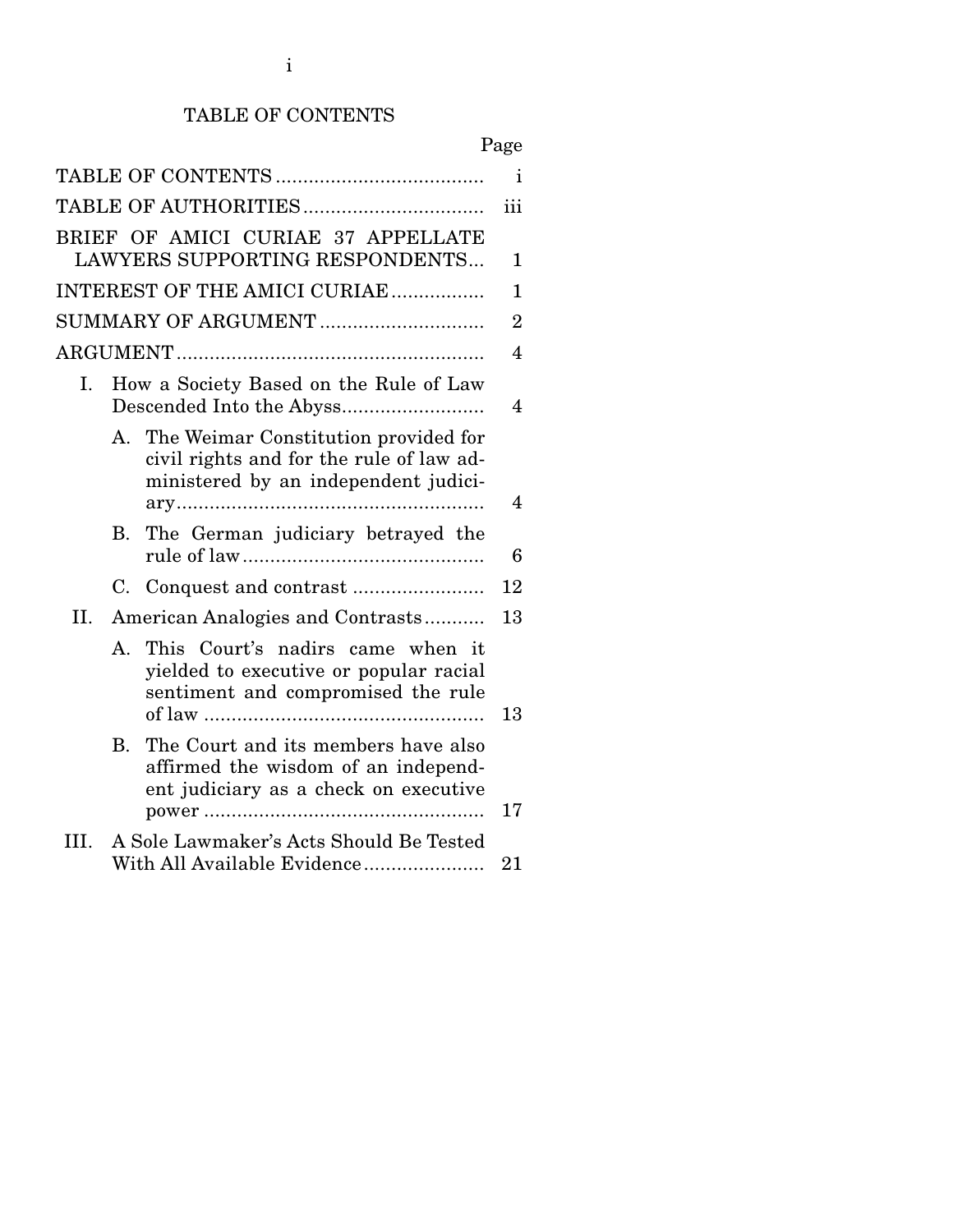# TABLE OF CONTENTS – Continued

## Page

| A. The President has limited power to<br>legislate under Congressional delega-                                             | -21 |
|----------------------------------------------------------------------------------------------------------------------------|-----|
| B. Objections to Congressional legisla-<br>tive history do not apply to extrinsic<br>evidence of an executive order's pur- | 23  |
| C. The record here demonstrates the ap-<br>propriateness and ease of gathering<br>evidence of presidential intent          | -26 |
| D. Upholding the rule of law requires<br>considering all the President's state-<br>ments that relate to the executive or-  |     |
|                                                                                                                            | 29  |
|                                                                                                                            | 32  |

ii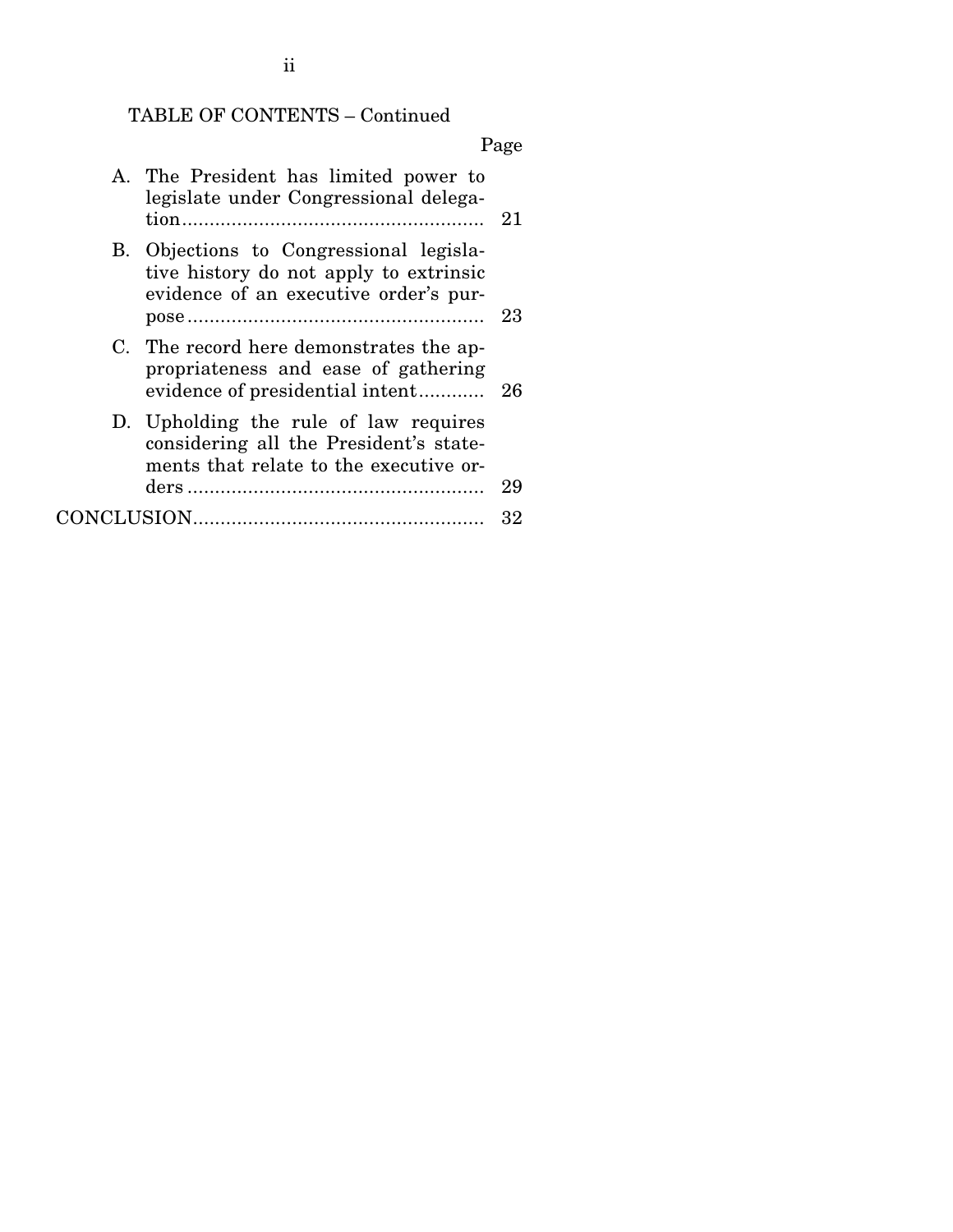## TABLE OF AUTHORITIES

# Page

## CASES

| Bd. of Educ. of Kiryas Joel Vill. Sch. Dist. v. Gru-                                  |
|---------------------------------------------------------------------------------------|
| Church of the Lukumi Babalu Aye, Inc. v. City of                                      |
| Conroy v. Aniskoff, 507 U.S. 511 (1993)24                                             |
| Duplex Printing Press Co. v. Deering, 254 U.S.                                        |
| Edelman v. Lynchburg College, 535 U.S. 106                                            |
| Greene v. McElroy, 360 U.S. 474 (1959)2, 21                                           |
| Hamdi v. Rumsfeld, 542 U.S. 507 (2004)  19, 20                                        |
| Holder v. Humanitarian Law Project, 561 U.S. 1                                        |
| Int'l Refugee Assistance Project v. Trump, 857<br>F.3d 554 (4th Cir. 2017) 17, 27, 28 |
| Kent v. Dulles, 357 U.S. 116 (1958)2, 21                                              |
| Kerry v. Din, __ U.S. __, 135 S.Ct. 2128 (2015)23                                     |
| Kleindienst v. Mandel, 408 U.S. 753 (1972) 23                                         |
| Korematsu v. United States, 323 U.S. 214                                              |
| Korematsu v. United States, 584 F.Supp. 1406                                          |
| Marks v. United States, 430 U.S. 188 (1977)24                                         |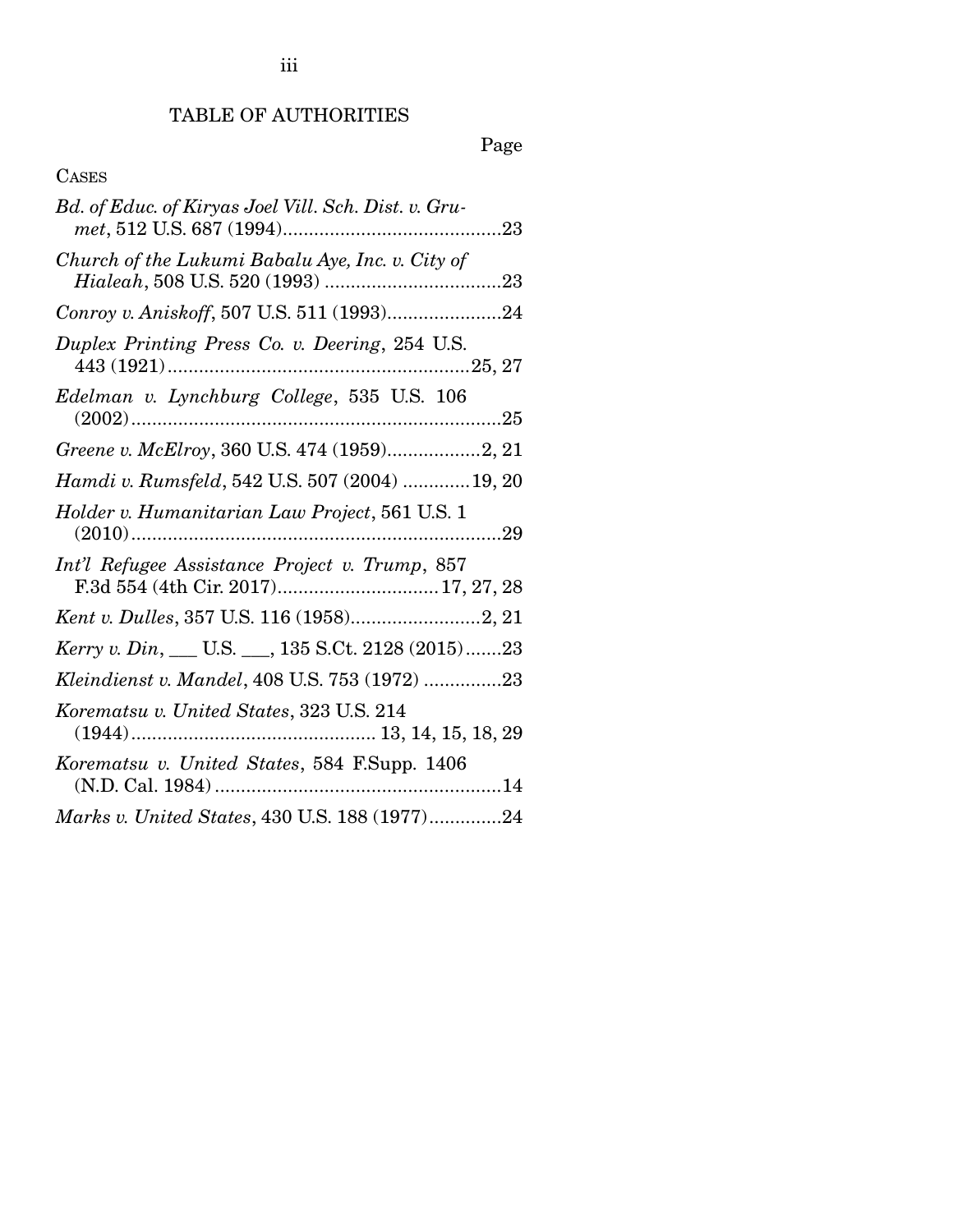TABLE OF AUTHORITIES – Continued

| Page                                                                                 |
|--------------------------------------------------------------------------------------|
| McCaughn v. Hershey Chocolate Co., 283 U.S.                                          |
| McCreary County v. ACLU of Ky., 545 U.S. 844                                         |
| Panhandle Oil Co. v. Mississippi ex rel. Knox,                                       |
| Parents Involved in Cmty. Sch. v. Seattle Sch.<br>Dist. No. 1, 551 U.S. 701 (2007)17 |
| Plessy v. Ferguson, 163 U.S. 537 (1896) 16, 17, 18, 29                               |
| Scott v. Sandford, 60 U.S. (19 How.) 393                                             |
| United States v. Fisher, 6 U.S. (2 Cranch) 358                                       |
| United States v. Nixon, 418 U.S. 683 (1974) 19                                       |
| United States v. Windsor, $\_\_$ U.S. $\_\_$ , 133 S.Ct.                             |
| Youngstown Sheet & Tube Co. v. Sawyer, 343                                           |
|                                                                                      |

CONSTITUTIONAL PROVISIONS

|  | United States Constitution, Ex Post Facto    |  |  |
|--|----------------------------------------------|--|--|
|  |                                              |  |  |
|  | United States Constitution, Fifth Amendment5 |  |  |
|  | United States Constitution, Fifth Amendment, |  |  |
|  |                                              |  |  |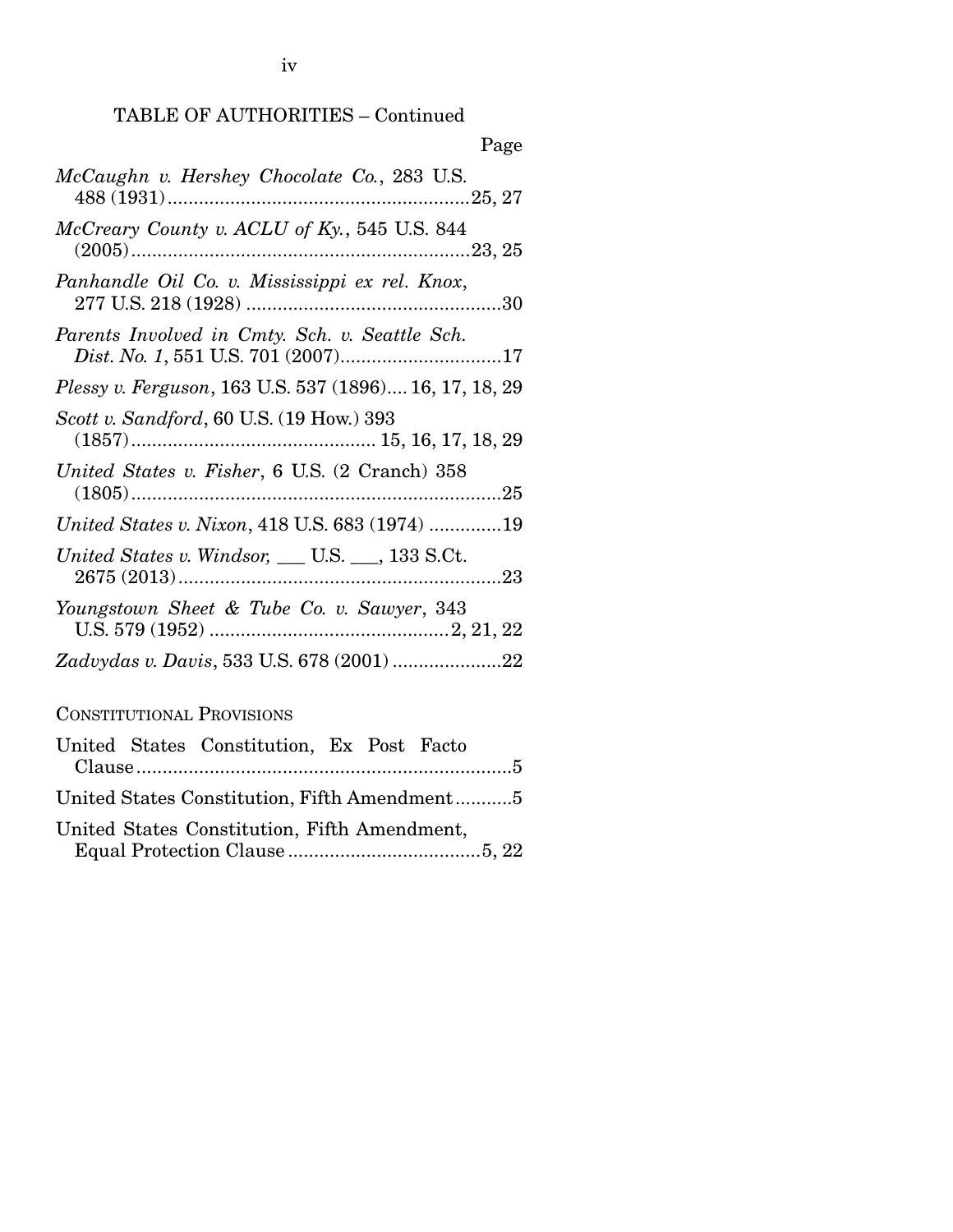## TABLE OF AUTHORITIES – Continued

| Page                                           |
|------------------------------------------------|
| United States Constitution, First Amendment5   |
| United States Constitution, First Amendment,   |
| United States Constitution, First Amendment,   |
| United States Constitution, Fourth Amendment 5 |
|                                                |
| United States Constitution, Sixth Amendment5   |

#### **STATUTES**

| Civil Liberties Act of 1988, Pub. L. No. 100-383, |  |
|---------------------------------------------------|--|
| Judiciary Act of 1789 (1 Stat. 73, ch. 20, § 8)6  |  |

#### RULES

#### OTHER AUTHORITIES

Brief of the United States, *Korematsu v. United States*, 323 U.S. 214 (1944) (No. 22) ........................ 14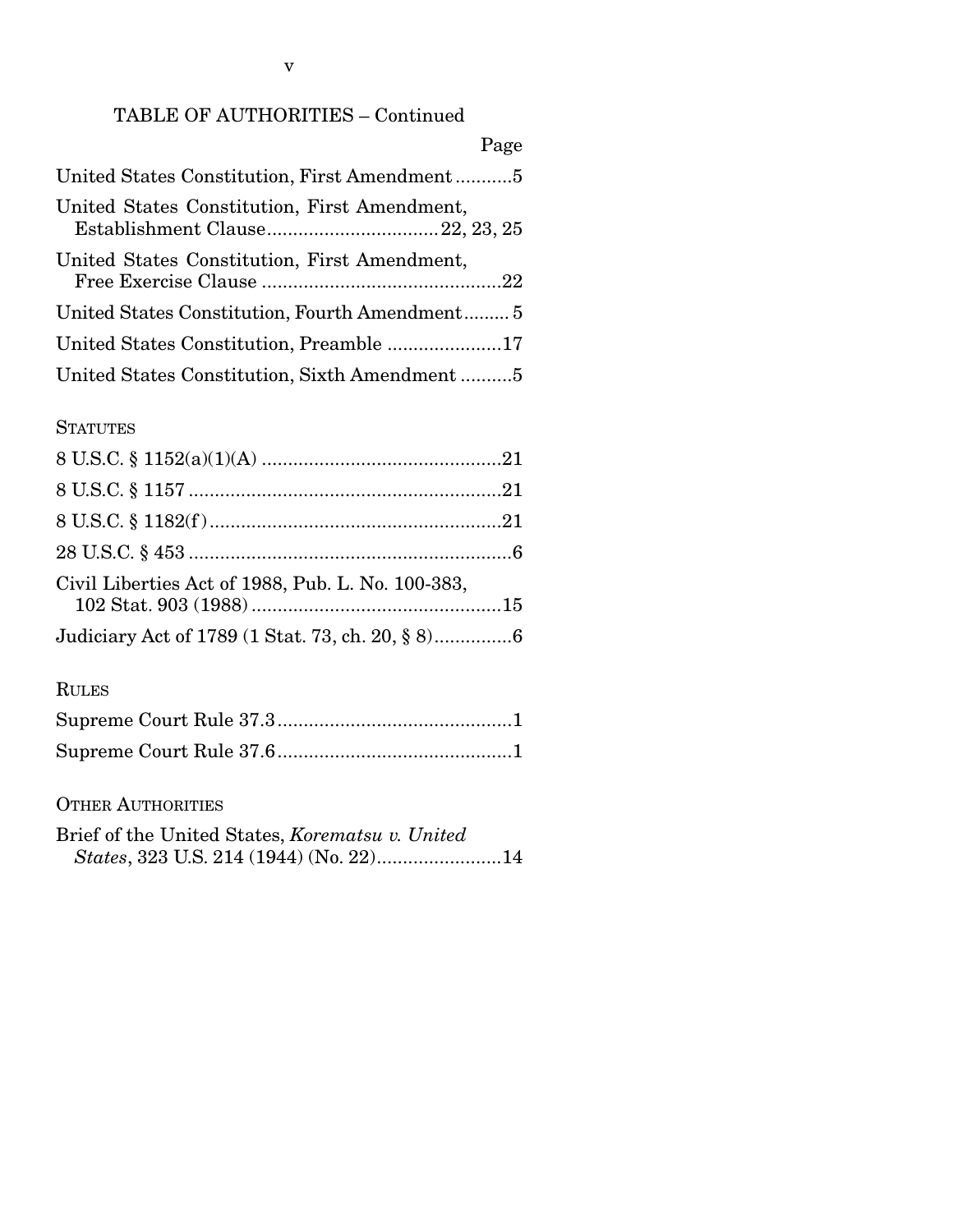vi

| ι ας σ                                                                                                                                               |  |
|------------------------------------------------------------------------------------------------------------------------------------------------------|--|
| Carlton J. H. Hayes, A Political and Social His-                                                                                                     |  |
| David Frost interview with Richard M. Nixon,                                                                                                         |  |
| Diemut Majer, "Non-Germans" under the Third<br>Reich (Peter Thomas Hill, et al., trans., Johns<br>Hopkins Univ. Press 2003) (2d ed. Oldenbourg       |  |
| Don E. Fehrenbacher, The Dred Scott Case: Its<br>Significance in American Law and Politics                                                           |  |
| Eugene C. Gerhart, America's Advocate: Robert                                                                                                        |  |
|                                                                                                                                                      |  |
| H. W. Koch, In the Name of the Volk: Political<br>Justice in Hitler's Germany (1989)7                                                                |  |
| http://siouxcityjournal.com/news/state-and-regional/<br>iowa/trump-crows-about-support-calls-out-<br>opponents-at-dordt-rally/article_bb5afdb4-e18e- |  |
| http://time.com/4872118/trump-boy-scout-jamboree-                                                                                                    |  |
| https://www.theguardian.com/us-news/2016/nov/<br>17/trump-camp-denies-muslim-ban-registry31                                                          |  |
| https://www.washingtonpost.com/news/post-nation/<br>wp/2017/07/29/u-s-police-chiefs-blast-trump-<br>for-endorsing-police-brutality/31                |  |

## Page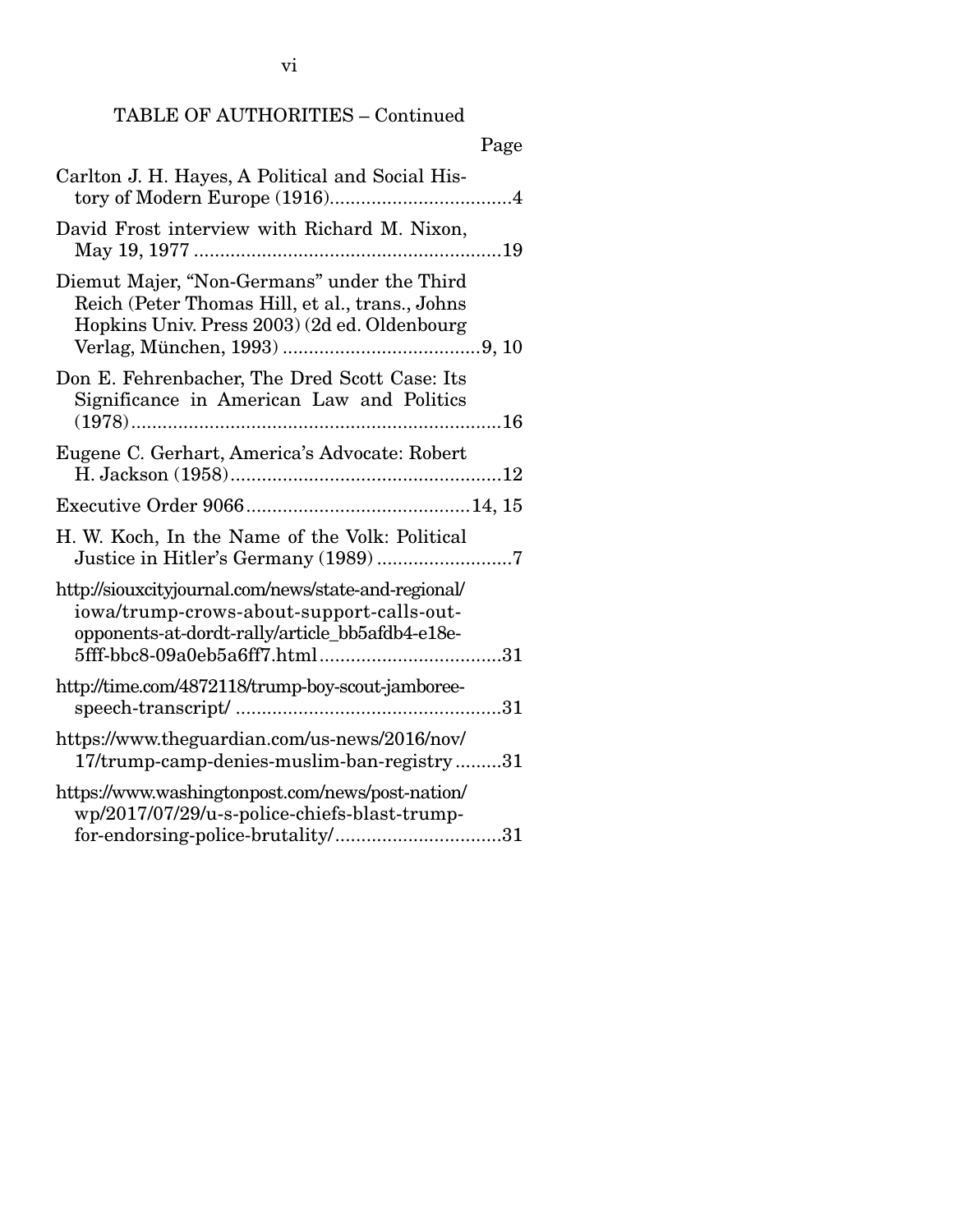vii

## TABLE OF AUTHORITIES – Continued

# Page

| https://www.washingtonpost.com/news/the-fix/<br>wp/2017/02/04/trump-lashes-out-at-federal-<br>judge-who-temporarily-blocked-travel-ban/30                                                                                                                     |
|---------------------------------------------------------------------------------------------------------------------------------------------------------------------------------------------------------------------------------------------------------------|
| https://www.wsj.com/articles/donald-trump-keeps-<br>up-attacks-on-judge-gonzalo-curiel-1464911442;<br>http://joshblackman.com/blog/2016/05/27/donald-<br>trumps-dangerous-attack-on-u-s-district-judge-<br>gonzalo-curiel-and-the-rigged-federal-judiciary/30 |
| II Trial of the Major War Criminals before the<br>International Military Tribunal Nuremberg<br>14 November 1945-1 October 1946 (Nurem-                                                                                                                        |
| III Trials of War Criminals Before the Nuern-<br>berg Military Tribunals Under Control Coun-<br>cil Law No. 10: "The Justice Case" (U.S. Gov't                                                                                                                |
| Ingo Müller, Hitler's Justice (Deborah Lucas<br>Schneider, trans., Harvard Univ. Press 1991)<br>(Kindler Verlag GmbH 1987) 7, 8, 9, 10, 12                                                                                                                    |
| John Mack Faragher, et al., Out of Many: A His-<br>tory of the American People, Revised Printing                                                                                                                                                              |
| Law for Restoration of the Professional Civil                                                                                                                                                                                                                 |
| Law of June 28, 1935, arts. 2, 170a 11                                                                                                                                                                                                                        |
| Law to Remedy the Distress of the People and                                                                                                                                                                                                                  |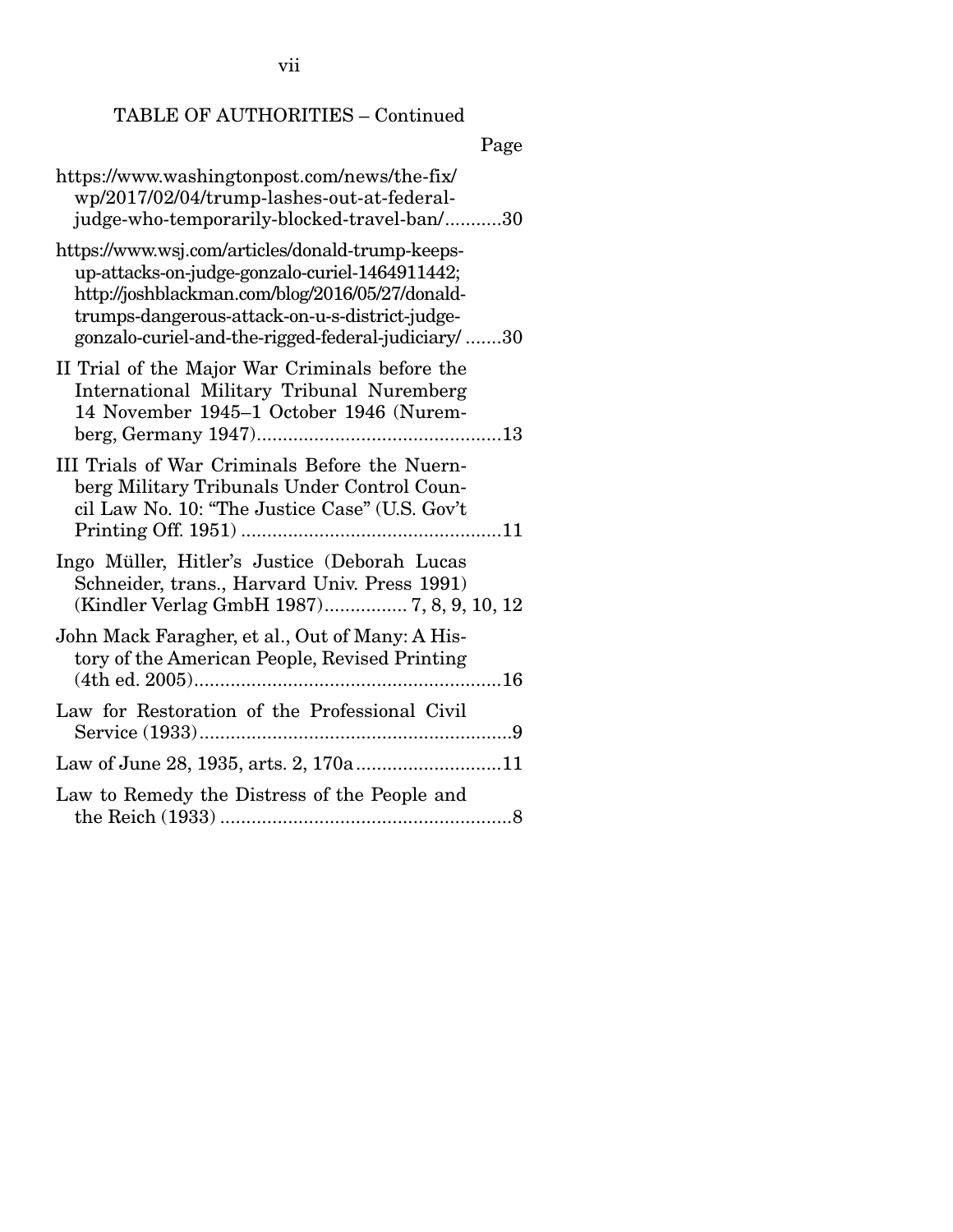viii

## TABLE OF AUTHORITIES – Continued

| Page                                                                                                                                           |
|------------------------------------------------------------------------------------------------------------------------------------------------|
| Law to Secure the Unity of the Party and the                                                                                                   |
| Michael Bazyler, Holocaust, Genocide, and the<br>Law (Paperback ed. Oxford Univ. Press 2017)7, 11                                              |
| Norbert Ehrenfreund, The Nuremburg Legacy                                                                                                      |
| Richard J. Evans, The Third Reich in Power                                                                                                     |
|                                                                                                                                                |
| Weimar Constitution (Alexander Ganse, trans.<br>2001), http://www.zum.de/psm/weimar/weimar_                                                    |
| William F. Meinecke, Jr. & Alexandra Zapruder,<br>Law, Justice and the Holocaust (2d ed. U.S.<br>Holocaust Memorial Museum, 2014)  6, 7, 8, 10 |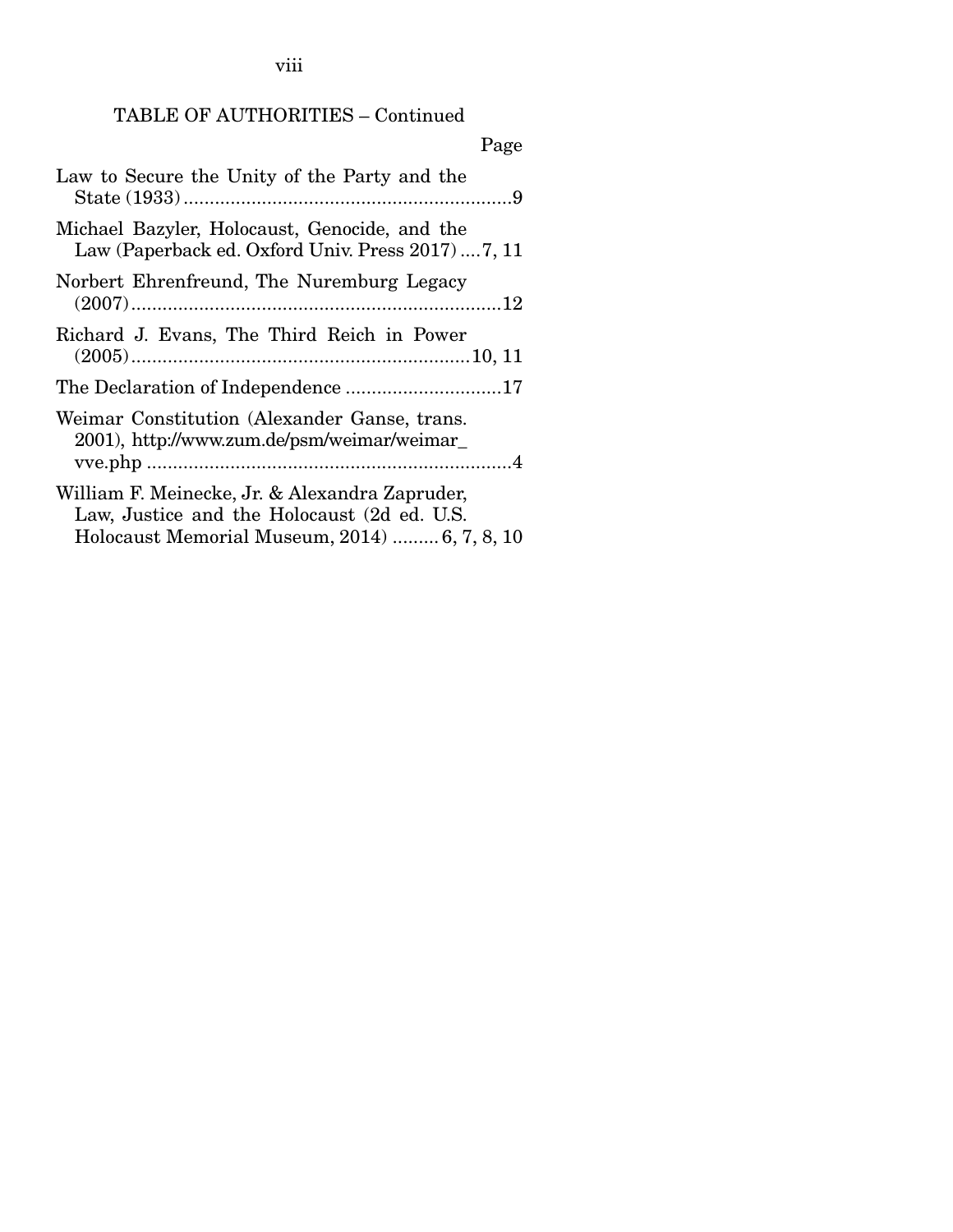### BRIEF OF AMICI CURIAE 37 APPELLATE LAWYERS SUPPORTING RESPONDENTS

 The 37 citizens listed *post*, pages 32-38, submit this brief as amici curiae supporting respondents.<sup>1</sup>

--------------------------------- ---------------------------------

### INTEREST OF THE AMICI CURIAE

 Amici are 37 appellate lawyers admitted to the bar of this Court. We write as citizens on our own behalf and not for employers, legal-practice organizations in which we have an interest, or clients. Please attribute the words and positions stated in this brief solely to the named amici.

 The interest of amici is to preserve the rule of law. As officers of the Court, many of whom have briefed and argued cases in the Court for clients, we owe our highest duty to the rule of law. We perceive the rule of law to be threatened by actions that gave rise to this

<sup>&</sup>lt;sup>1</sup> Pursuant to Supreme Court Rule 37.3(a), amici certify that Petitioners have filed a blanket consent with the Clerk, and counsel of record for all Respondents have consented to the filing of this brief. The parties' letters of consent have been filed with the Clerk of the Court.

Pursuant to Supreme Court Rule 37.6, amici state that this brief was written by members of the amici group, who exclusively produced and funded the brief. No party or counsel for a party was involved in preparing this brief or contributing financially to fund the preparation or submission.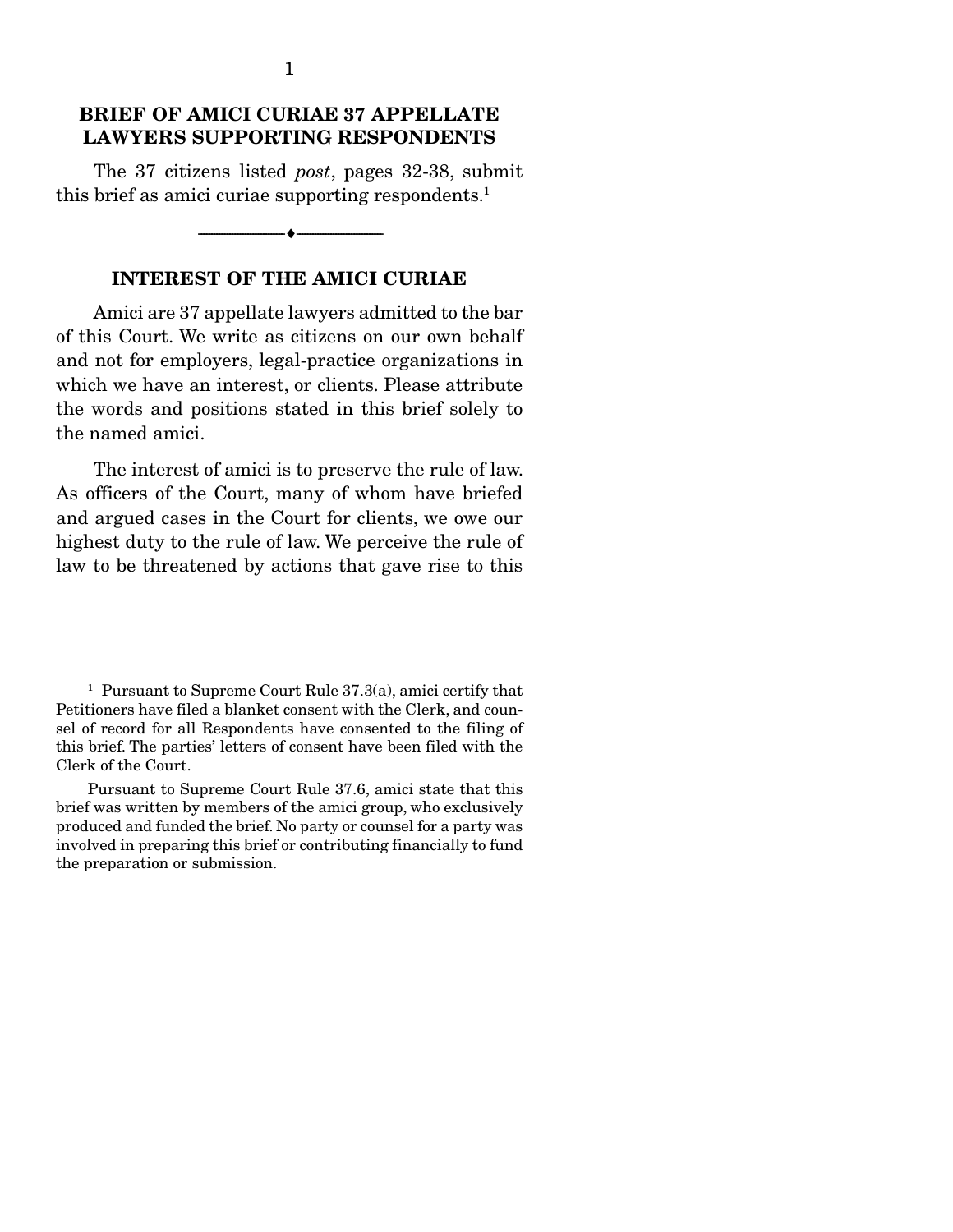case. Our duty to the rule of law calls us to write this brief to expose and resist the threat.

--------------------------------- ---------------------------------

#### SUMMARY OF ARGUMENT

 Appellate review of executive orders that legislate should embrace all verifiable evidence of a President's motive or intent when motive or intent is relevant. In the Nation's intentionally divided government, Congress legislates and the President faithfully executes.2 When Congress broadly delegates legislative power, the President becomes an authorized autocrat. Then the judicial branch must assure the President does not "trench upon fundamental rights."3 When a President as a sole state actor would abridge civil rights or the rights of a minority in the name of enhancing security or prosperity, the Court uniquely owes the people a duty to scrutinize the abridgment with full attention to whether its true motive is repression. As a matter of judicial process that means considering all verifiable evidence of the President's motives.

 This brief explains how lessons of recent history favor considering everything verifiable that a President says about the purposes for issuing an executive order. Amici show what perils attend a judiciary's failing to take a leader at his or her word. Disregarding

<sup>2</sup> *Youngstown Sheet & Tube Co. v. Sawyer*, 343 U.S. 579, 583, 588 (1952).

<sup>3</sup> *Kent v. Dulles*, 357 U.S. 116, 129 (1958); *see Greene v. McElroy*, 360 U.S. 474, 507 (1959).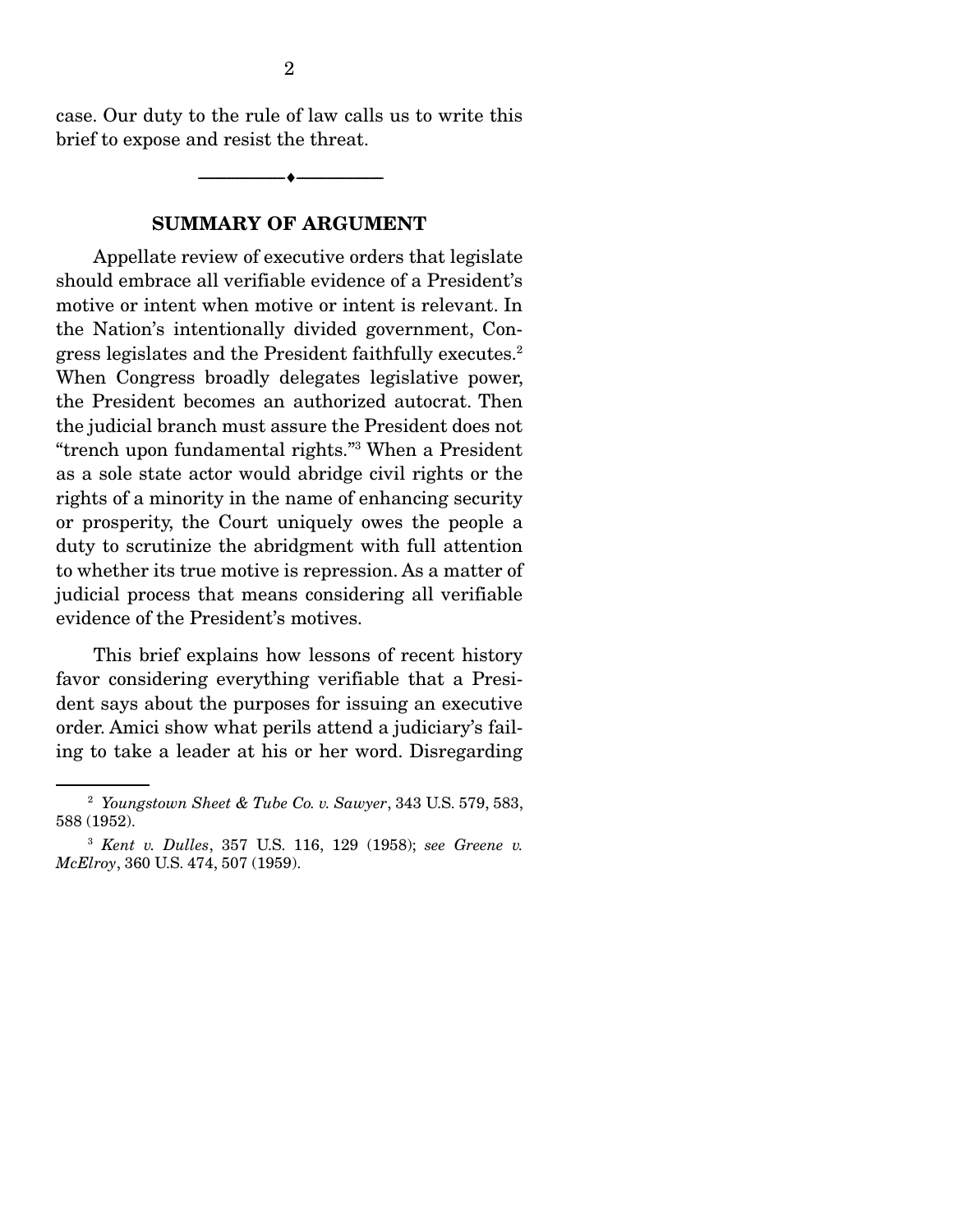expressions of repressive motive or will to act outside the rule of law contributes to social breakdowns greater than those embodied in a particular case.

 Part I documents how the judiciary in another rule-of-law nation – Germany in 1933 – failed to see clearly and question deeply when facing a would-be totalitarian. Seduced by popular nationalism and cowed by factions angry over unemployment and underemployment, the German judiciary – like many other thoughtful German leaders and later world leaders – appeased when it should have stood its ground under its nation's constitution and rule-of-law tradition. The courts facilitated the plurality government's descent into totalitarianism. The result was not security or prosperity. It was tens of millions of deaths and Germany's destruction.

 Part II shows that Germany's catastrophic experience is pertinent to the United States today. American courts – even this Court 70 years ago – have sometimes blinded themselves to real and knowable reasons for oppressive measures. They have accepted palpably meritless excuses invoking national security or tranquility. But the words of this Court and individual justices have often advocated the constitutional duty to prevent presidential trenching on fundamental rights, and the Court has invalidated executive acts – including in times of crisis.

 Part III applies the lessons of parts I and II to show why the Court should take a President at his or her word – wherever or however uttered verifiably –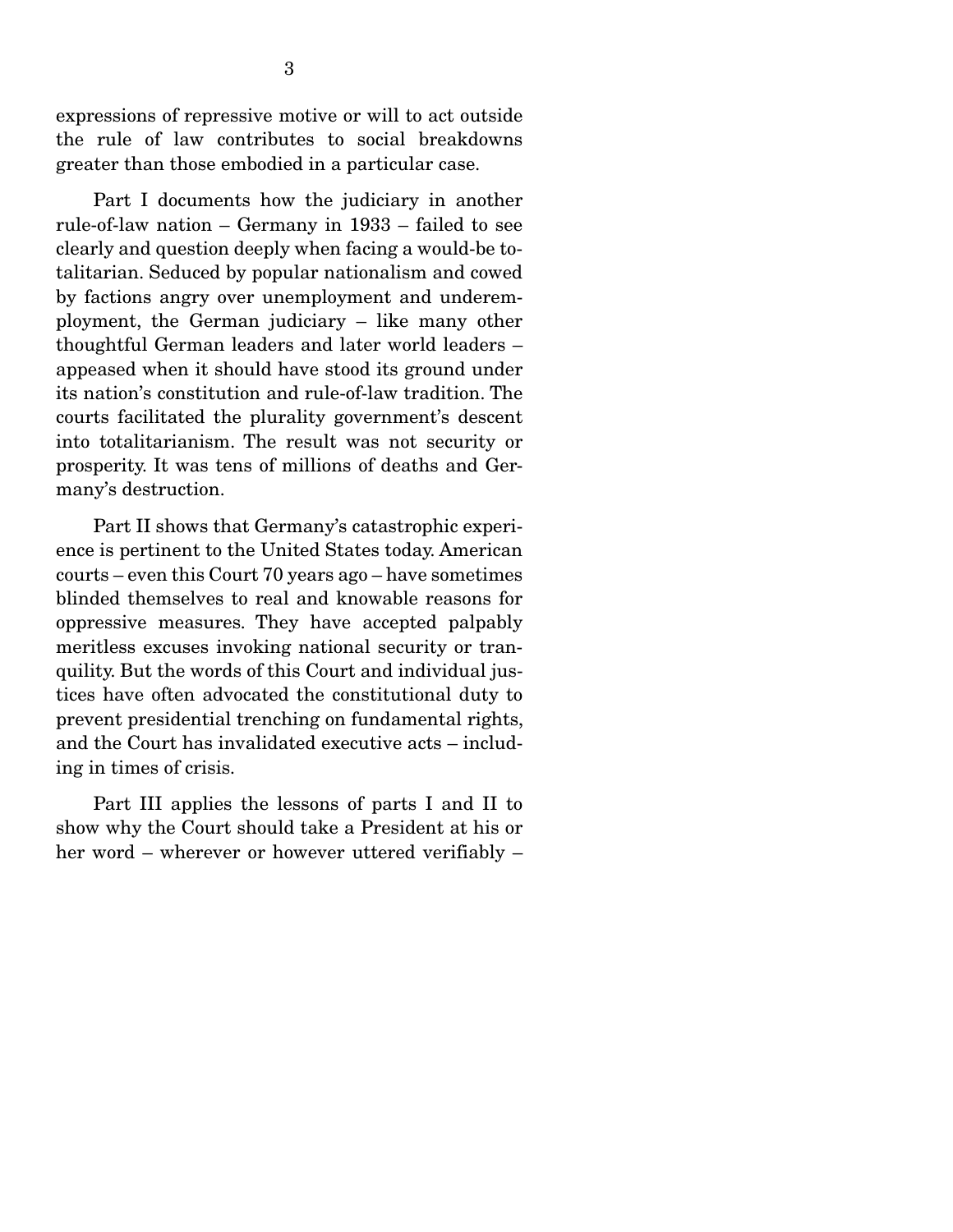for the meaning and purpose of an executive order being challenged or interpreted under the Constitution or laws of the United States. The conditions in which this case arrives at the Court have salient analogies to the histories in parts I and II. As the Nation's chief guardian of the Constitution and the rule of law, this Court must examine thoroughly and deeply, and then thoughtfully stand on the ground of the rule of law.

#### ARGUMENT

--------------------------------- ---------------------------------

### I. How a Society Based on the Rule of Law Descended Into the Abyss.

 In 1871, Germany became a republic under the Constitution of the German Reich, which provided the organic law of Germany until 1919.4

## A. The Weimar Constitution provided for civil rights and for the rule of law administered by an independent judiciary.

 After the First World War, Germany adopted a new constitution, the Reich Constitution of August 11, 1919, often called the Weimar Constitution.<sup>5</sup> The Weimar Constitution began similarly to the opening

<sup>4</sup> Carlton J. H. Hayes, A Political and Social History of Modern Europe 397 (1916).

<sup>&</sup>lt;sup>5</sup> Amici rely on the translation available at Weimar Constitution (Alexander Ganse, trans. 2001), http://www.zum.de/psm/ weimar/weimar\_vve.php, last visited September 4, 2017, a copy of which is maintained in the records of counsel of record.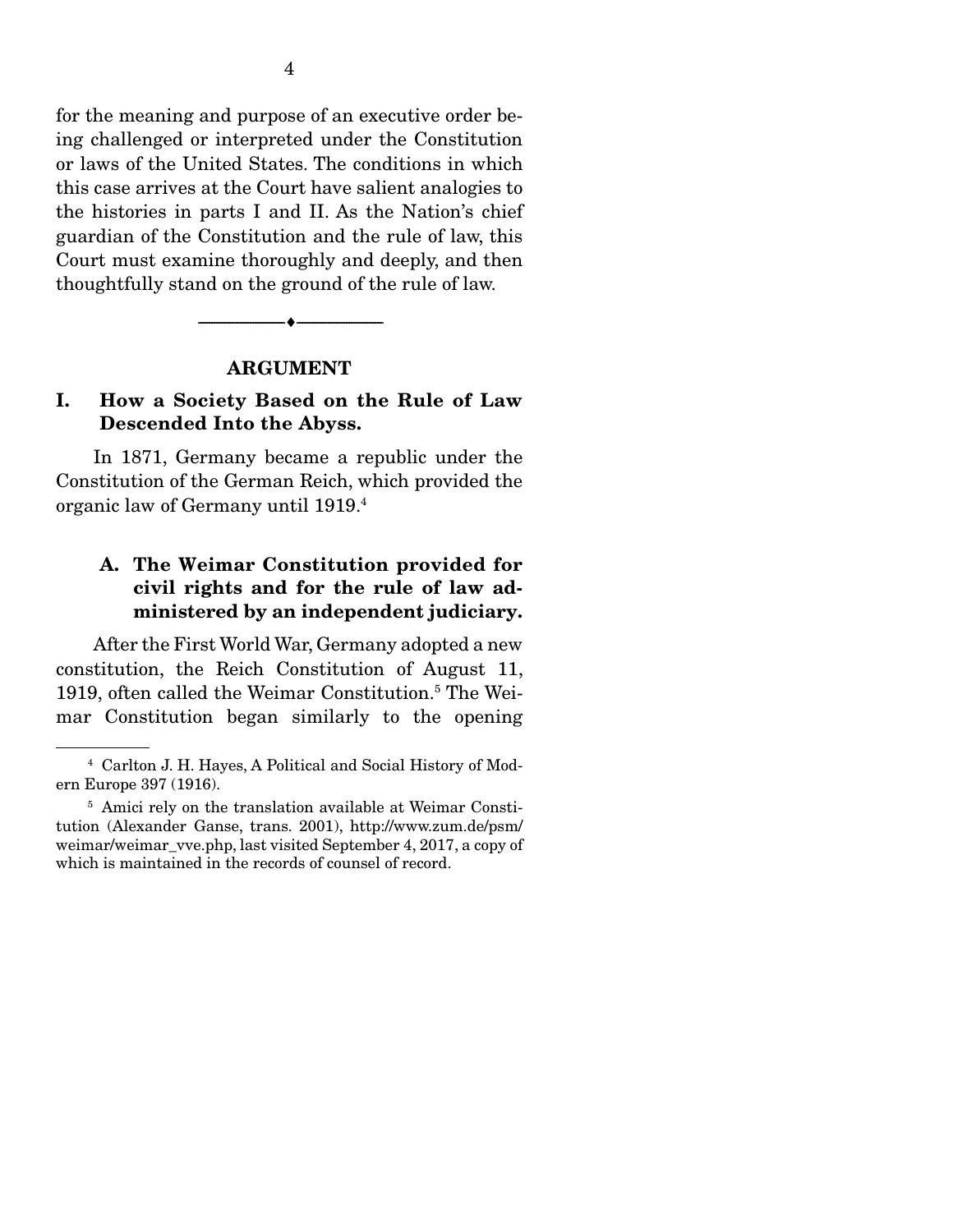phrases of the United States Constitution: "The German people, united in its tribes and inspirited with the will to renew and strengthen its Reich in liberty and justice, to serve peace inward and outward and to promote social progress, has adopted this constitution." Article 1 declared: "The German Reich is a republic. State authority derives from the people."

 Germans enjoyed freedoms declared in terms similar to those of the Bill of Rights. Article 109 of the Weimar Constitution expressed the substance of the Equal Protection Clause. Articles 114, 115, and 117 declared key principles of the Fourth, Fifth, and Sixth amendments, adding an explicit right of privacy. Article 116 could not be distinguished from the Ex Post Facto Clause. In articles 118, 123, 124, and 135, the Weimar Constitution laid out the principles of First Amendment freedoms of expression, assembly, and religion. Articles 136 and 137 further implemented freedom of religion by prohibiting religious tests for public office, prohibiting any state church, and guaranteeing the right to form religious communities. Article 153 required just compensation for taking of property.

 German civil rights were protected by the rule of law under an independent judiciary with life tenure. Judges swore an oath of "loyalty to the Constitution, obedience to the law, and conscientious fulfillment of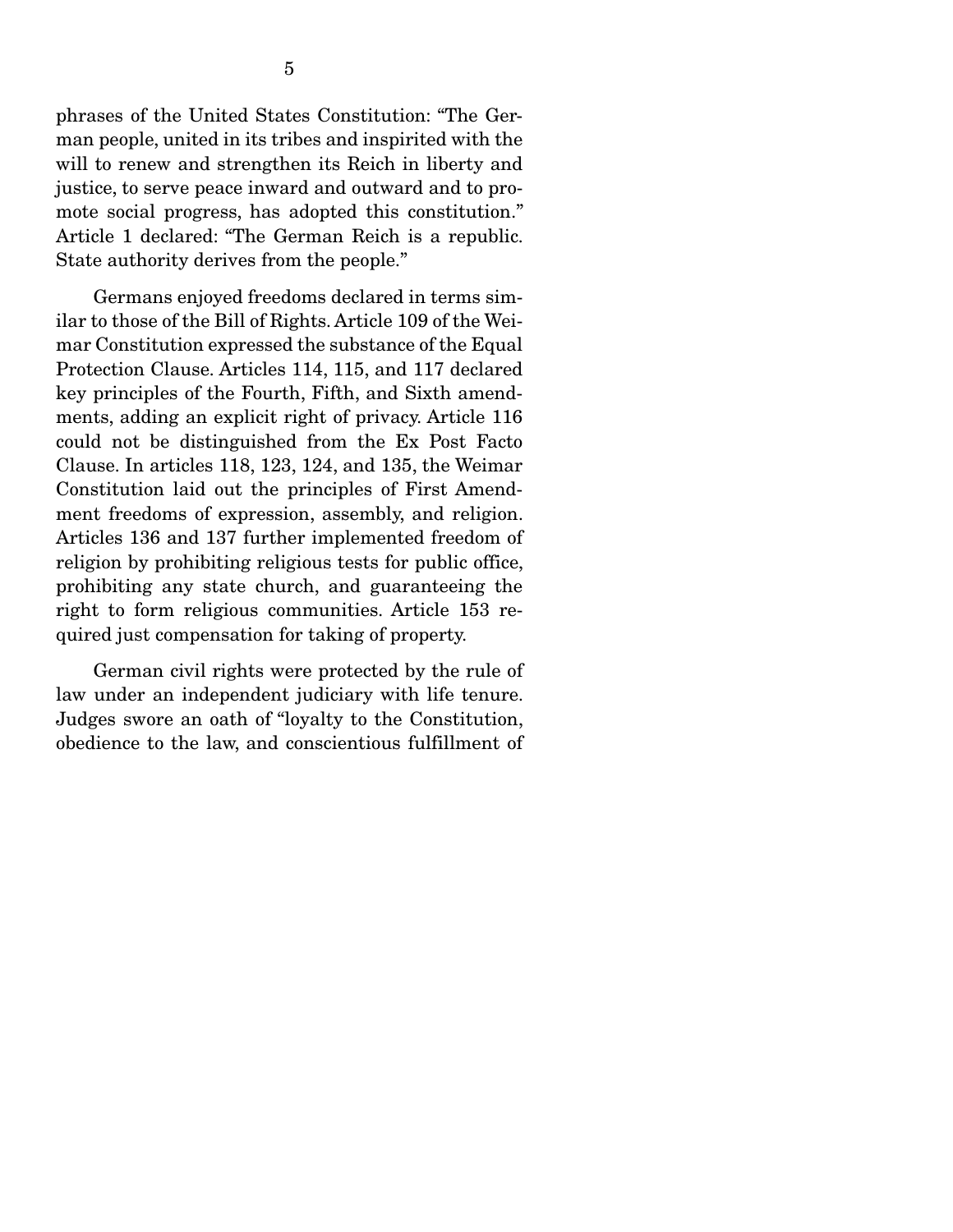the duties of my office. . . ."6 Express constitutional provisions included:

 Article 102 – "Judges are independent and subject only to the law."

 Article 104 – "Judges serving ordinary jurisdiction are appointed for lifetime. Against their will they can only be suspended temporarily or forced into early retirement or transferred to another location if a judge decided so, based on reasons and according to procedures determined by law. Legislation may establish an age limit, at which judges retire." Also, under Article 105, the government could not create extraordinary courts or subject civilians to military jurisdiction.

 Sadly for the German people and the world, the Weimar Constitution embedded its own potential nullification by providing in Article 48(2) that the Reich President could suspend many individual rights "[i]n case public safety is seriously threatened or disturbed . . . to reestablish law and order. . . ."

#### B. The German judiciary betrayed the rule of law.

 Before 1933, virtually no judges were members of the National Socialist German Workers' Party ("Nazi

<sup>6</sup> William F. Meinecke, Jr. & Alexandra Zapruder, Law, Justice and the Holocaust 24 (2d ed. U.S. Holocaust Memorial Museum, 2014). *Compare* Judiciary Act of 1789 (1 Stat. 73, ch. 20, § 8); 28 U.S.C. § 453.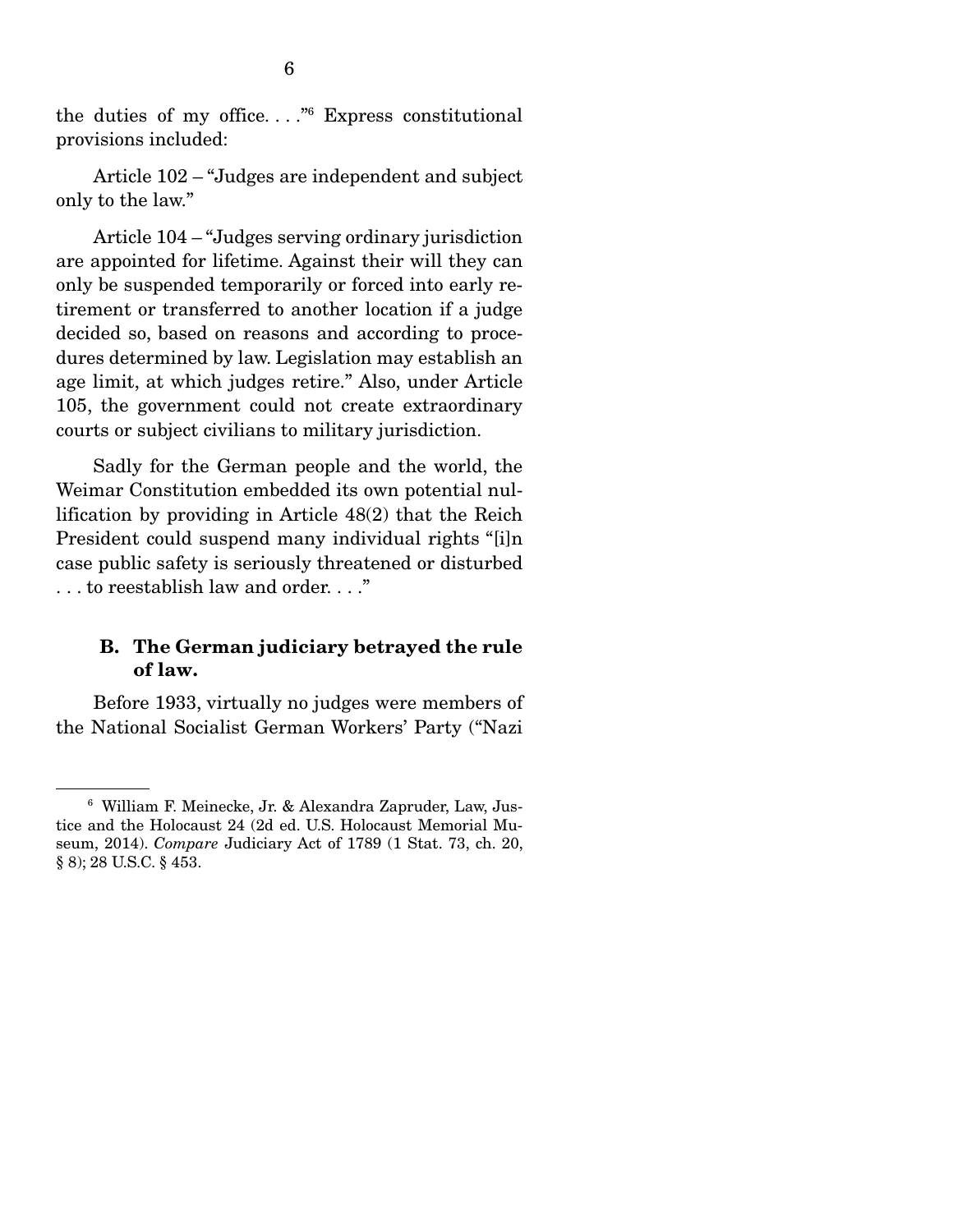Party").<sup>7</sup> But some had eroded the rule of law by allowing criminal convictions for truthful journalism and acquittals for crimes including murder when the defendant's conduct supported Germany's illegal rearming.8

 On January 30, 1933, Reich President Hindenberg appointed the leader of the Nazi Party, Adolf Hitler, to be chancellor.9 The Nazi Party held barely more than one-third of the seats in Germany's parliament, the Reichstag. But that was the largest party bloc.10

 On February 27, 1933, someone – according to the Nazi Party a terrorist – set fire to the Reichstag building.11 The next day, Hindenburg issued a decree suspending most of the civil rights and liberties of the German people until further notice under Article 48(2) of the Weimar Constitution.12 A German who "provokes, or appeals for, or incites the disobedience of the orders" implementing the decree was guilty of a crime and subject to unlimited imprisonment.<sup>13</sup>

<sup>12</sup> *Id.* at 11-12 (Decree of the Reich President for the Protection of the People and the State).

<sup>13</sup> *Id.* at 11.

<sup>7</sup> H. W. Koch, In the Name of the Volk: Political Justice in Hitler's Germany 7 (1989).

<sup>8</sup> Ingo Müller, Hitler's Justice 22-24 (Deborah Lucas Schneider, trans., Harvard Univ. Press 1991) (Kindler Verlag GmbH 1987).

<sup>9</sup> Michael Bazyler, Holocaust, Genocide, and the Law 5 (Paperback ed. Oxford Univ. Press 2017).

<sup>10</sup> *Id.*

<sup>11</sup> Meinecke, *supra*, at 10.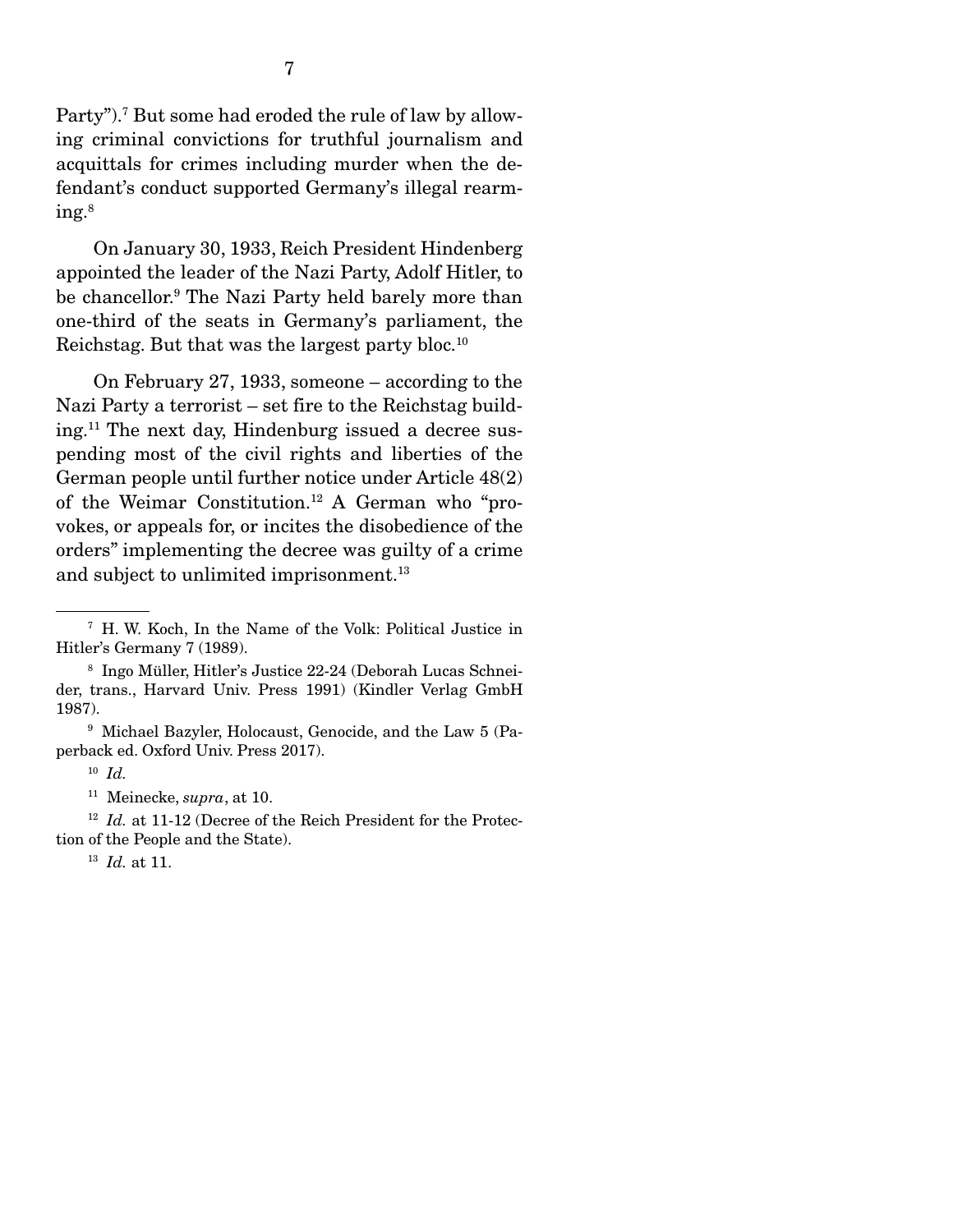Less than three weeks later, the German Federation of Judges capitulated to Hindenburg by issuing a declaration approving "the will of the new government to put an end to the immense suffering of the German people'" and expressing full confidence in the government. The Federation declared " 'German judges have always been loyal to the nation and aware of their responsibility.'"<sup>14</sup>

 On March 24, Hindenburg declared that the Reichstag had, the day before, validly amended the constitution with a Law to Remedy the Distress of the People and the Reich.<sup>15</sup> Commonly called the Enabling Act, this law permitted the Reich Government to enact laws without engaging the Reichstag: "Laws enacted by the Reich Government may deviate from the Constitution as long as they do not affect the institutions of the Reichstag and the Reichsrat."16

 A week later, on April 1, the government suspended all Jewish judges and prosecutors. A week after that, the government enacted a law removing all Jewish officials from civil service. This put 643 judges out of office in Prussia alone. The chairman of the German Federation of Judges expressed complete confidence in the chancellor, claiming the independence of judges

<sup>14</sup> Müller, *supra*, 37.

<sup>15</sup> Meinecke, *supra*, at 18.

<sup>&</sup>lt;sup>16</sup> *Id.* The Reichsrat was the upper house of the German legislature with limited power to object to legislation adopted by the Reichstag. Weimar Constitution, arts. 63, 68, 74.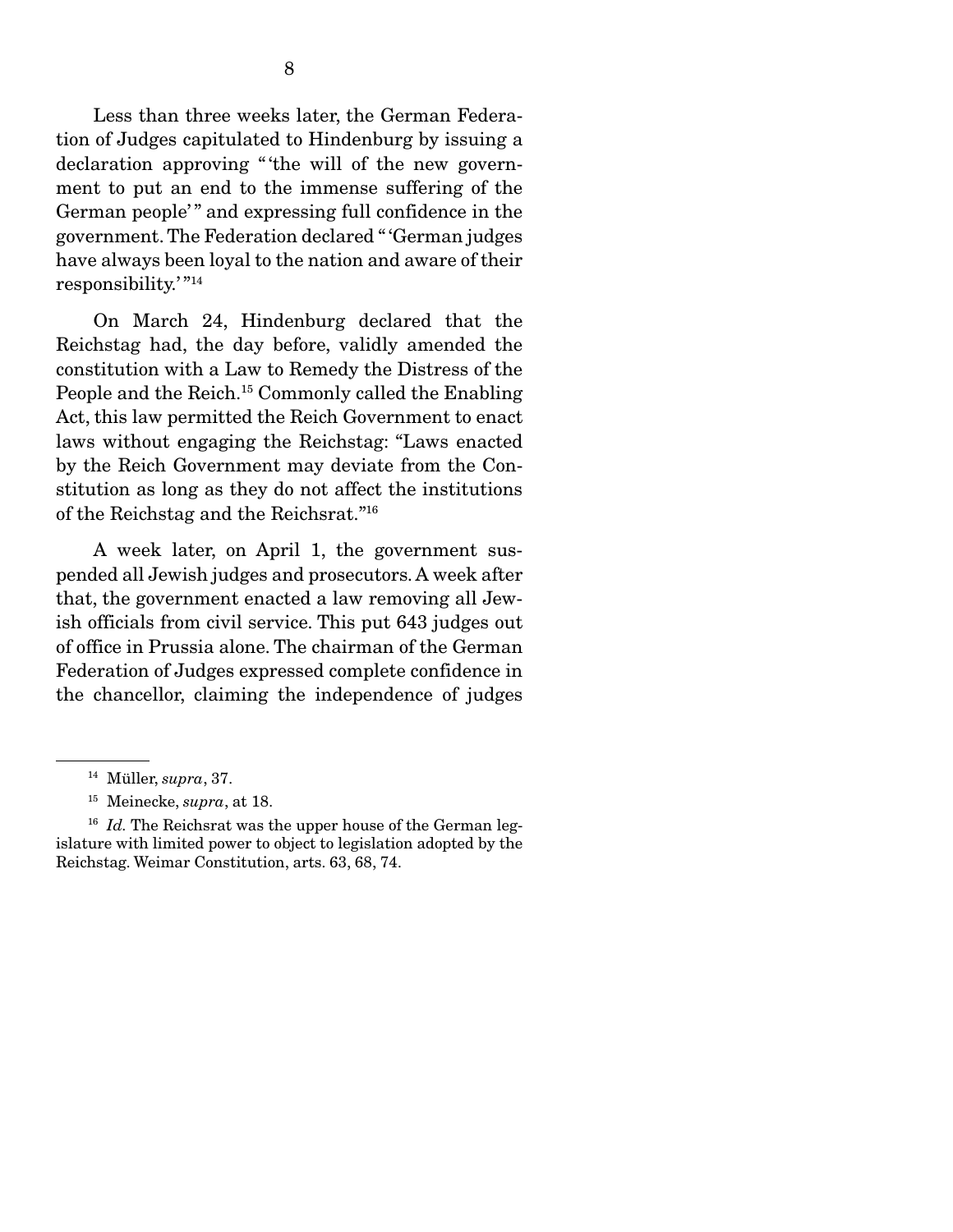would be maintained.<sup>17</sup> In parallel, the government, with help from the remaining judges, began to purge Jewish lawyers from the bar.18

 The Law to Secure the Unity of the Party and the State declared on December 10, 1933: "After the victory of the National Socialist revolution, the National Socialist German Workers' Party has become the upholder of German state thinking and is indissolubly linked to the state."19

 As 1934 arrived, state and Reich courts enhanced government decrees by finding implicit subversion, Communism, and disobedience in acts not literally prohibited, if police or government officials denounced them as adverse to state interests. Civil courts participated by disbanding organizations, refusing to enforce laws and regulations in favor of citizens, permitting expropriation of private property without process or compensation, and refusing to enforce contracts between Aryans and Jews. The courts eagerly joined the government's quest to crush all political dissent and opposition.20 Even before decrees required them to do so, German judges adopted Nazi Party race theory as the

<sup>&</sup>lt;sup>17</sup> Müller, *supra*, 37 (Law for Restoration of the Professional Civil Service).

<sup>18</sup> *Id.* at 61-64.

<sup>19</sup> Diemut Majer, "Non-Germans" under the Third Reich 24 (Peter Thomas Hill, et al., trans., Johns Hopkins Univ. Press 2003) (2d ed. Oldenbourg Verlag, München, 1993).

<sup>20</sup> Müller at 47-49, 116-117.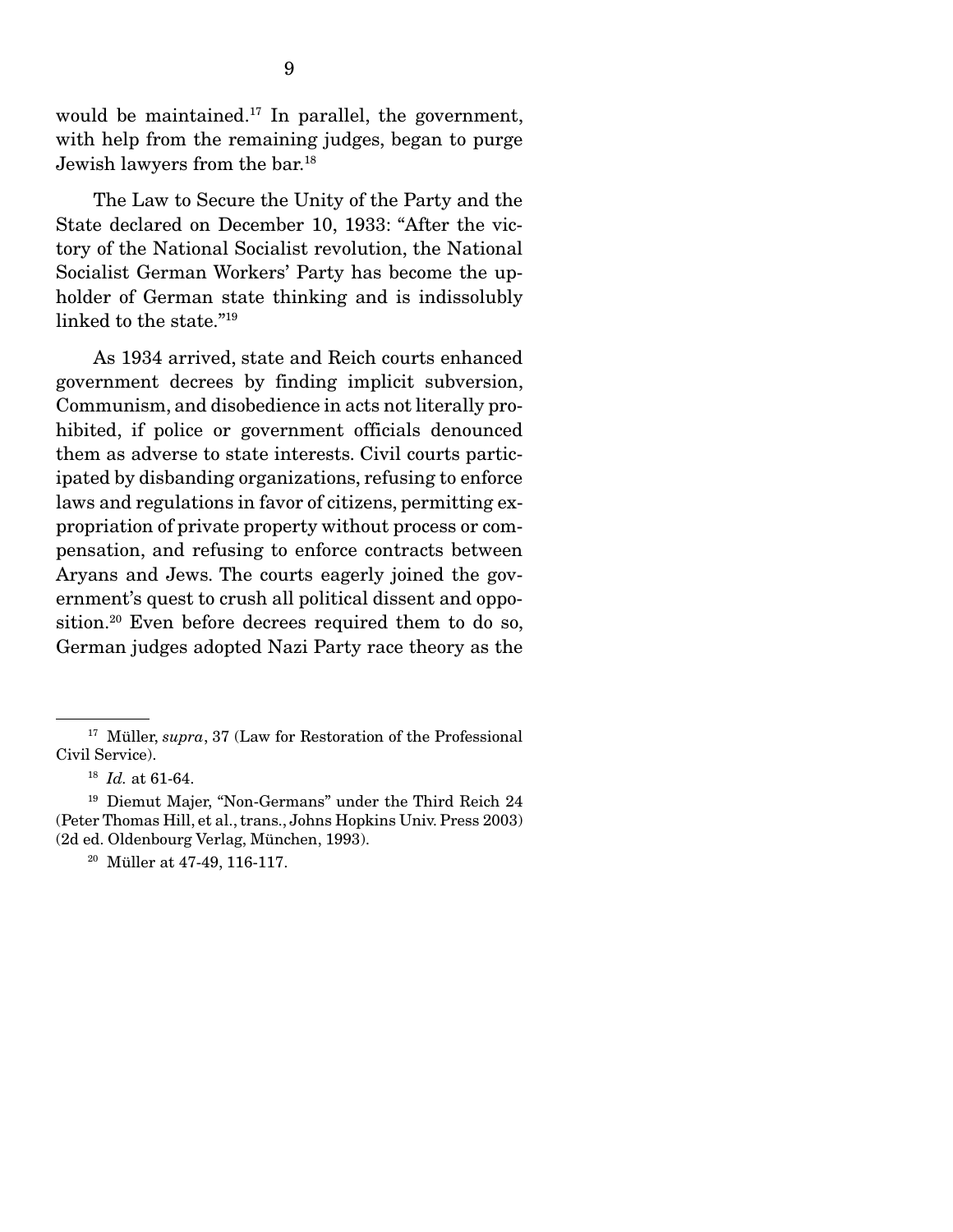basis of civil decisions, including denying and annulling marriages.<sup>21</sup>

 Traditional legal standards became barren sacks to be filled with Nazi Party ideology. "[T]his *required no changes* in the established legal system but only the setting forth of new definitions of meaning and revised guidelines.  $\ldots$ <sup>"22</sup> "There were essentially three principles that were held to be axiomatic for the entire field of administration as well as the judiciary: the principle of absolute rule by a leader (the Führer principle), the principle of the authority of the Party over the state, and the influence of race as the fundamental principle guiding affairs of state ('racial inequality')."23

 When Hindenburg died on August 2, 1934, the chancellor joined the presidency with the chancellorship and proclaimed himself Führer. The armed forces swore allegiance to the Führer by office and name. $^{24}$ On August 24, 1934, the judicial oath's loyalty to the constitution was replaced with a promise "to be true and obedient to the Führer of the German Reich and people, Adolf Hitler. . . ."25

<sup>21</sup> *Id.* at 91-95.

<sup>22</sup> Majer, *supra*, at 6 (original italics); Richard J. Evans, The Third Reich in Power 73 (2005).

<sup>23</sup> Majer, *supra*, at 10.

<sup>24</sup> Evans, *supra*, at 42-43.

<sup>25</sup> Meinecke, *supra*, at 23-24. Evans, *supra*, at 43 (the Reich Commissioner for Justice in 1936 declares the role of a judge is to apply Nazi Party ideology).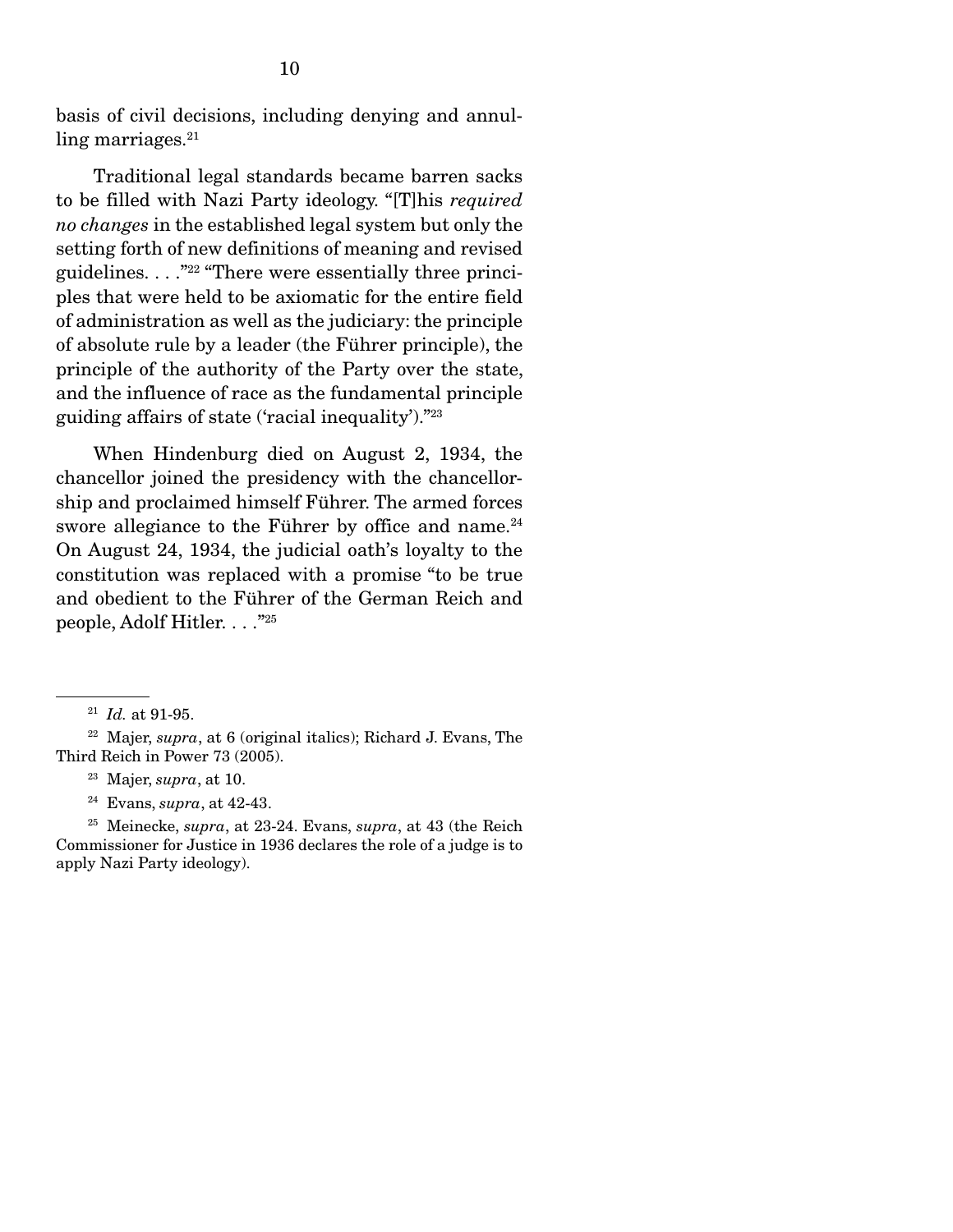All the acts of the German state leading to and culminating in the crimes prosecuted at Nuremberg were authorized by decrees under the Enabling Act or adopted by the Reichstag. The government adopted and carried out, from 1934 through the end of the war, racial discrimination laws that inflicted humiliations, theft, ghettoization, imprisonment, and death. On the process and precedent built in the first year of Nazi Party rule, the courts enforced those laws. Almost without exception, the laws had benign titles; without reading the content, one could not have determined they were not neutral but instead oppressed Jews and other minorities.26 Emblematic of filling traditional process with Nazi Party ideology, a 1935 decree created ex post facto crime-by-analogy: conviction for acts contrary to the "sound sentiment of the people" even though the elements of a crime were absent.<sup>27</sup> A survivor of both a Soviet gulag and a German concentration camp said the Soviets possessed a " 'blundering, often stupid brutality," but the Germans proceeded with a " 'refined, law-abiding sadism.' "28

 The German judiciary assimilated itself into the Third Reich, presided over the destruction of its own independence, and subordinated itself to authoritarian leadership. While a few judges resisted the Nazi Party

<sup>26</sup> Bazyler, *supra*, 7-32; Evans, *supra*, at 547-554.

<sup>&</sup>lt;sup>27</sup> III Trials of War Criminals Before the Nuernberg Military Tribunals Under Control Council Law No. 10: "The Justice Case" 176-178 (U.S. Gov't Printing Off. 1951) (quoting Law of June 28, 1935, arts. 2, 170a).

<sup>28</sup> Bazyler, *supra*, at 4.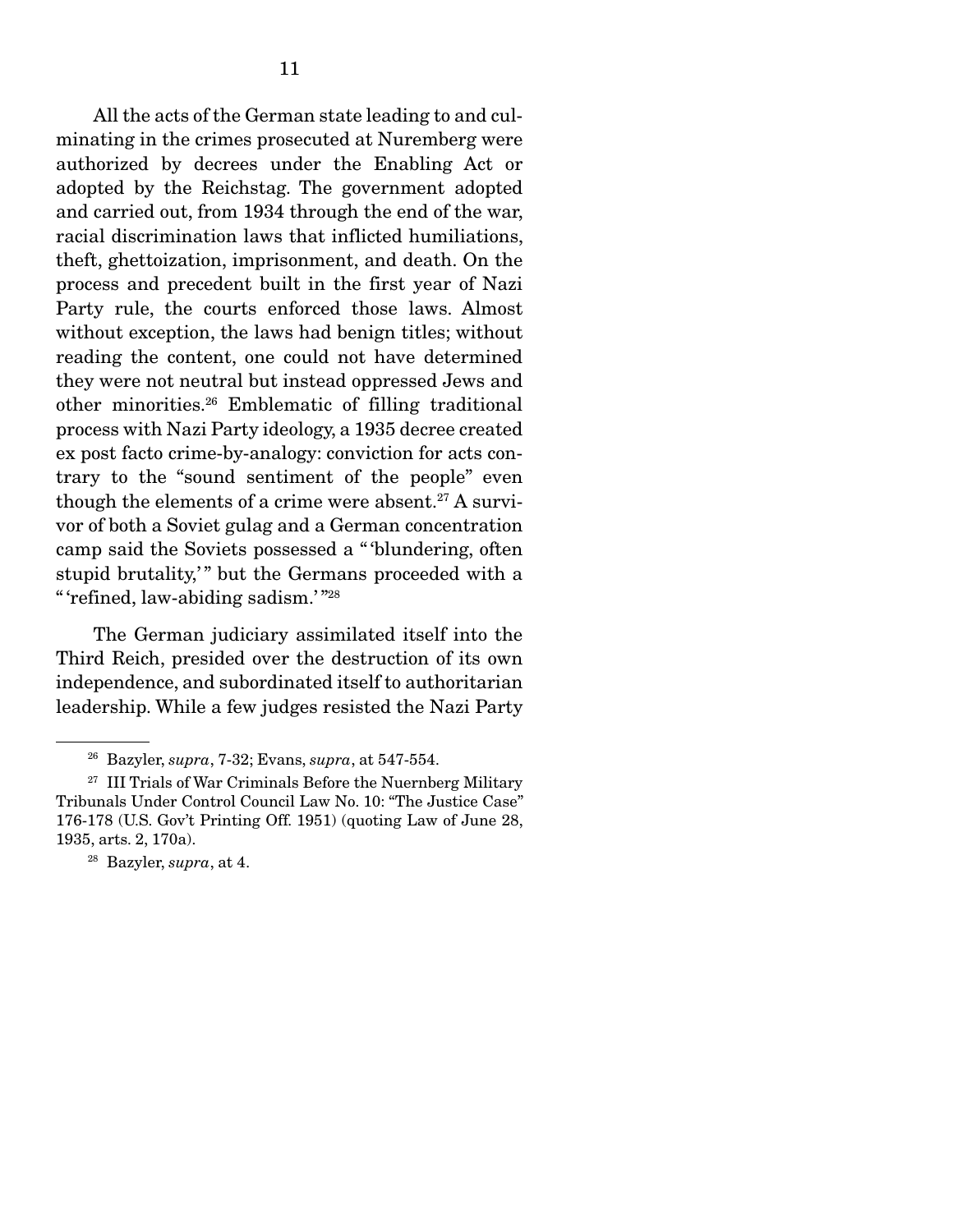regime extrajudicially, only one can be documented to have refused to accept a Nazi Party decree as German law; he was given early retirement.<sup>29</sup> German judges acquiesced in a view of life that all things are political and all politics is dichotomous: us/them, win/lose, good/evil. Their loyalty ran more to the material state than to the rule of law.30

#### C. Conquest and contrast.

 To the collapse of the rule of law in the Third Reich, no greater contrast could be found than the Allies' trials at Nuremberg of German officials accused of war crimes. Against withering pressure for vengeance and summary executions from the Soviet Union and the United Kingdom, the United States prevailed on the principle that the Germans would be tried under the rule of law, both substantive and procedural.31 The chief prosecutor for the United States, who stood against others' pressure, was Justice Robert Jackson of this Court.<sup>32</sup>

 No author has eclipsed the first 95 words of Justice Jackson's opening statement to declare the magnitude of the Nuremberg trials: "The privilege of opening the first trial in history for crimes against the peace of the world imposes a grave responsibility. The wrongs

<sup>29</sup> Müller, *supra*, at 194-196.

<sup>30</sup> *Id.* at 296-298.

<sup>31</sup> Norbert Ehrenfreund, The Nuremburg Legacy 8-13 (2007).

<sup>32</sup> *Id.*; *see* Eugene C. Gerhart, America's Advocate: Robert H. Jackson 310 (1958) (Jackson's appointment on May 2, 1945).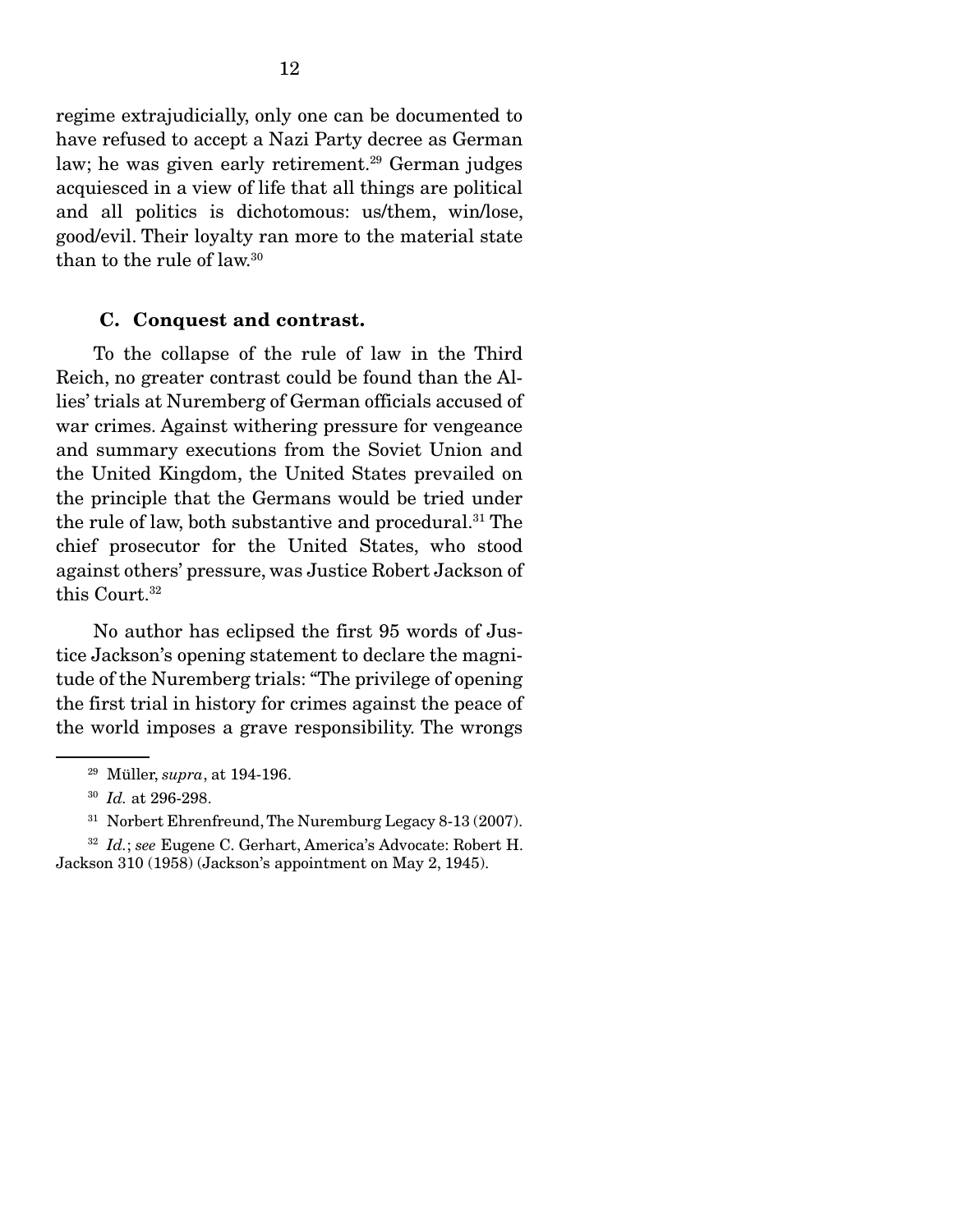which we seek to condemn and punish have been so calculated, so malignant, and so devastating, that civilization cannot tolerate their being ignored, because it cannot survive their being repeated. That four great nations, flushed with victory and stung with injury stay the hand of vengeance and voluntarily submit their captive enemies to the judgment of the law is one of the most significant tributes that Power has ever paid to Reason."33

#### II. American Analogies and Contrasts.

 At times, this Court has succumbed to pulls from the executive branch and emotional factions to compromise the rule of law, and history has judged it harshly for doing so. But dissenters and recent majority decisions have spoken with a wiser voice that should guide the Court here.

## A. This Court's nadirs came when it yielded to executive or popular racial sentiment and compromised the rule of law.

 In *Korematsu v. United States*, 323 U.S. 214 (1944) ("*Korematsu*"), the Court upheld the part of Executive Order 9066 that excluded American citizens of Japanese descent from so-called military areas, as declared

<sup>33</sup> II Trial of the Major War Criminals before the International Military Tribunal Nuremberg 14 November 1945-1 October 1946, 98-99 (Nuremberg, Germany 1947).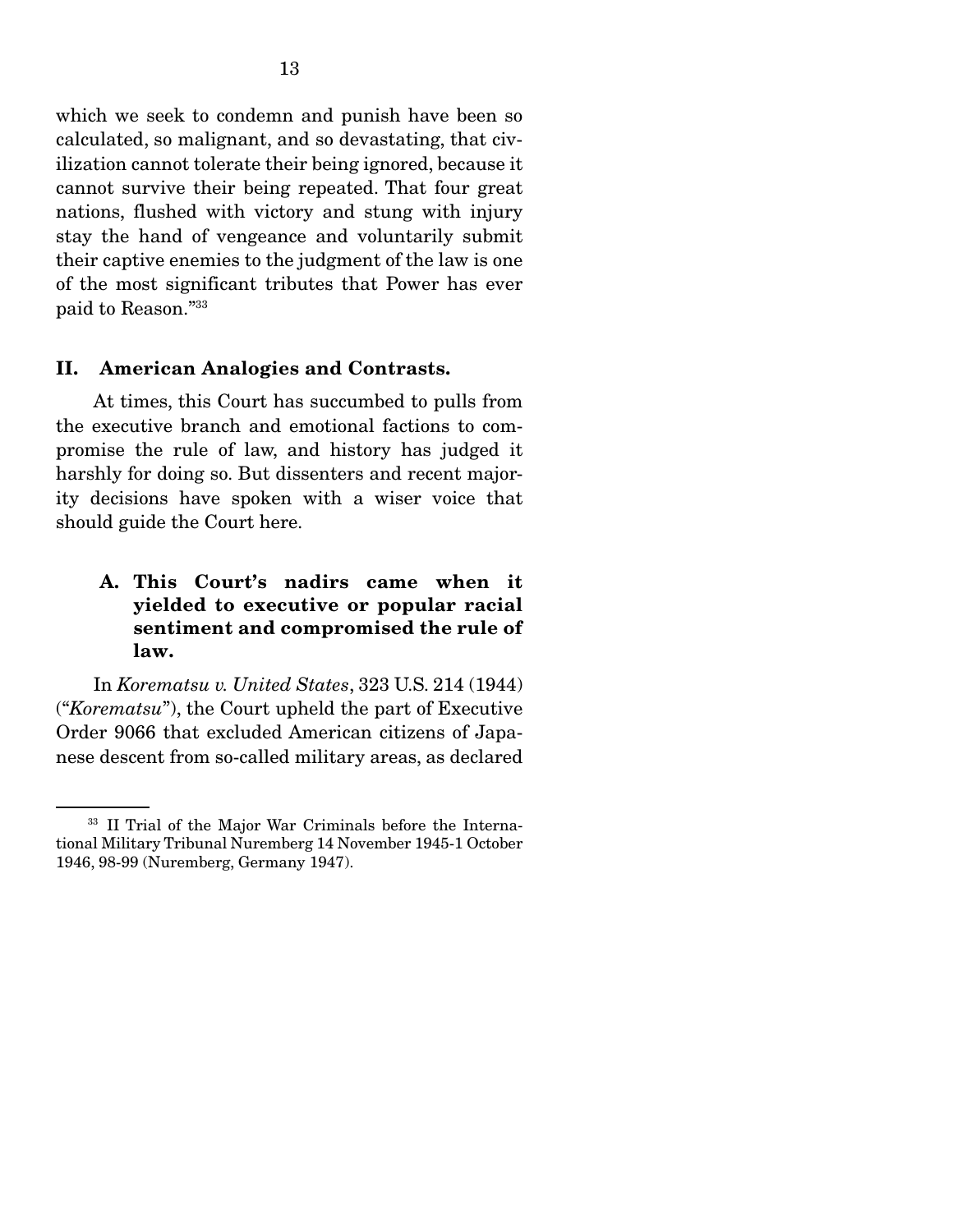by military authority.<sup>34</sup> The executive order stated as its justification: " 'the successful prosecution of the war requires every possible protection against espionage and against sabotage to national-defense material, national-defense premises, and national-defense utilities. . . .' "35 The order justified exclusion primarily by citing the "Final Report, Japanese Evacuation from the West Coast, 1942" ("Final Report").<sup>36</sup>

 The Final Report "deliberately omitted relevant information and provided misleading information in" forming the *Korematsu* record.37 The civilian government knew the Final Report's mendacity at the time, and the Justice Department's brief in *Korematsu* disavowed the report.38

 Under Executive Order 9066 and the Army's implementing orders, military areas consisted of the Western United States, and American citizens of Japanese ancestry could leave military areas only by submitting to transportation to concentration camps.<sup>39</sup>

38 Brief of the United States at 12 n.2, *Korematsu v. United States*, 323 U.S. 214 (1944) (No. 22) (disavowing reliance on the "Final Report, Japanese Evacuation from the West Coast, 1942, by Lt. Gen. J. L. DeWitt").

<sup>39</sup> *Korematsu*, *supra*, at 221-224, *see id.* at 227 (dis. opn. of Roberts, J.) (documenting extent of military areas).

<sup>34</sup> *Korematsu*, *supra*, at 216-217.

<sup>35</sup> *Id.* at 217.

<sup>36</sup> *Id.* at 219 n.2.

<sup>37</sup> *Korematsu v. United States*, 584 F.Supp. 1406, 1420 (N.D. Cal. 1984) ("*Korematsu-II*").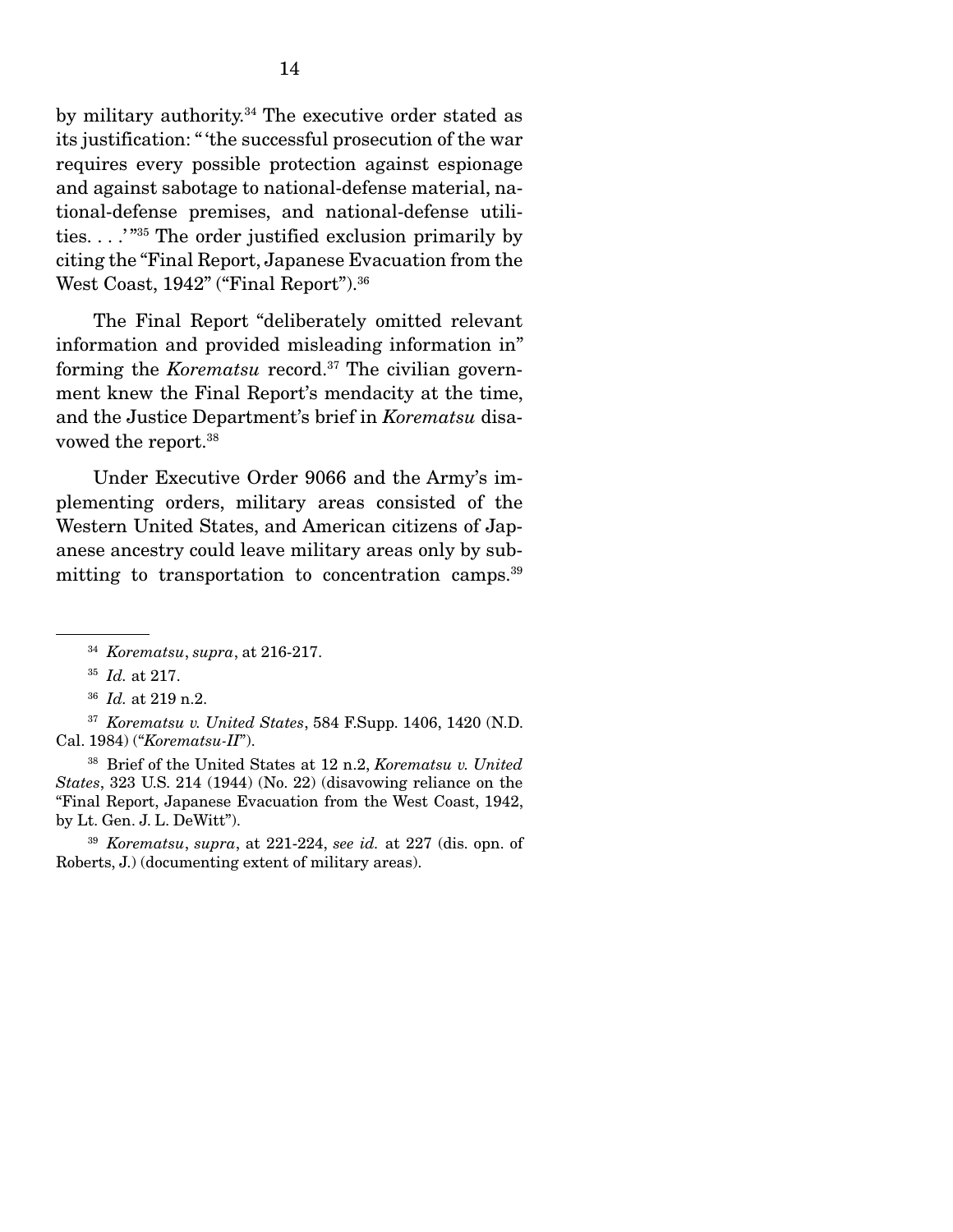Thus, although facially less oppressive, the orders imprisoned all Americans of Japanese ancestry without proof of a crime or even a propensity to commit one. Despite notice of the Final Report's flaws, the Court refused to adjudicate the constitutional consequences of the imprisonment worked by Executive Order 9066's combined impositions. The Court affirmed Korematsu's conviction despite recognizing that race-based restrictions on civil rights must be subjected "to the most rigid scrutiny."40

 The Court has never disapproved *Korematsu*, although the United States has apologized to the victims of the internment.41 Congress declared the internment was "carried out without adequate security reasons and without any acts of espionage or sabotage documented by [appropriate authorities], and [was] motivated largely by racial prejudice, wartime hysteria, and a failure of political leadership."42

*Korematsu* must be recognized as one of America's great judicial failures, but it is not the only decision in which the Court lent a willing hand to undermining the rule of law. In *Scott v. Sandford*, 60 U.S. (19 How.) 393 (1857) (*Dred Scott*), Chief Justice Taney led a majority of the Court to declare that descendants of African slaves could not become citizens of the United

<sup>40</sup> *Id*. at 216.

<sup>41</sup> Civil Liberties Act of 1988, Pub. L. No. 100-383, 102 Stat. 903 (1988). This was four years after a district court granted Mr. Korematsu's petition for writ of error coram nobis. *Korematsu-II*, *supra*, at 1420.

<sup>42</sup> *Id.* at § 2(a).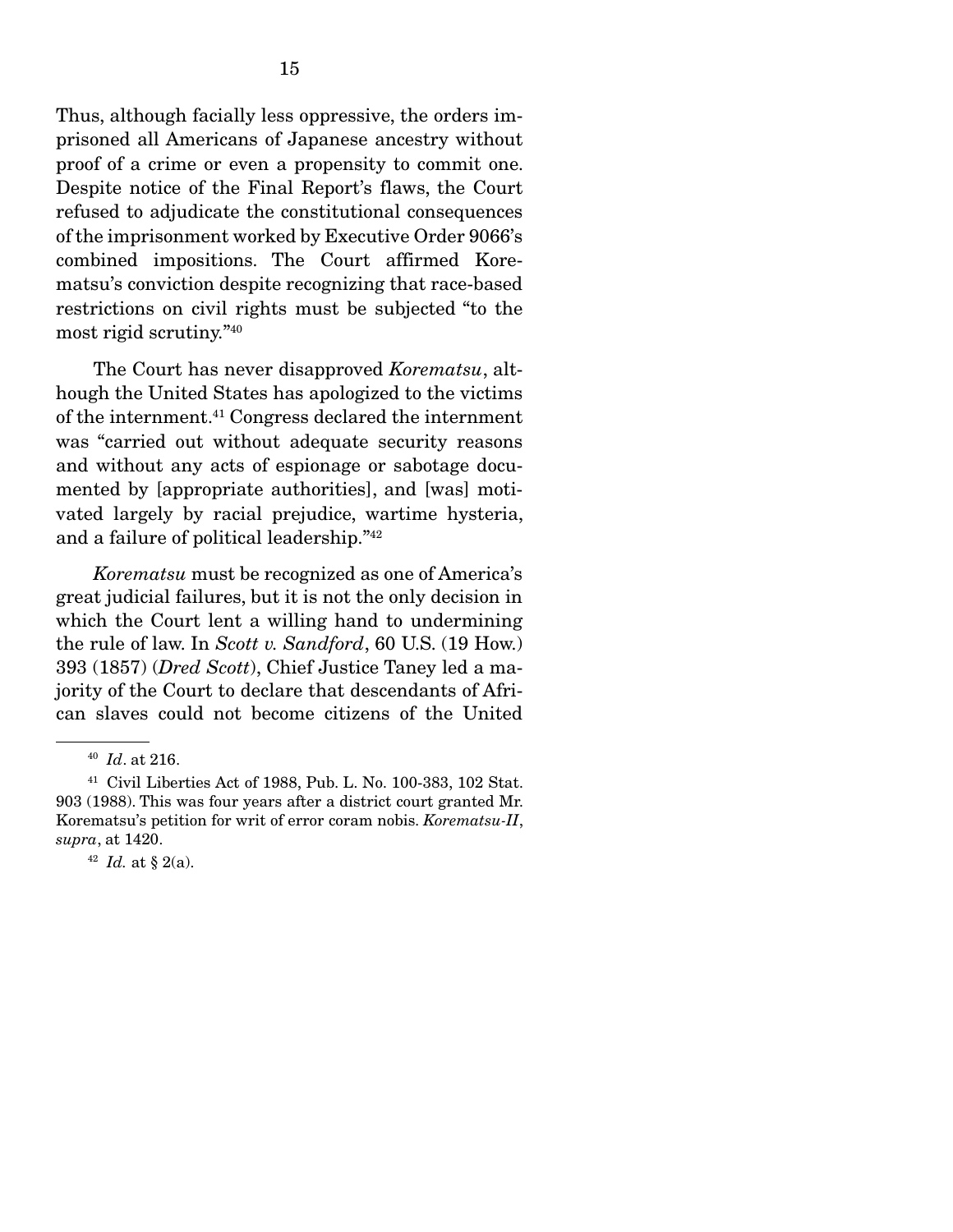States, and a slave taken by a master into a free state remained the master's property, notwithstanding statutes to the contrary.43 Forsaking the rule of law, including the Missouri Compromise, the Court aimed to preserve the Union by appeasing the pro-slavery faction and bolstering Southern dignity.<sup>44</sup> President James Buchanan by ex parte communications convinced Justice Robert Grier to side with Chief Justice Taney.45 Far from preserving the Union, corrupting the rule of law did the opposite: it immediately inflamed the North and contributed to the evolving political revolution's becoming violent.46

 In a third case, *Plessy v. Ferguson*, 163 U.S. 537 (1896), the Court compromised the rule of law to accommodate popular racism, codified in a local Jim Crow law rather than an executive order. *Plessy* was no naïve or ignorant mistake; Justice Harlan confronted the majority with what it was doing and why.47

 Could the Court again undermine the rule of law by complicity with executive lawlessness, trading the Constitution for a claim of better security? This is what the President asks the Court to do at pages 23, 64, 66, and 72 of the Brief for Petitioners. And three Fourth

45 John Mack Faragher, et al., Out of Many: A History of the American People 388, Revised Printing (4th ed. 2005).

46 Fehrenbacher, *supra*, at 417-418, 425-426, 432-433 (state legislative responses), 566-567.

<sup>47</sup> *Plessy*, *supra*, 163 U.S. at 557, 562 (dis. opn. of Harlan, J.)

<sup>43</sup> *Dred Scott*, *supra*, at 427, 452.

<sup>44</sup> Don E. Fehrenbacher, The Dred Scott Case: Its Significance in American Law and Politics 557-558 (1978).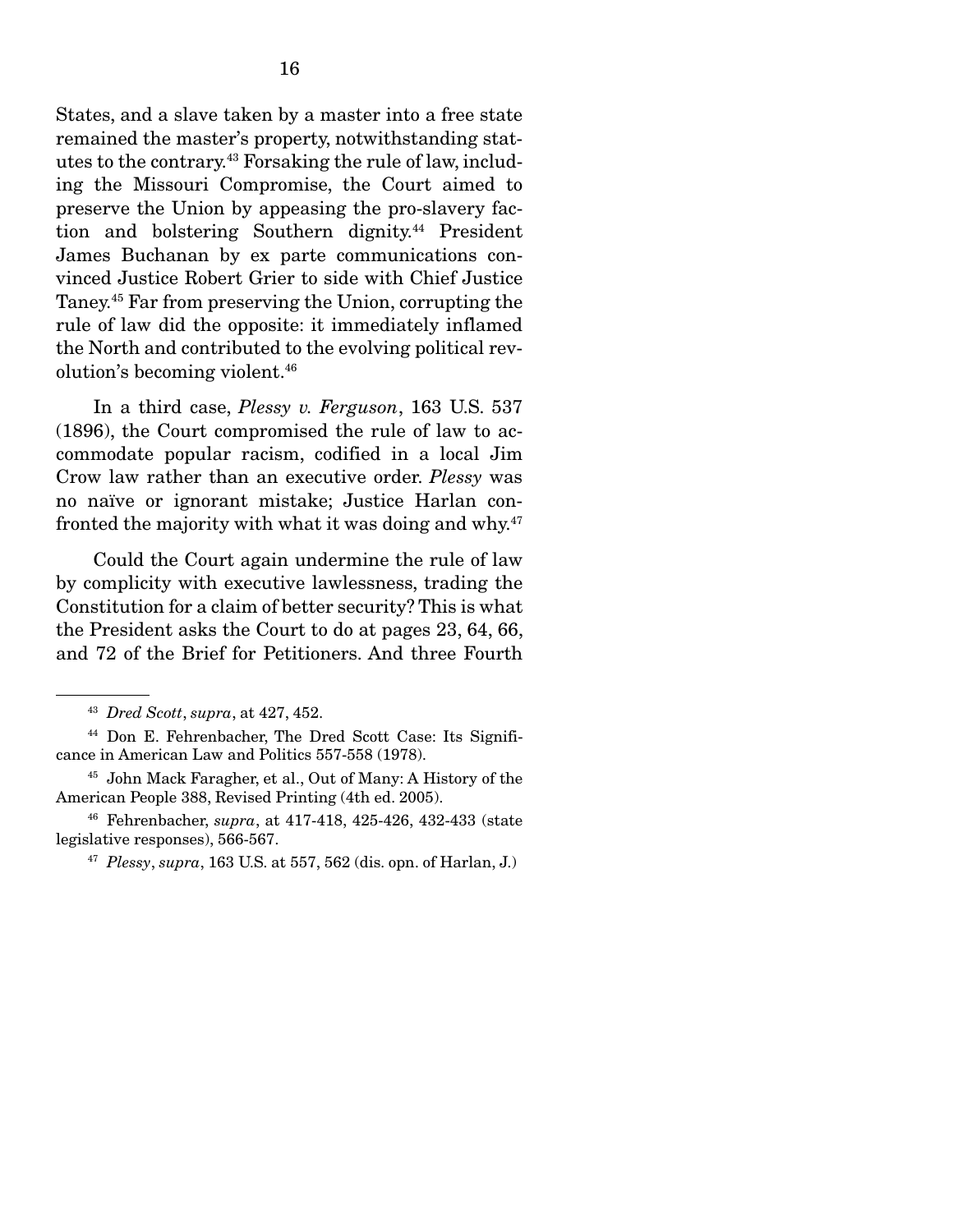Circuit judges would do exactly that. For himself and two colleagues, Circuit Judge Shedd explicitly endorsed subordinating the rule of law to extra-legal public interests: "Undoubtedly, protection of constitutional rights is important, but there are often times in the federal system when constitutional rights must yield for the public interest."48 Justice Thomas warned against such wagers: "Can we really be sure that the racial theories that motivated *Dred Scott* and *Plessy* are a relic of the past or that future theories will be nothing but beneficent and progressive? That is a gamble I am unwilling to take, and it is one the Constitution does not allow."49

## B. The Court and its members have also affirmed the wisdom of an independent judiciary as a check on executive power.

 The United States was founded on the rule of law by citizens of a rule-of-law nation.<sup>50</sup> The nation to which the Founders formerly owed their loyalty treated them as mere colonists.<sup>51</sup> Chief among their grievances was that the English government denied them an independent judiciary to enforce their civil rights and commercial law.52

- 50 The Declaration of Independence; U.S. Const. preamble.
- <sup>51</sup> The Declaration of Independence.
- <sup>52</sup> The Declaration of Independence, paras. 9, 10, 13, 19, 20.

<sup>48</sup> *Int'l Refugee Assistance Project v. Trump*, 857 F.3d 554, 659 (4th Cir. 2017) (dis. opn. of Shedd, J.).

<sup>49</sup> *Parents Involved in Cmty. Sch. v. Seattle Sch. Dist. No. 1*, 551 U.S. 701, 781-782 (2007) (Thomas, J., concurring).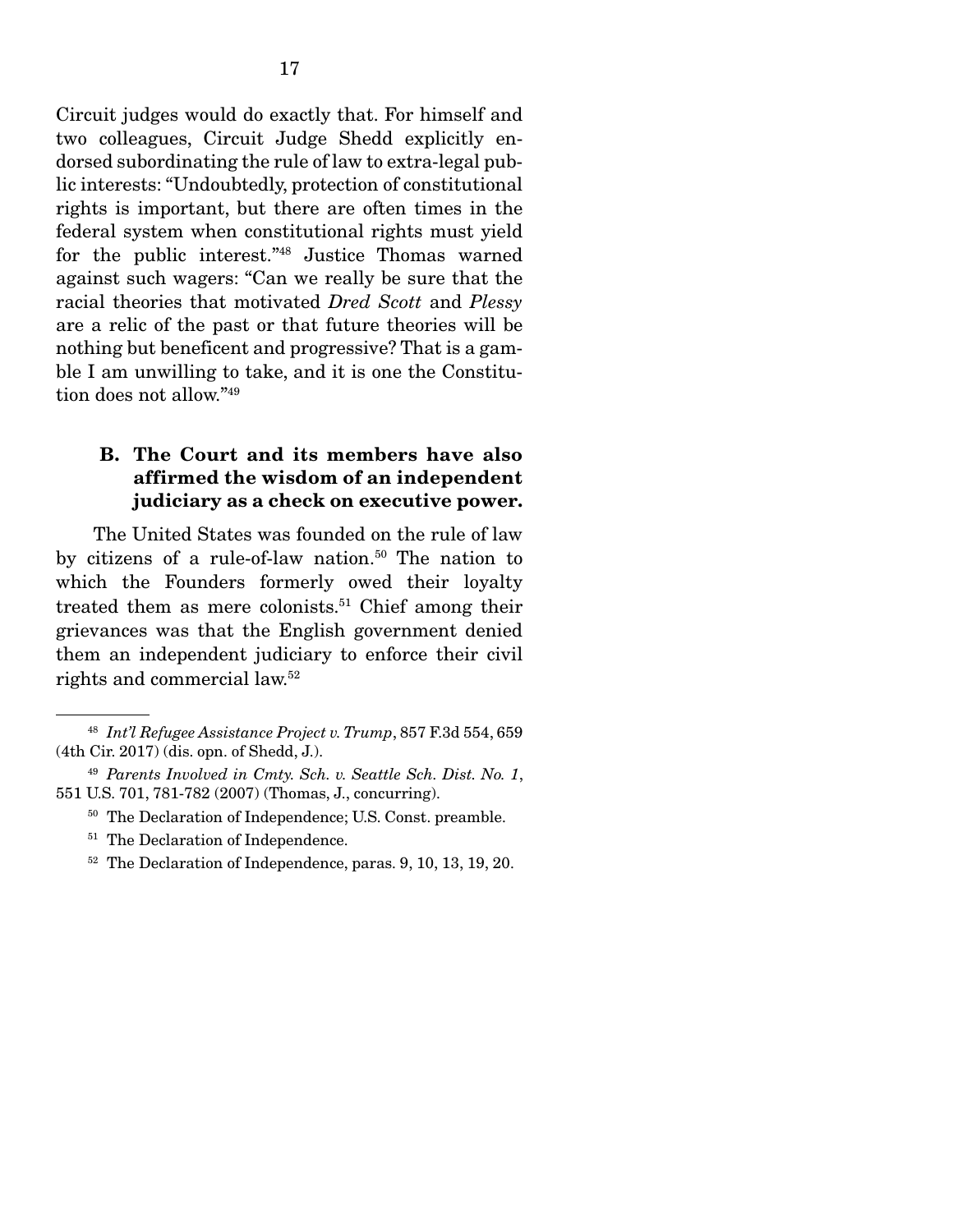In better voices than the majority opinions in *Korematsu*, *Dred Scott*, and *Plessy*, the Court and individual justices have declared the wisdom of enforcing the rule of law cherished by the Founders. Opinions have called for opposing an executive branch that would trample it, and the Court has invalidated executive acts. Justice Roberts dissented in *Korematsu* on the ground that the government could not convict a citizen of being in a prohibited place when the citizen could leave only by subjecting himself to unconstitutional imprisonment in a concentration camp.53 Justice Murphy dissented on the ground that the "exclusion goes over 'the very brink of constitutional power' and falls into the ugly abyss of racism."54 The Court must declare, he said, that "[i]ndividuals must not be left impoverished of their constitutional rights on a plea of military necessity that has neither substance nor support."55 He used the record to show that the Final Report was a racist sham<sup>56</sup> and concluded: "A military judgment based upon such racial and sociological considerations is not entitled to the great weight ordinarily given the judgments based upon strictly military considerations."57 And Justice Jackson dissented, arguing that even if the courts should not interfere with

- <sup>54</sup> *Id.* at 233 (dis. opn. of Murphy, J.).
- <sup>55</sup> *Id.* at 234.
- <sup>56</sup> *Id.* at 234-239, 241-242.
- <sup>57</sup> *Id.* at 239-240.

<sup>53</sup> *Korematsu*, *supra*, 323 U.S. at 225-233 (dis. opn. of Roberts, J.).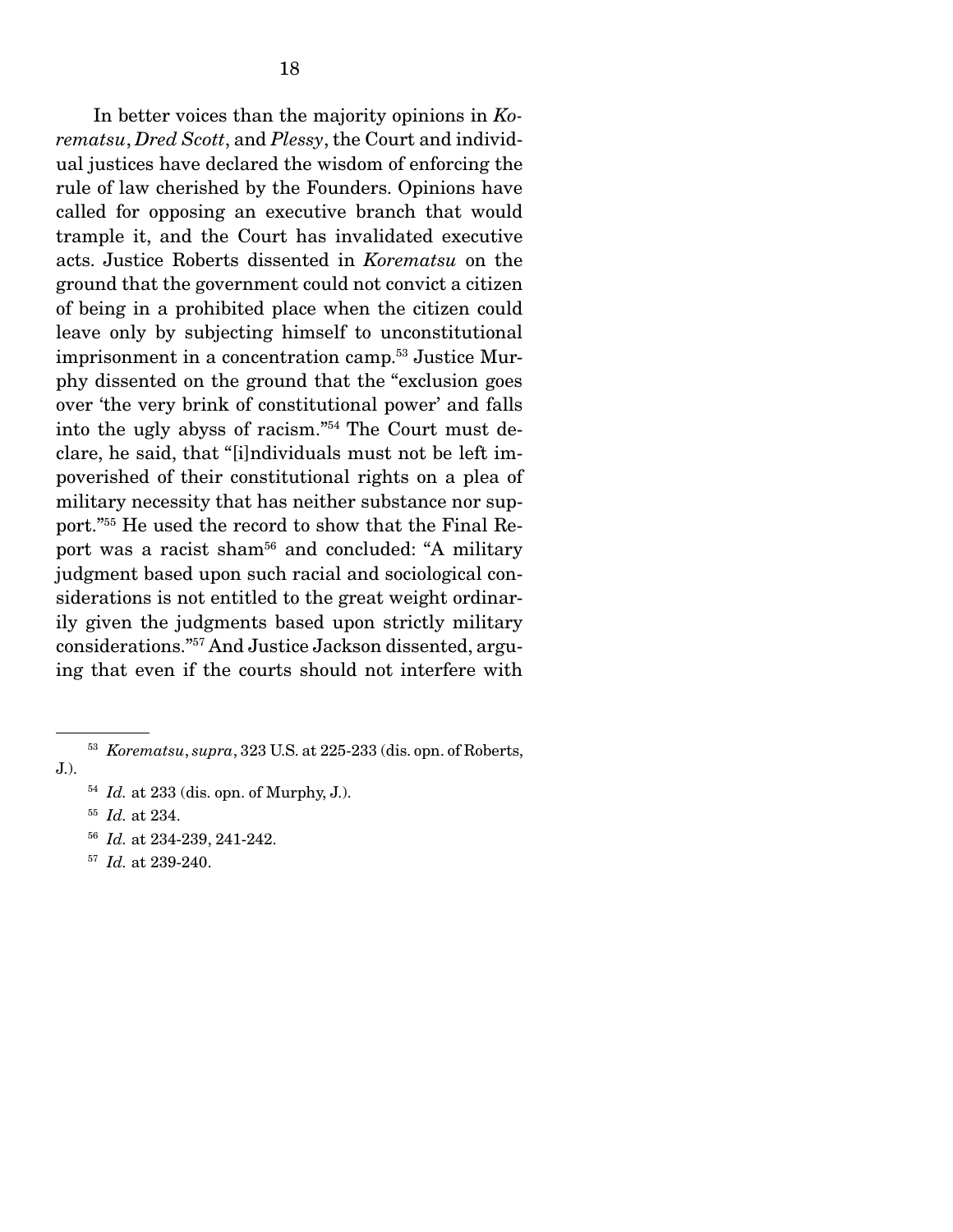unconstitutional military orders, they must not enforce them.58 "I should hold that a civil court cannot be made to enforce an order which violates constitutional limitations even if it is a reasonable exercise of military authority. The courts can exercise only the judicial power, can apply only law, and must abide by the Constitution, or they cease to be civil courts and become instruments of military policy."59

 In 1974, the Court faced a President whose philosophy was that "[w]hen the president does it, that means it is not illegal."60 Rejecting a claim of executive privilege embodying that attitude, the Court held that the rule of law applied to the President and ordered him to comply with a special prosecutor's subpoena for recordings of his Oval Office conversations about the Watergate crimes.<sup>61</sup> The Court held that the privilege for presidential communications "must be considered in light of our historic commitment to the rule of law. This is nowhere more profoundly manifest than in our view that 'the twofold aim [of criminal justice] is that guilt shall not escape or innocence suffer.' "62

 In *Hamdi v. Rumsfeld*, 542 U.S. 507 (2004), the Court held that although Congress authorized the detention of enemy combatants, "due process demands

<sup>58</sup> *Id.* at 242-248 (dis. opn. of Jackson, J.).

<sup>59</sup> *Id.* at 247.

<sup>60</sup> David Frost interview with Richard M. Nixon, May 19, 1977.

<sup>61</sup> *United States v. Nixon*, 418 U.S. 683, 713-714 (1974).

<sup>62</sup> *Id.* at 708-709.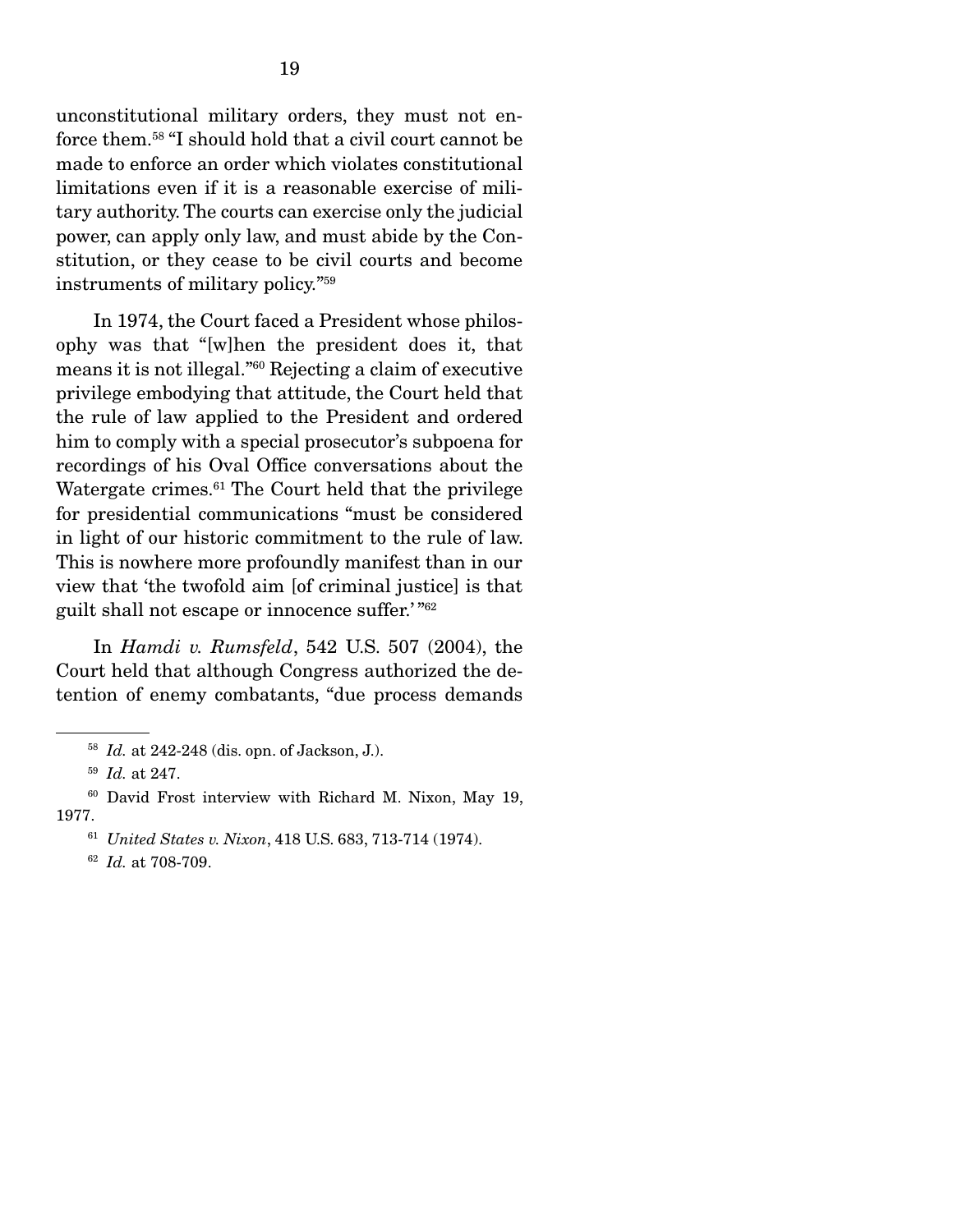that a citizen held in the United States as an enemy combatant be given a meaningful opportunity to contest the factual basis for that detention before a neutral decisionmaker."63 The plurality rejected the jurisprudential foundation of *Korematsu*: "[W]e necessarily reject the Government's assertion that separation of powers principles mandate a heavily circumscribed role for the courts. . . . Indeed, the position that the courts must forgo any examination of the individual case and focus exclusively on the legality of the broader detention scheme cannot be mandated by any reasonable view of separation of powers, as this approach serves only to condense power into a single branch of government."64 Thus: "We have long since made clear that a state of war is not a blank check for the President when it comes to the rights of the Nation's citizens."65 Other justices rebuked the government's war powers position more forcefully.<sup>66</sup>

 These voices of the Court provide foundation to uphold the rule of law against executive violations. They are the kinds of voices absent from the German jurisprudence prevalent in 1933.

<sup>64</sup> *Id.* at 535-536 (plur. opn.).

<sup>66</sup> *Id.* at 554 *ff*. (dis. opn. of Scalia, J.).

<sup>63</sup> *Hamdi*, 542 U.S. at 509 (plur. opn. of O'Connor, J.), 553-554 (conc. & dis. opn. of Souter, J.).

<sup>65</sup> *Id.* at 536 (plur. opn.).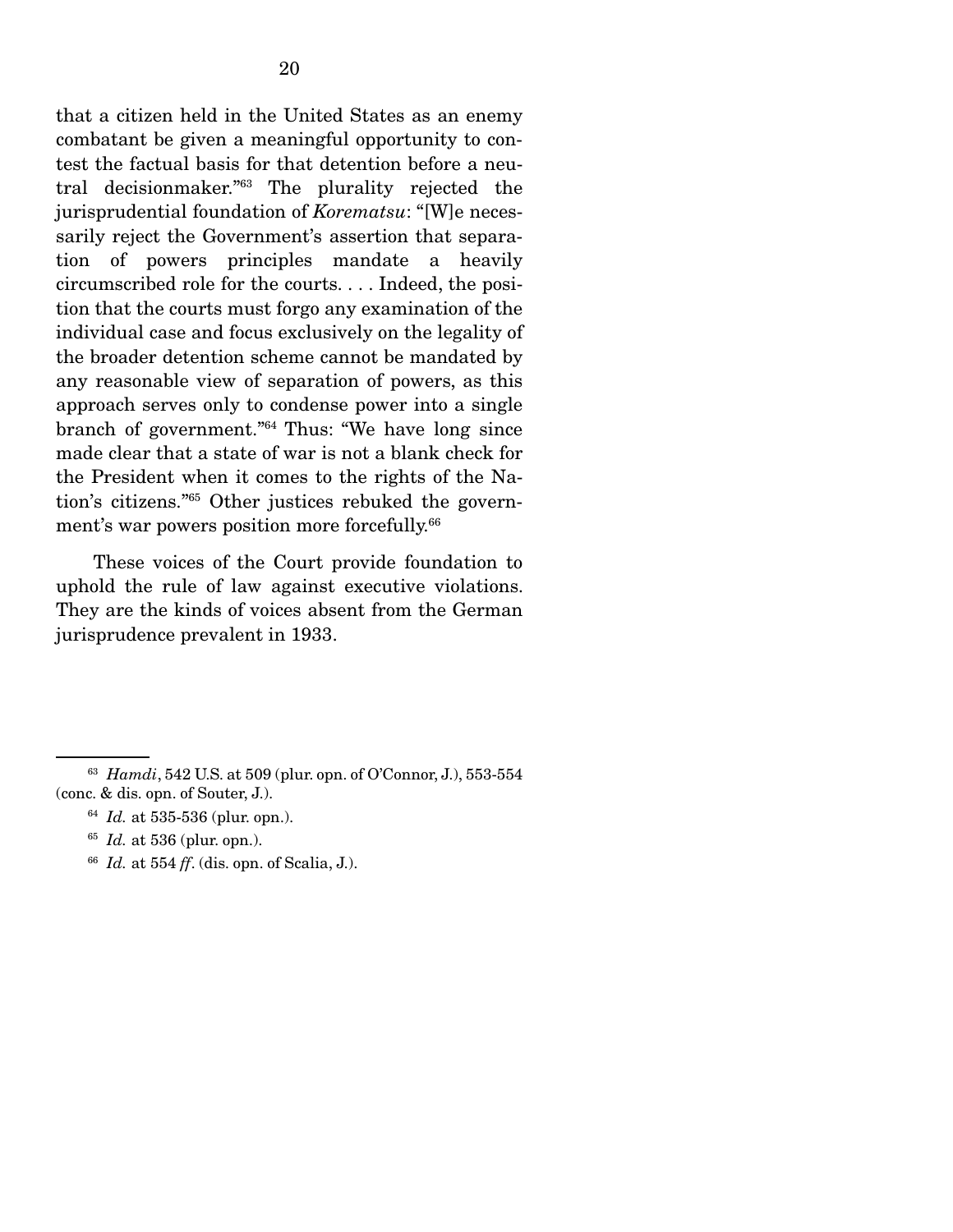## III. A Sole Lawmaker's Acts Should Be Tested With All Available Evidence.

### A. The President has limited power to legislate under Congressional delegation.

 Congress has delegated to the President power to legislate on certain immigration subjects.67 The President may act as a lawmaker only within lawful delegation.<sup>68</sup>

 President Truman's effort to seize the steel mills exemplifies the President's limited power to legislate. By executive order, he granted himself power to seize steel mills as essential to prosecuting the Korean War, and the same order directed the Secretary of Commerce to execute the seizure.<sup>69</sup> The Court insisted that any such presidential power must be found in the Constitution.70 None existed in either the war powers of the Commander in Chief of the Armed Forces or the power to execute the laws faithfully.71 In rejecting the President's claim for the latter, the Court emphasized that the order was essentially legislative. The order created a presidential policy; it did not execute a

<sup>71</sup> *Id.* at 587, 588.

<sup>67 8</sup> U.S.C. § 1182(f). Whether this President's actions conflict with other provisions of the INA, including 8 U.S.C. §§ 1152(a)(1)(A) and 1157, is outside the scope of this brief.

<sup>68</sup> A "broad generalized" delegation does not allow the President to "trench upon fundamental rights." *Kent v. Dulles*, *supra*, 357 U.S. at 129; *see Greene v. McElroy*, *supra*, 360 U.S. at 507.

<sup>69</sup> *Youngstown*, *supra*, 343 U.S. at 583, 588.

<sup>70</sup> *Id.* at 587.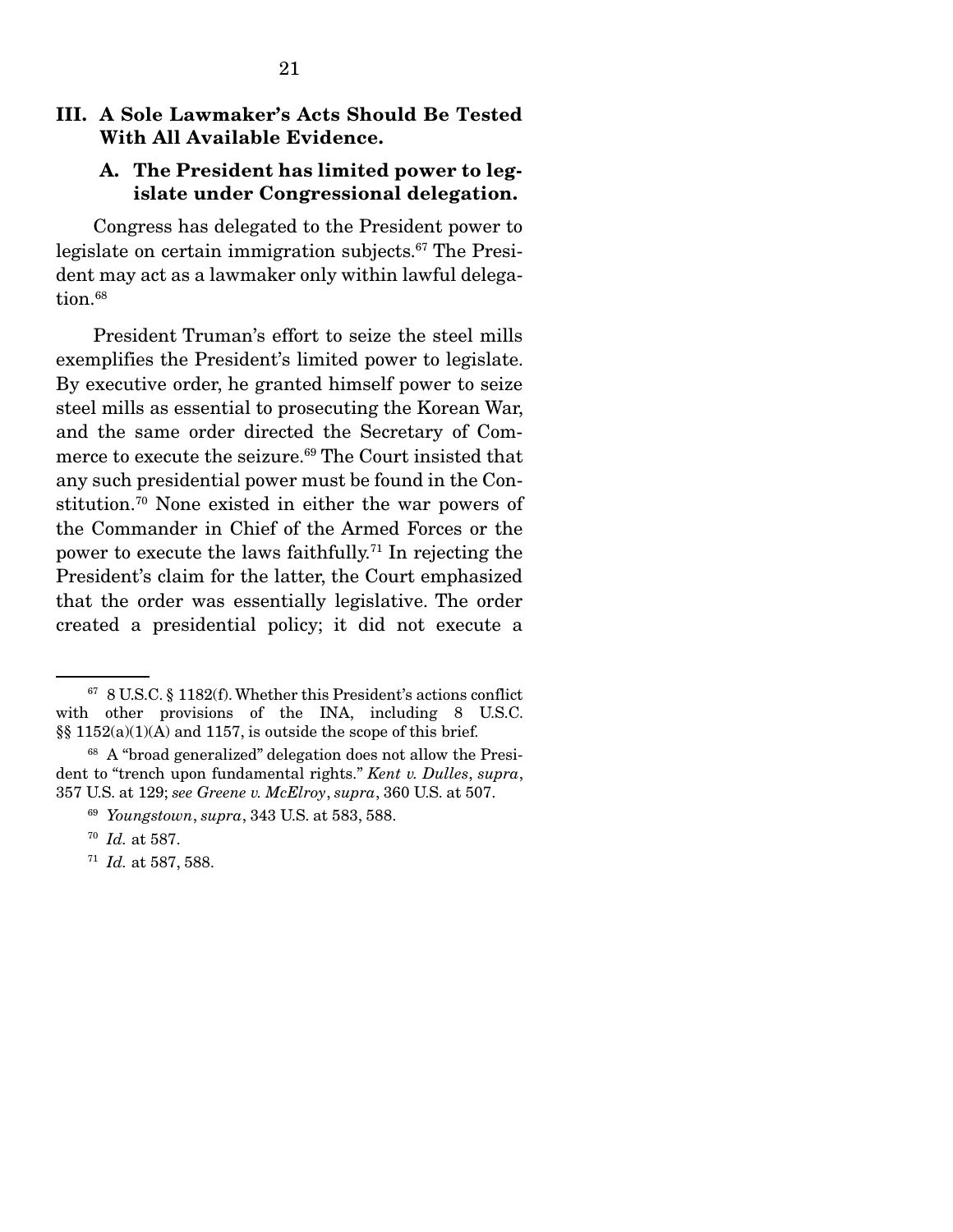congressional policy "in a manner prescribed by Congress."72 Explaining the constitutional principle that Congress holds the general power to legislate and the President has no such power, the Court stated:

In the framework of our Constitution, the President's power to see that the laws are faithfully executed refutes the idea that he is to be a lawmaker. The Constitution limits his functions in the lawmaking process to the recommending of laws he thinks wise and the vetoing of laws he thinks bad. And the Constitution is neither silent nor equivocal about who shall make laws which the President is to execute. The first section of the first article says that "All legislative Powers herein granted shall be vested in a Congress of the United States \* \* \*." After granting many powers to the Congress, Article I goes on to provide that Congress may "make all Laws which shall be necessary and proper for carrying into Execution the foregoing Powers and all other Powers vested by this Constitution in the Government of the United States, or in any Department or Officer thereof."73

 Amici assume that provisions of the Constitution generally limiting federal power – the Free Exercise Clause, the Establishment Clause, the equal protection component of the Fifth Amendment's Due Process Clause – apply to executive action.<sup>74</sup> This appeal

<sup>72</sup> *Id.* at 588.

<sup>73</sup> *Id.* at 587-588.

<sup>74</sup> *See Zadvydas v. Davis*, 533 U.S. 678, 695 (2001).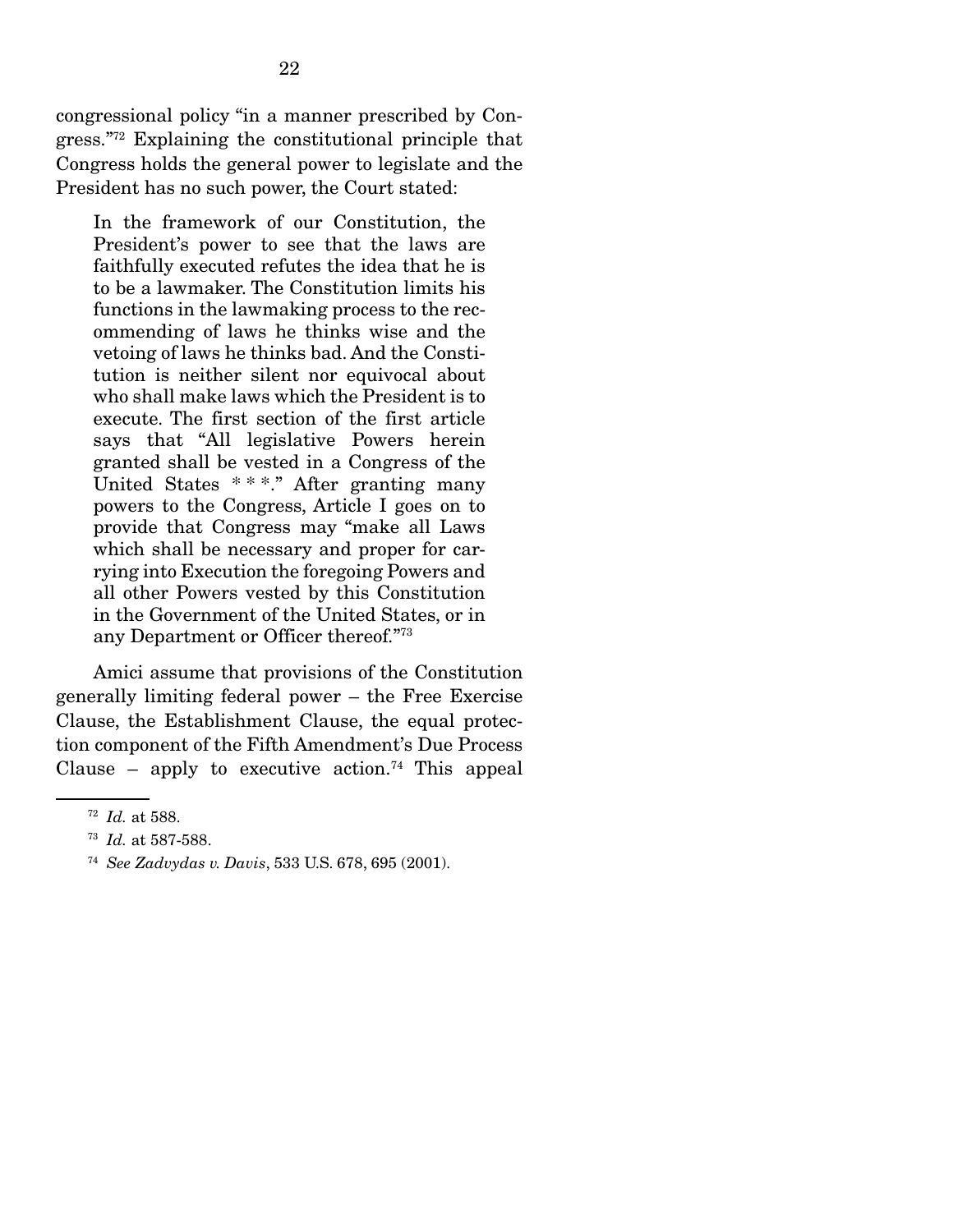requires the Court to decide whether specific orders violate one or more of those provisions.

 Judicial loyalty to the Constitution requires upholding the rule of law not only by the substance of the Court's opinions but also in the rules of scrutiny and review of presidential acts. The remainder of this brief explains that when a sole actor – here, the President – promulgates a challenged law, everything the actor has ever said or written about that law should be considered in testing its meaning and validity.

## B. Objections to Congressional legislative history do not apply to extrinsic evidence of an executive order's purpose.

 If the Court reaches the issue whether the plaintiffs showed sufficient probability of success on the merits, precedent will call for examining the President's purposes in issuing the executive orders.75 For example, the plaintiffs' Establishment Clause argument is that they made "an affirmative showing of bad faith," which allows judicial scrutiny to go beyond the text of a facially neutral statute or decree.<sup>76</sup> Going

<sup>75</sup> *United States v. Windsor*, \_\_\_ U.S. \_\_\_, 133 S.Ct. 2675, 2693 (2013) (congressional intent to interfere with state sovereignty); *McCreary County v. ACLU of Ky.*, 545 U.S. 844, 860-862 (2005) (motive relevant to Establishment Clause analysis); *Bd. of Educ. of Kiryas Joel Vill. Sch. Dist. v. Grumet*, 512 U.S. 687, 699 (1994) (same); *Church of the Lukumi Babalu Aye, Inc. v. City of Hialeah*, 508 U.S. 520, 532 (1993) (same).

<sup>76</sup> *Kerry v. Din*, \_\_\_ U.S. \_\_\_, 135 S.Ct. 2128, 2140-2141 (2015) (Kennedy, J., concurring in the judgment) (determining what "bona fide" means in *Kleindienst v. Mandel*, 408 U.S. 753, 770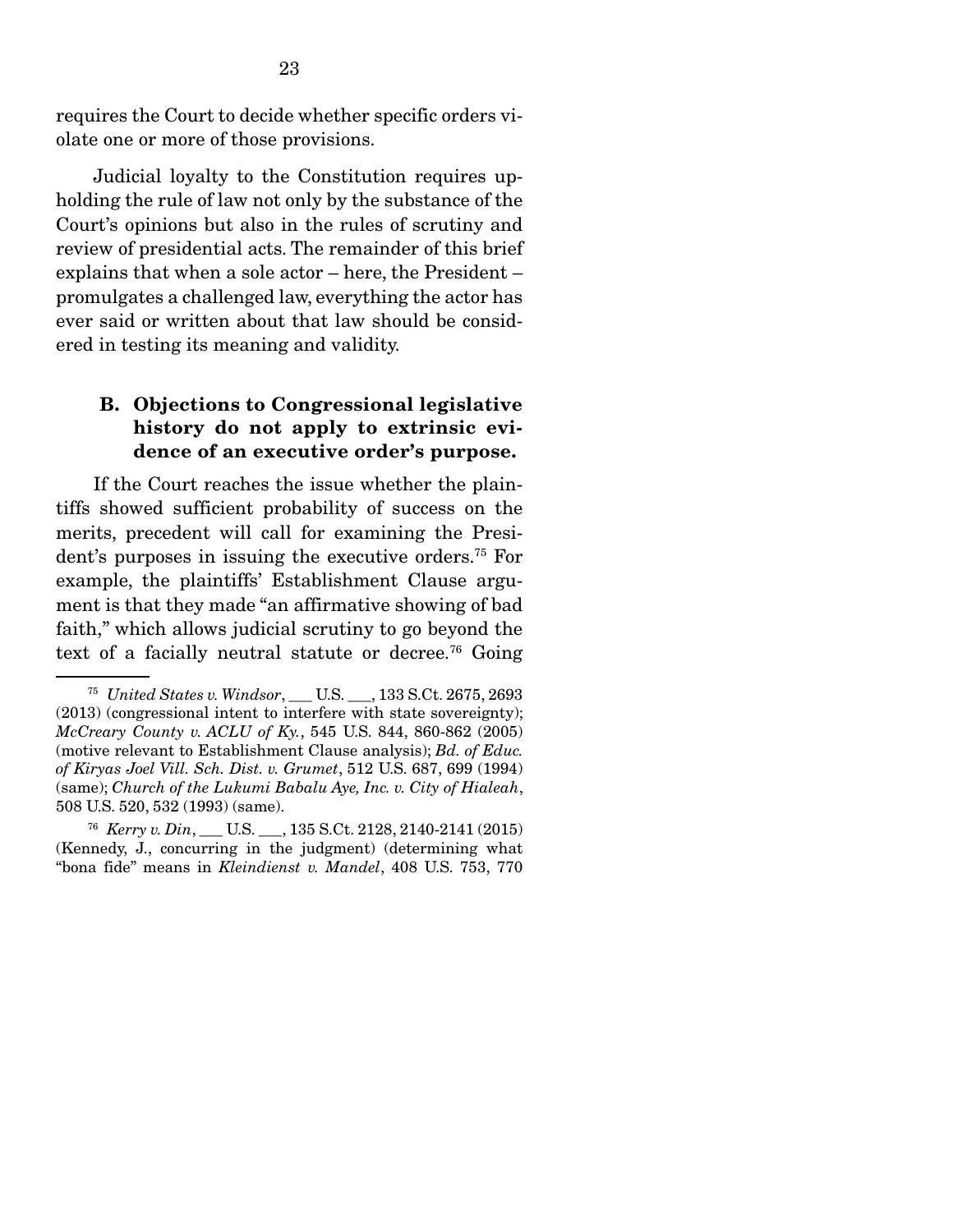beyond the text means consulting extrinsic evidence, raising the question what extrinsic evidence can be considered.

 From the Court's earliest days, it has considered extrinsic evidence in seeking to understand lawmakers' intent or motive. "Where the mind labours to discover the design of the legislature, it seizes every thing from which aid can be derived...."<sup>77</sup> Some justices have objected to this practice,<sup>78</sup> but even had their objections commanded a majority, none applies to analyzing executive orders like those under scrutiny here. That is because neither logically nor in the real world do the objections carry over to analyzing decrees of a sole lawmaker, which is how the President acts in promulgating many executive orders.

 • Uncertainty whether a committee report or a floor speech was in the minds of all senators and representatives $79$  is immaterial in the case of an executive order because only the President's reasons matter. There is no doubt whether any expression of a single mind bears on its purposes and intents.

 • One cannot object that the history of an executive order is "inherently open

<sup>(1972));</sup> *see Marks v. United States*, 430 U.S. 188, 193 (1977) (determining what is holding when the Court's opinions are fragmented).

<sup>77</sup> *United States v. Fisher*, 6 U.S. (2 Cranch) 358, 386 (1805).

<sup>78</sup> *See, e.g.*, *Conroy v. Aniskoff*, 507 U.S. 511, 520 n.2 (1993) (conc. opn. of Scalia, J.).

<sup>79</sup> *See id.*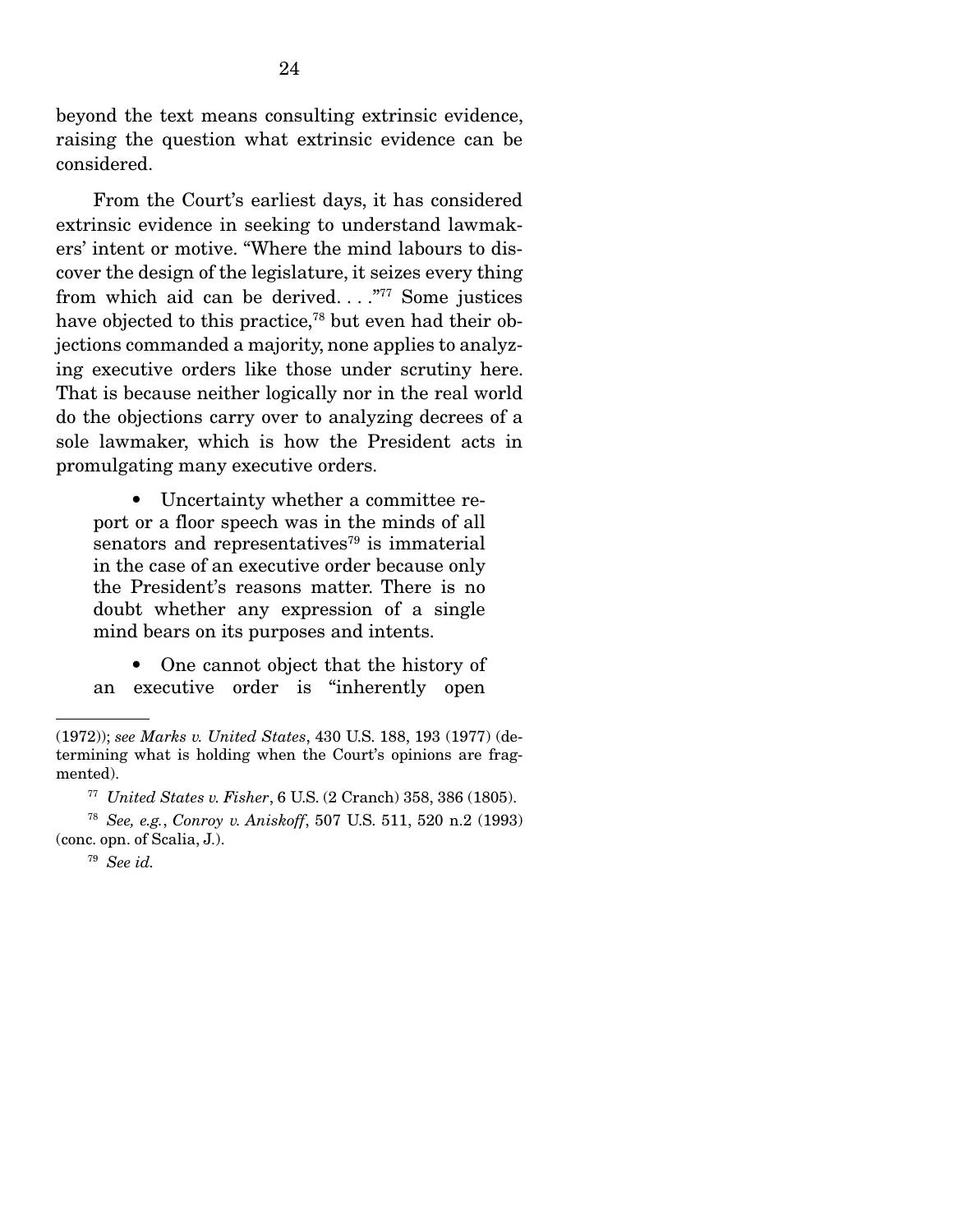ended"80; at most, the material time embraces one President's campaign and term in office.

 • There is no inherent difficulty determining the accuracy of sole-source extrinsic evidence. To illustrate by the plaintiffs' Establishment Clause challenge, the lawmaker's public statements are "readily discoverable fact[s]" of the kind courts use to determine the primary purpose of a governmental action.<sup>81</sup>

 • Supporters of the orders object to drawing inferences from the President's statements because those statements express only one person's viewpoint. Universally, these arguments cite cases that reject relying on a single legislator's floor debate statements. Those cases validly rest on the fact that one cannot infer the intent of a legislative body from individual legislators' personal perspectives.<sup>82</sup> The grounds for excluding individual Congressional comments do not logically carry over to executive orders.

<sup>80</sup> *Id.* at 520.

<sup>81</sup> *McCreary*, *supra*, 545 U.S. at 862.

 $82$  "By repeated decisions of this court it has come to be well established that the debates in Congress expressive of the views and motives of individual members are not a safe guide, and hence may not be resorted to, in ascertaining the meaning and purpose of the law-making body." *Duplex Printing Press Co. v. Deering*, 254 U.S. 443, 474 (1921); *see McCaughn v. Hershey Chocolate Co.*, 283 U.S. 488, 493-494 (1931). Authors and floor managers are different, of course. *See, e.g.*, *Edelman v. Lynchburg College*, 535 U.S. 106, 117 n.15 (2002).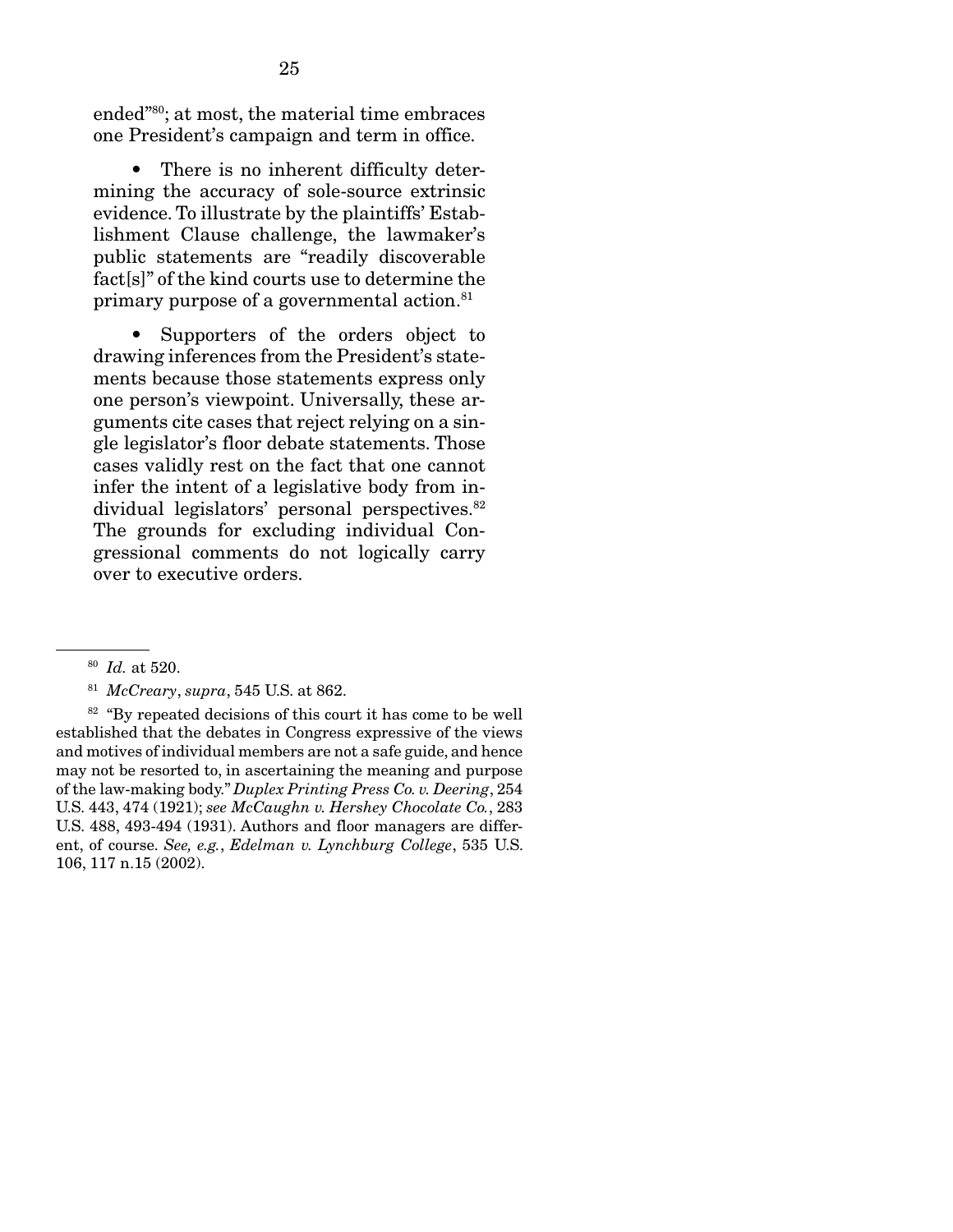## C. The record here demonstrates the appropriateness and ease of gathering evidence of presidential intent.

 Some have expressed fear that if a presidential candidate is on the record for later constitutional adjudications, he or she will self-censor campaign speech. Amici respectfully disagree. Briefs have identified no principled or probative difference between statements made in a presidential campaign, statements made after an election but before inauguration, and statements made after inauguration. *This* president modified *his* campaign speech attacking all people of Muslim faith because that attack did not play well with voters.<sup>83</sup> His behavior shows that presidential candidates mold themselves and mend their language to attract voters, not to make or conceal evidence of the reasons for future official actions. There is no evidence that the Court would change political behavior by regarding as evidence what a presidential candidate tells the American people. That lawyer-invented fear contradicts experience with politicians' behavior. And failing to take a President at his or her word – known to all interested Americans except federal judges – would impair the integrity of the judicial process in the eyes of the people. Nor is there a slippery-slope threat to legislative branch elections: statements by individual legislators are already excluded from judicial review of Congressional legislation for reasons not affected by

<sup>83</sup> J.A. 798.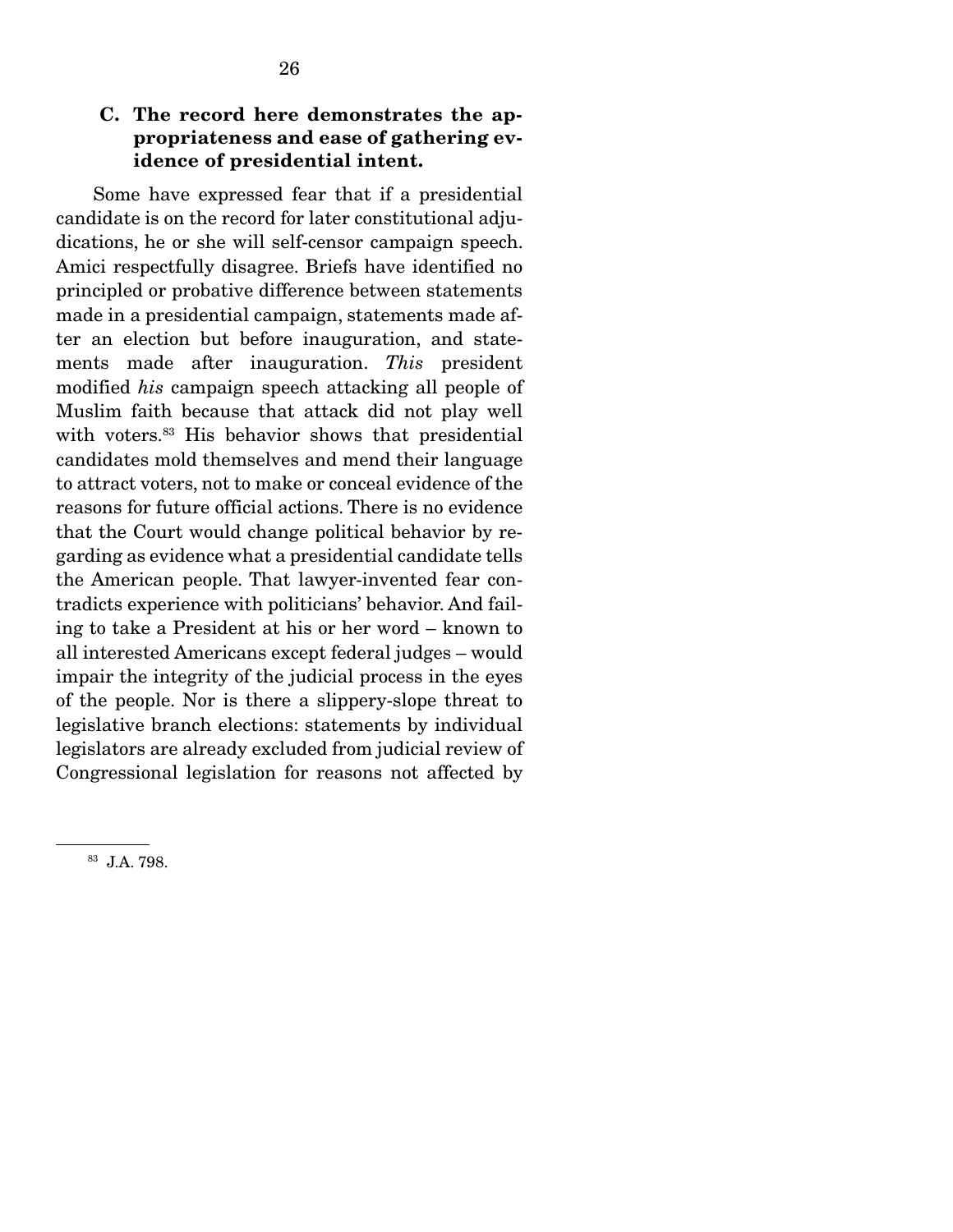the scope of evidence appropriate in judicial review of executive orders.84

 The Court confronts no inability to find evidence of purpose and intent declared by the President. The Fourth Circuit related some of that evidence in *Int'l Refugee Assistance Project v. Trump*, 857 F.3d at 594. The statements remain consistent whether made before the election, before inauguration, or by the inaugurated President:

 • December 7, 2015, "Statement on Preventing Muslim Immigration," calling "for a total and complete shutdown of Muslims entering the United States. . . ."85

 • March 9, 2016, interview: "Islam hates us," and "[w]e can't allow people coming into this country who have this hatred. . . ."86

• March 22, 2016, interview, calling to exclude Muslims, because "we're having problems with the Muslims, and we're having problems with Muslims coming into the country."87

- 86 J.A. 516-517.
- 87 J.A. 522.

<sup>84</sup> *Duplex*, *supra*, at 474; *McCaughn*, *supra*, at 493-494.

<sup>85</sup> J.A. 346.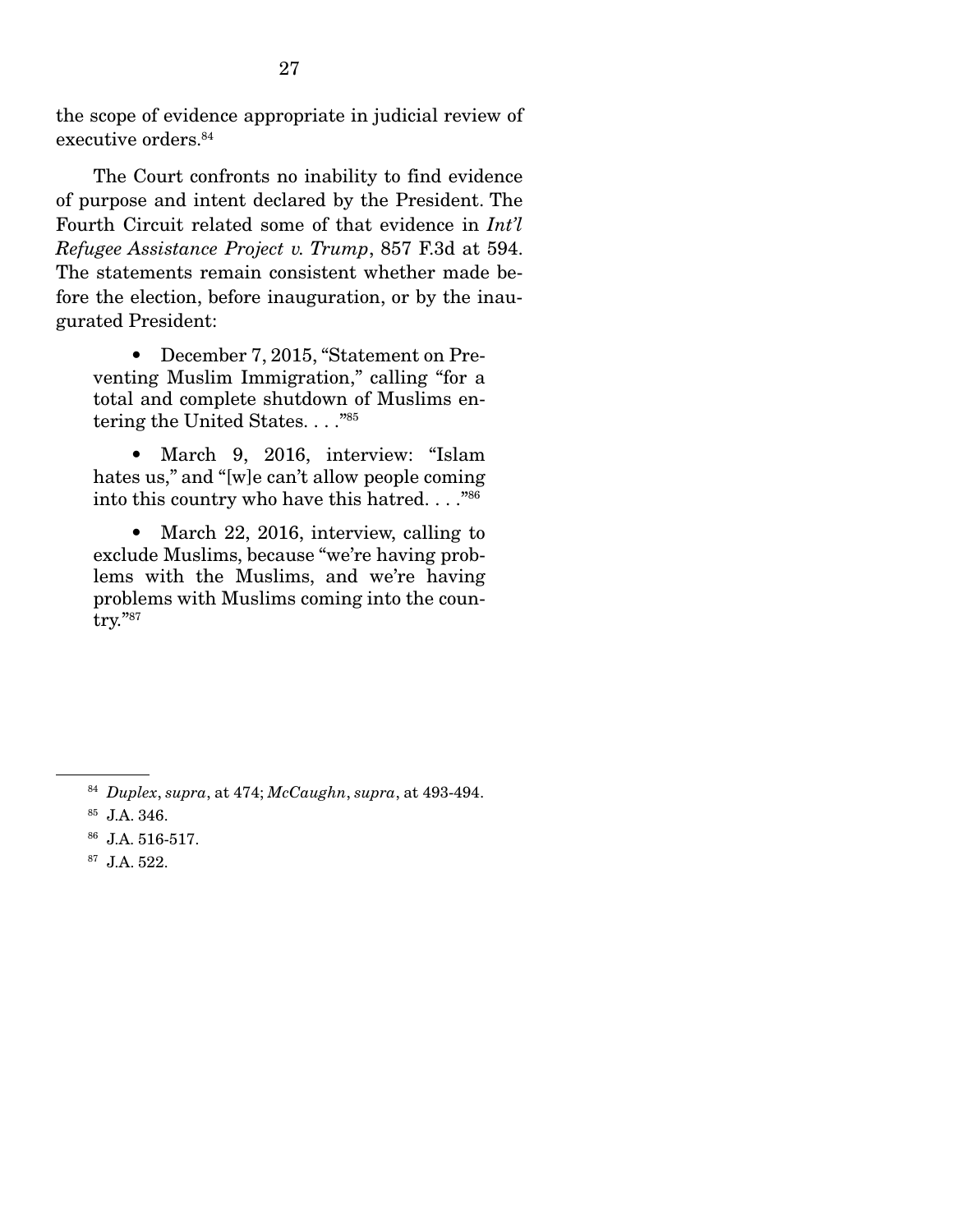• July 17, 2016, response to criticism of his religion-based comments: "So you call it territories. OK? We're gonna do territories."88

 • December 21, 2016, comment on terrorism in Europe: "You know my plans. All along, I've proven [sic] to be right. 100% correct."89

 • January 27, 2017: "This is the 'Protection of the Nation from Foreign Terrorist Entry into the United States.' We all know what that means."90

 Our point is not that this evidence necessarily carries the day; that is for respondents to show. Our point is that the evidence must be *considered*; otherwise a sole lawmaker can evade judicial scrutiny by sanitizing text that the Court considers probative while trampling the rule of law for all to see – and for a dangerous minority like the *Dred Scott*-era slave owners to celebrate.

<sup>88</sup> J.A. 798. *See* J.A. 480-481 ("talking territory instead of Muslim" and referring to the territorial concept as an expansion of the ban).

<sup>89</sup> J.A. 506.

<sup>90</sup> J.A. 403. *See* J.A. 508 (a presidential advisor takes credit for finding a way to ban Muslims legally); *Int'l Refugee Assistance Project*, *supra*, at 594-595 (comments on the lack of substantive or purposive difference between the first and second executive orders).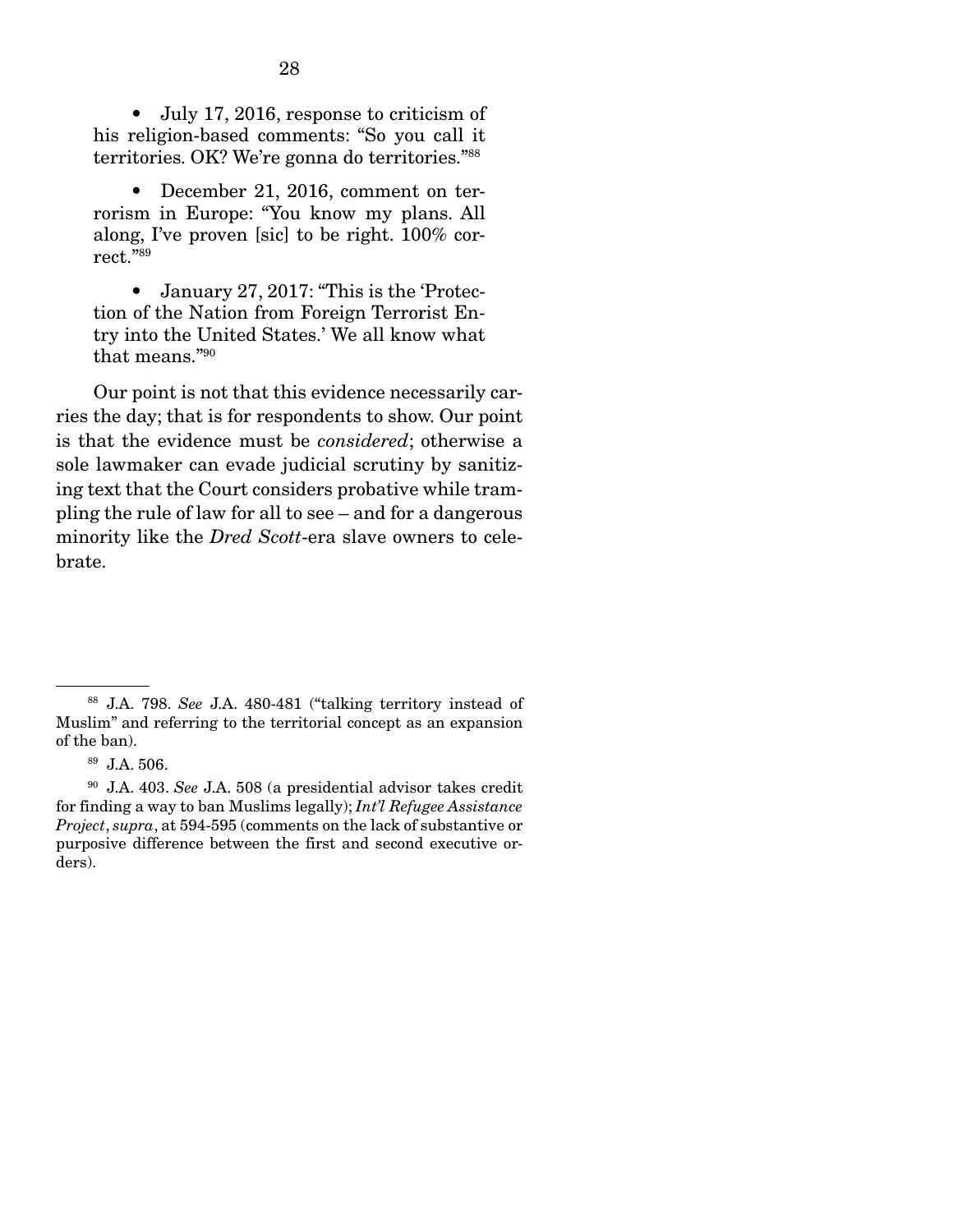### D. Upholding the rule of law requires considering all the President's statements that relate to the executive orders.

 "Our precedents, old and new, make clear that concerns of national security and foreign relations do not warrant abdication of the judicial role. We do not defer to the Government's reading of the First Amendment, even when such interests are at stake."91 In 2010, the Court unanimously declared that government's "authority and expertise in these matters do not automatically trump the Court's own obligation to secure the protection that the Constitution grants to individuals."92 But one can renounce abdication and nevertheless abdicate by deferring excessively to the government's – and especially a sole government actor's – invocation of authority and expertise. It should be "significant that Congress has been conscious of its own responsibility to consider how its actions may implicate constitutional concerns"93 – a factor absent here.

 To limit inquiry to the text of a sole lawmaker's enactment, or to the text and official statements of intent, is to abdicate judicial duty as did the Weimar judges beginning in 1933 and the majorities in *Dred Scott*, *Plessy*, and *Korematsu*. If the Court's methodology for reviewing executive orders abdicates scrutiny by refusing to consider a President's words, the Court

<sup>91</sup> *Holder v. Humanitarian Law Project*, 561 U.S. 1, 34 (2010).

<sup>92</sup> *Id.*

<sup>93</sup> *Id.* at 35.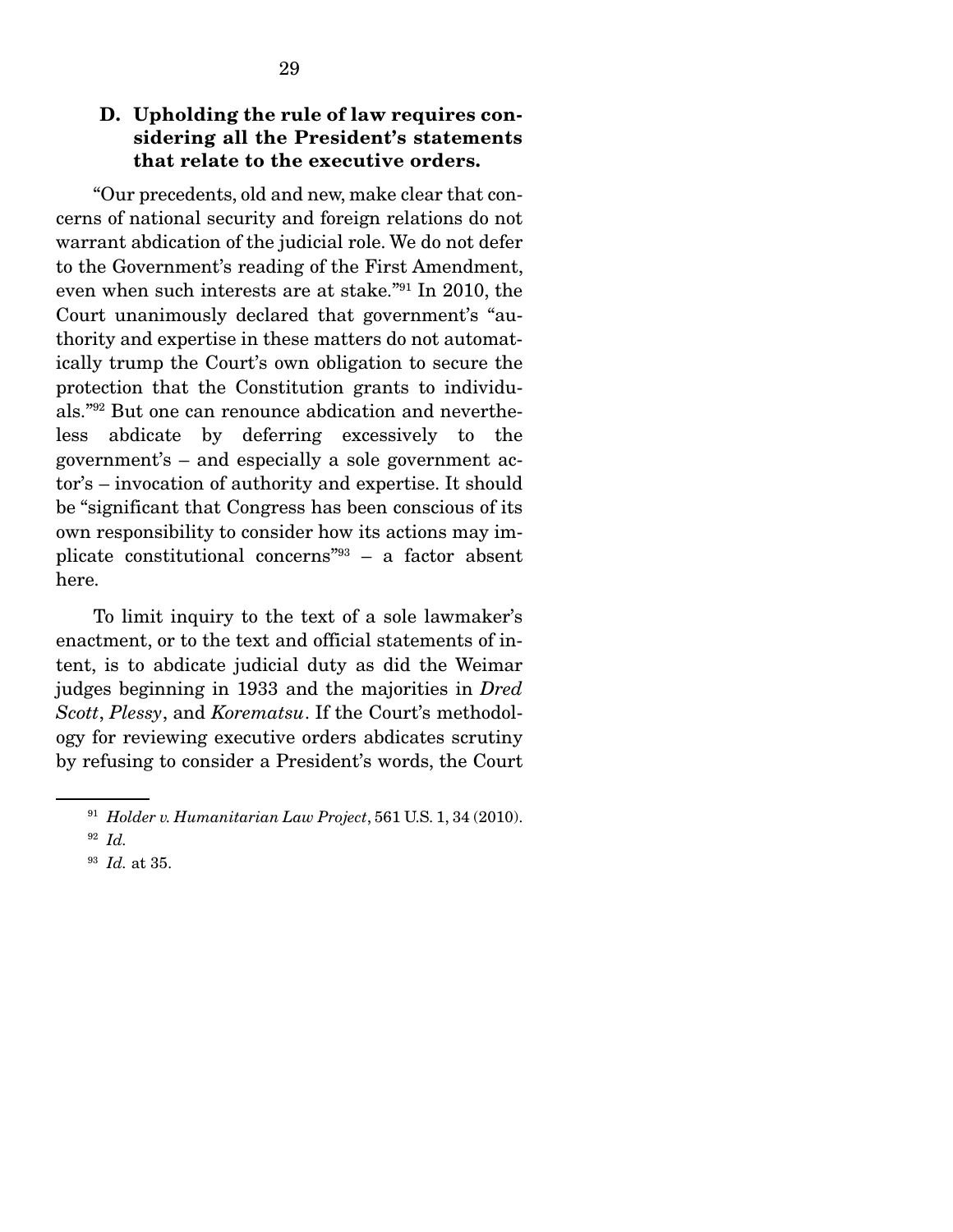would have no principle with which to brake itself on the slippery slope of accommodating executive lawlessness. True, the Court has said in another context that it can stop where it wants: "[t]he power to tax is not the power to destroy while this Court sits."94 But the Weimar experience shows how quickly a judiciary can be absorbed into an authoritarian regime if it lacks the jurisprudential muscle and constitutional courage to rebuke an executive's first step in destroying a republican form of government.

 Amici advocate a rule of appellate review applicable to all decrees by sole lawmakers, at all times, and regardless of the subject. But following that rule is especially important here and now. The President who issued the executive orders openly disrespects the rule of law and the judiciary.95 He boasted he could get away

<sup>94</sup> *Panhandle Oil Co. v. Mississippi ex rel. Knox*, 277 U.S. 218, 223 (1928) (Holmes, J., dissenting).

<sup>95</sup> https://www.wsj.com/articles/donald-trump-keeps-up-attackson-judge-gonzalo-curiel-1464911442; http://joshblackman.com/blog/ 2016/05/27/donald-trumps-dangerous-attack-on-u-s-district-judgegonzalo-curiel-and-the-rigged-federal-judiciary/ [transcript of comments]; https://www.washingtonpost.com/news/the-fix/wp/2017/ 02/04/trump-lashes-out-at-federal-judge-who-temporarily-blockedtravel-ban/ (the President denigrating the "so-called judge" who first enjoined enforcement of the travel ban: "The opinion of this so-called judge, which essentially takes law-enforcement away from our country, is ridiculous and will be overturned!").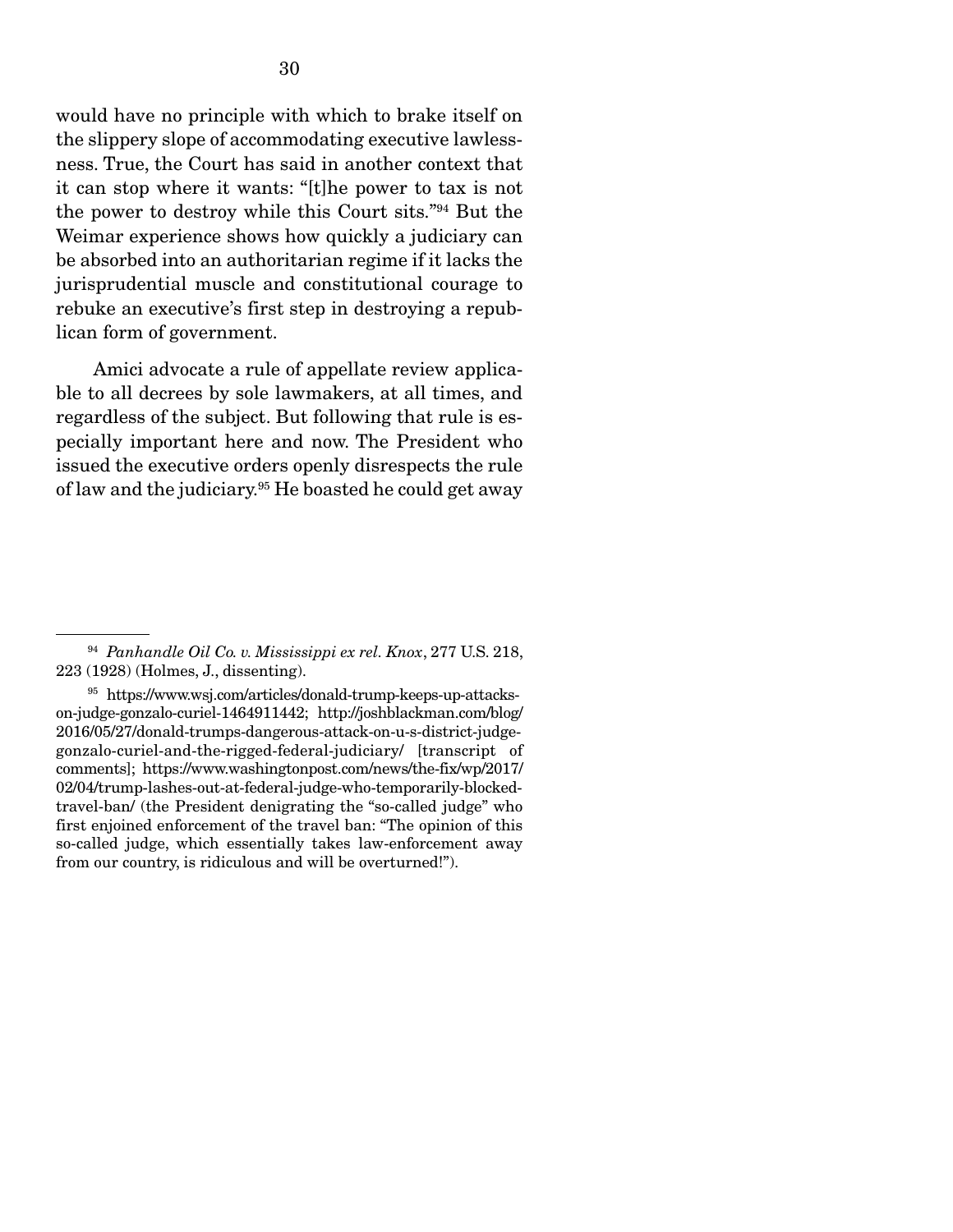with murder.<sup>96</sup> He advocated police brutality.<sup>97</sup> His address to the Boy Scouts of America at their 2017 Jamboree98 is chillingly reminiscent of Leni Riefenstahl's *Triumph of the Will*. And he advocated, then through staff withdrew, a proposal for a Muslim registry.<sup>99</sup>

 Events in Charlottesville on August 11 and 12 of this year, and the President's responses, cannot go unnoticed. White supremacy is not new: it derives from slavery. The Ku Klux Klan has been with the Nation since Nathan Bedford Forrest's 1867 election as Grand Wizard, and American Nazism traces to the German American Bund of 1936. But never before have those forces of violence and authoritarianism coexisted with a President who took two days after race-based violence to repudiate the perpetrators by name, only later to reverse himself and attack the victims.

 The Court's decision must show that the judiciary listens to the real reasons for presidential acts, refuses to defer to cynical inventions of facially neutral text,

<sup>&</sup>lt;sup>96</sup> "<sup>I</sup> could stand in the middle of Fifth Avenue and shoot somebody and I wouldn't lose anyone,' the Republican presidential candidate said, complete with a gun shooting gesture. 'That's how loyal they are,' he said about his supporters." http://siouxcityjournal.com/news/state-and-regional/iowa/trumpcrows-about-support-calls-out-opponents-at-dordt-rally/article\_ bb5afdb4-e18e-5fff-bbc8-09a0eb5a6ff7.html.

 $97$  https://www.washingtonpost.com/news/post-nation/wp/2017/ 07/29/u-s-police-chiefs-blast-trump-for-endorsing-police-brutality/.

<sup>98</sup> http://time.com/4872118/trump-boy-scout-jamboree-speechtranscript/.

<sup>99</sup> *See* https://www.theguardian.com/us-news/2016/nov/17/ trump-camp-denies-muslim-ban-registry.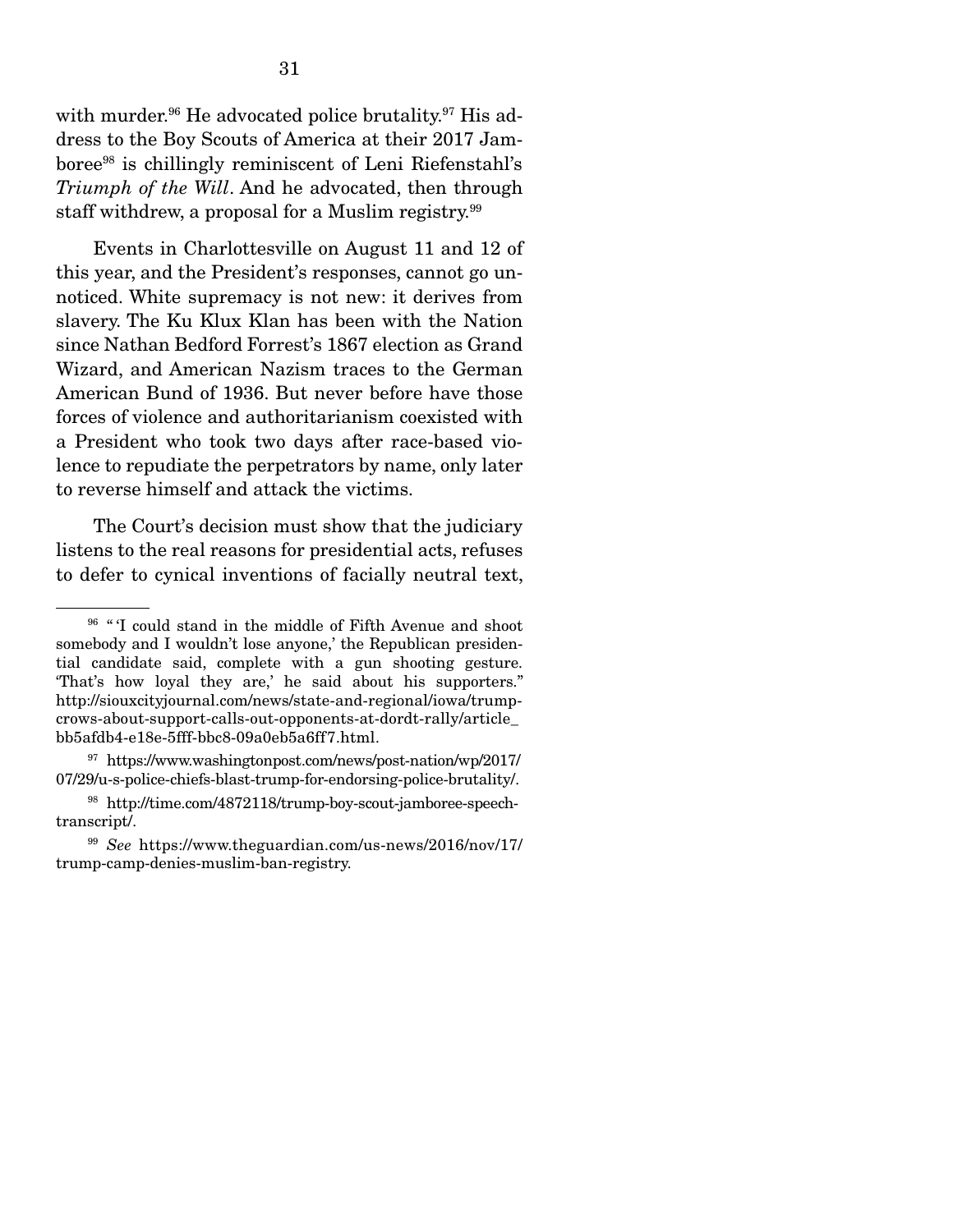and refuses to tolerate unconstitutional official acts of racial and religious hatred. History teaches that the Court cannot afford to wait. The risk of not standing against the first trenching on fundamental rights is that there may not be another timely opportunity to make that stand.

#### **CONCLUSION**

--------------------------------- ---------------------------------

 Everything the President writes, says, or tweets that logically bears on the motives and purposes of an executive order is relevant and material, and should be admissible, to interpret and determine the validity of that order.

Respectfully submitted,

CHARLES A. BIRD  *Counsel of Record*  4182 Ingalls Street San Diego, CA 92103 (619) 699-2406 birdamicus17@gmail.com

Dated: September 14, 2017

Principal Amici-Editors

RICHARD A. DEREVAN 5005 Cascabel Road Atascadero, CA 93422 (805) 461-1289 rderevan@swlaw.com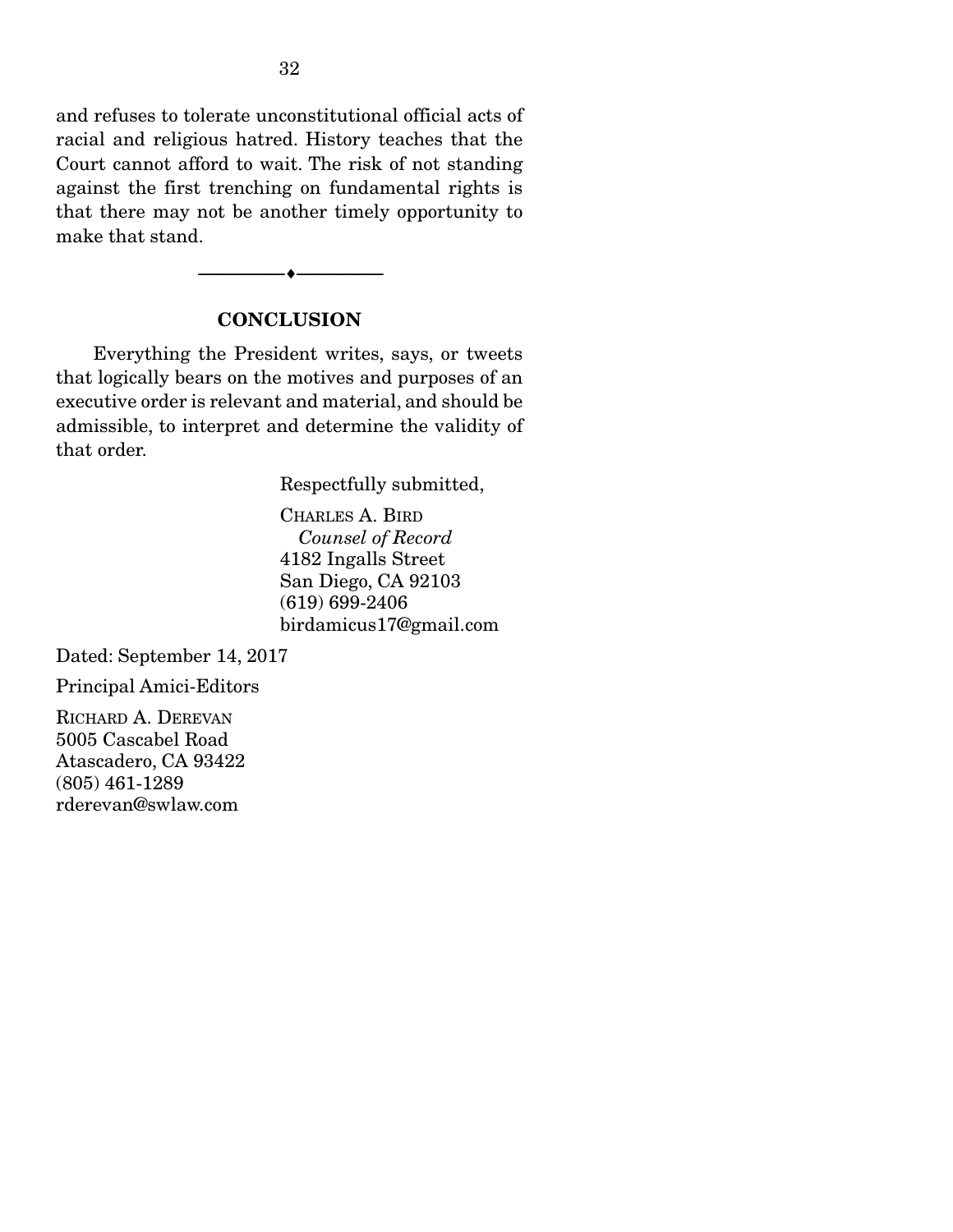JON B. EISENBERG 509 Tucker St. Healdsburg, CA 95448 (707) 395-0111 jeisenberg@horvitzlevy.com

KATHRYN E. KARCHER 8964 Sands Ave. NE Bainbridge Island, WA 98110 (206) 335-1631 kathryn@karcherappeals.com

WENDY COLE LASCHER 1050 S. Kimball Road Ventura, CA 93004 (805) 659-6800 wlascher@fcoplaw.com

ROBIN MEADOW 5900 Wilshire Blvd. 12th Floor Los Angeles, CA 90036 (310) 859-7811 rmeadow@gmsr.com

Other Joining Amici-Counsel

PETER ABRAHAMS 3601 W. Olive Ave. Fl. 8 Burbank, CA 91505-4681 (818) 995-0800 paabrahams@horvitzlevy.com

SUSAN ALEXANDER Post Montgomery Center 1 Montgomery St. Ste. 1800 San Francisco, CA 94104 (415) 288-4545 salexander@rgrdlaw.com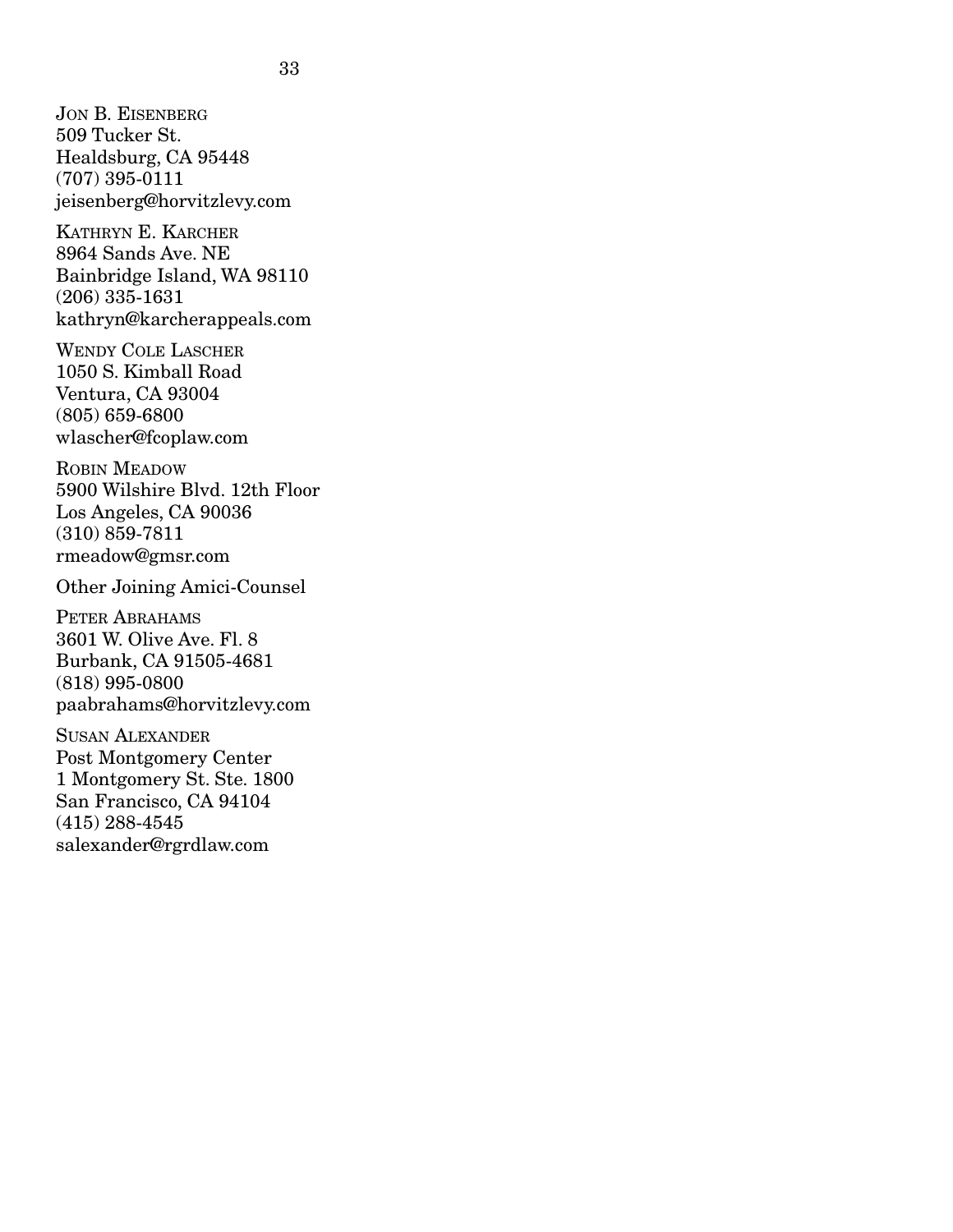ROBERT BACON PMB 110 484 Lake Park Ave. Oakland, CA 94610-2768 (510) 834-6219 (510) 444-6861 bacon2254@aol.com CHARLES BONNEAU 331 J St. #200 Sacramento, CA 95814 (916) 444-8828 cmbonneau@gmail.com ORLY DEGANI 12400 Wilshire Blvd. Ste. 400 Los Angeles, CA 90025-1030 (424) 704-8700 orly@deganiappeals.com JAY-ALLEN EISEN 1000 G St. Ste. 210 Sacramento, CA 95814 (916) 444-6171 jay@eisenlegal.com DAVID ETTINGER 3601 W. Olive Ave. Fl. 8 Burbank, CA 91505-4681 (818) 995-0800 dettinger@horvitzlevy.com DENNIS FISCHER 1448 15th St. #206 Santa Monica, CA 90404 (310) 451-4815 dennisafischer@earthlink.net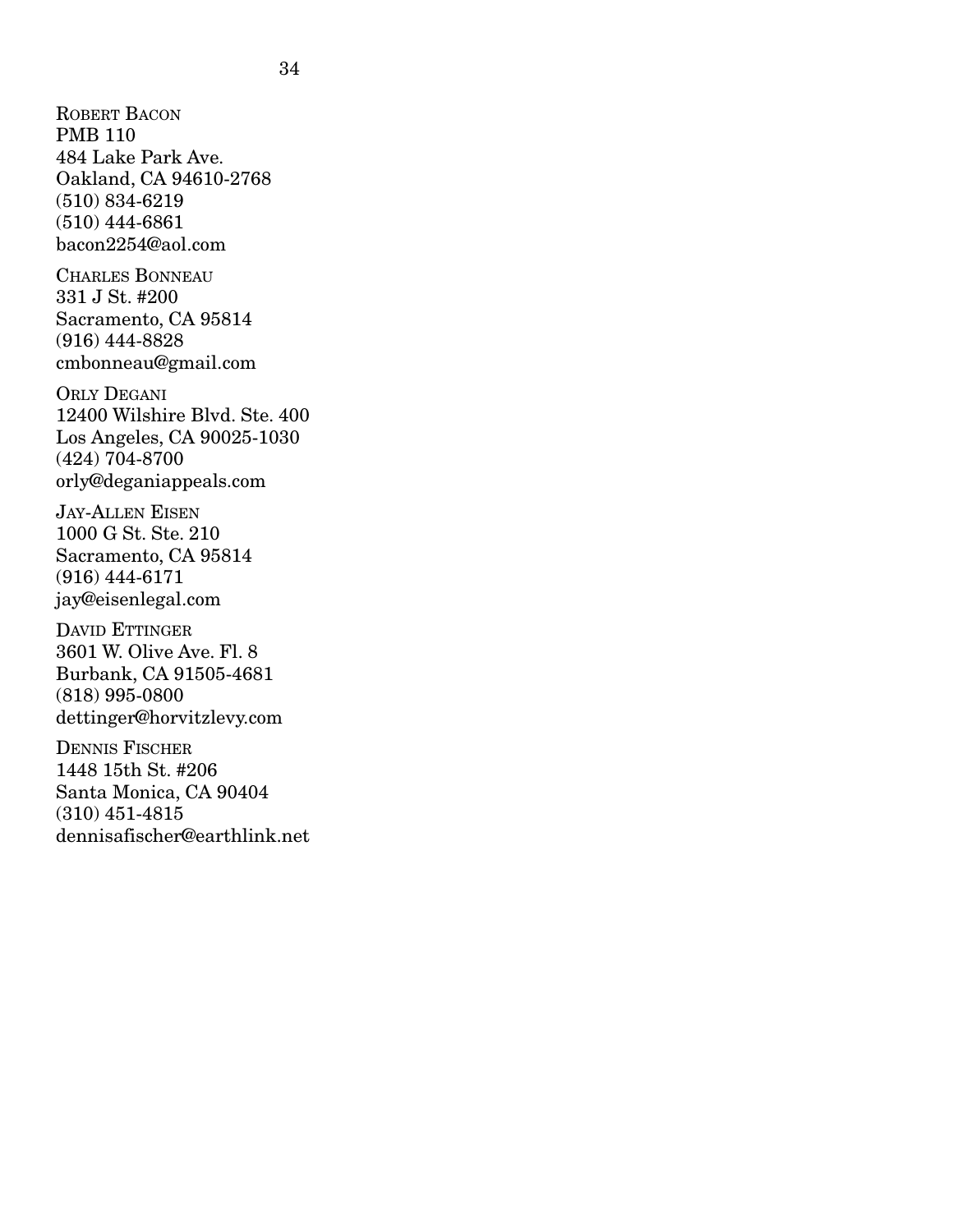PAUL FOGEL 101 2nd St. Ste. 1800 San Francisco, CA 94105 (415) 659-5929 pfogel@reedsmith.com CLIFF GARDNER

1448 San Pablo Ave. Berkeley, CA 94702 (510) 524-1093 casetris@aol.com

ROBERT GERSTEIN 171 Pier Ave. # 322 Santa Monica, CA 90405-5311 (310) 820-1939 robert.gerstein1@verizon.net

HOWARD GOODFRIEND 1619 8th Ave. N Seattle, WA 98109 (206) 624-0974 howard@washingtonappeals.com

MARK ALAN HART PMB 520 9420 Reseda Blvd. Northridge, CA 91324-6000 (818) 363-0419 malanhart@aol.com

LAURIE HEPLER 1 Embarcadero Ctr. Ste. 500 San Francisco, CA 94111-3610 (415) 315-1774 lhepler@gmsr.com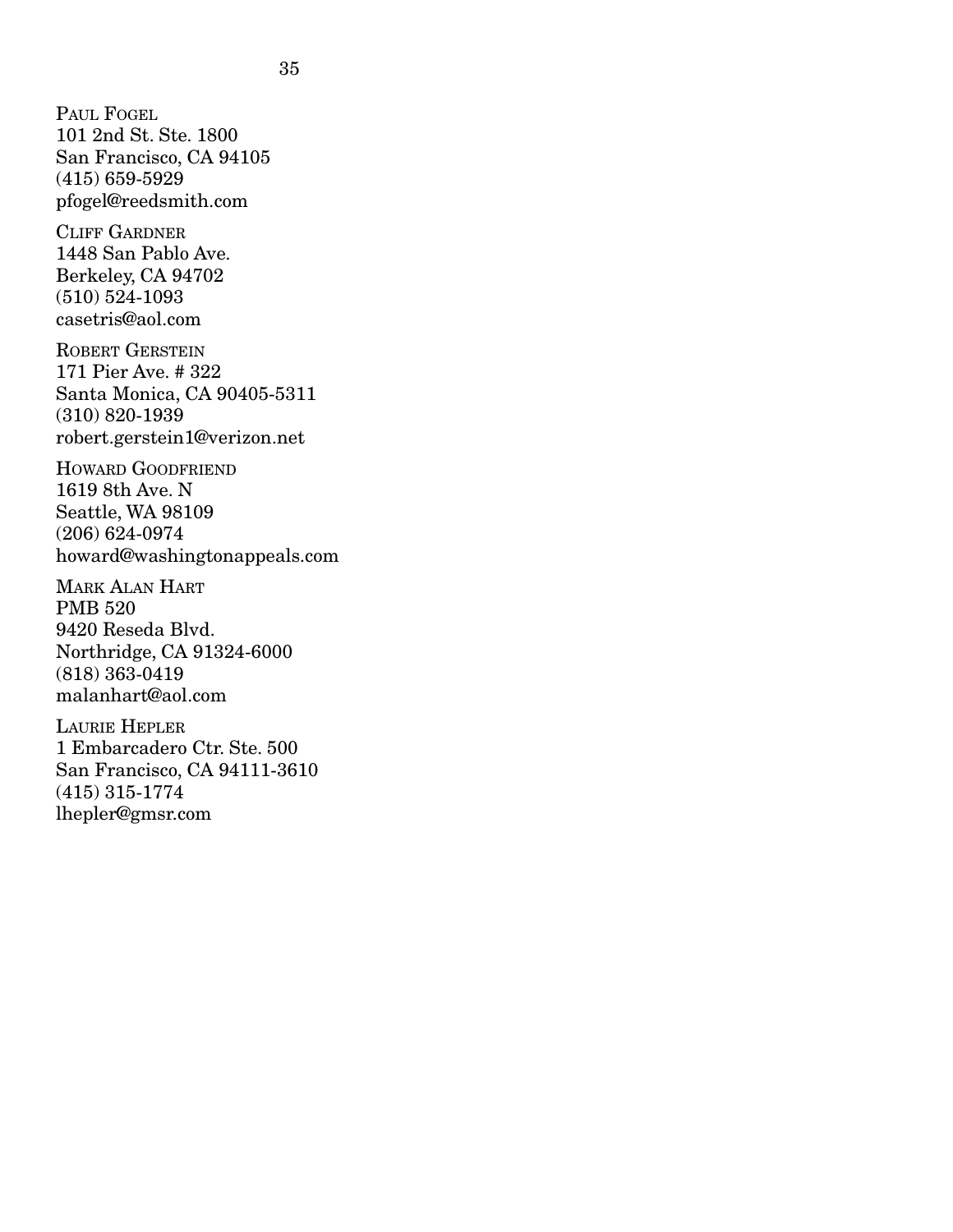STEVEN HIRSCH 633 Battery St. San Francisco, CA 94111 (415) 391-5400 shirsch@keker.com KIRK JENKINS 1 N. Wacker Dr. Ste. 4200 Chicago, IL 60606 (312) 641-9050 Kirk.Jenkins@sedgwicklaw.com CHARITY KENYON† P.O. Box 336 Galt, CA 95632 (916) 343-0081 charityjd@gmail.com † Inactive, California Bar BARRY LEVY 3601 W. Olive Ave. Fl. 8 Burbank, CA 91505-4681 (818) 995-0800 blevy@horvitzlevy.com TODD LUNDELL 600 Anton Blvd. Ste. 1400 Costa Mesa, CA 92626-7689 (714) 427-7526 tlundell@swlaw.com ERIC MULTHAUP 20 Sunnyside Ave. Ste. A Mill Valley, CA 94941 (415) 381-9311 (415) 389-0865 mullew@comcast.net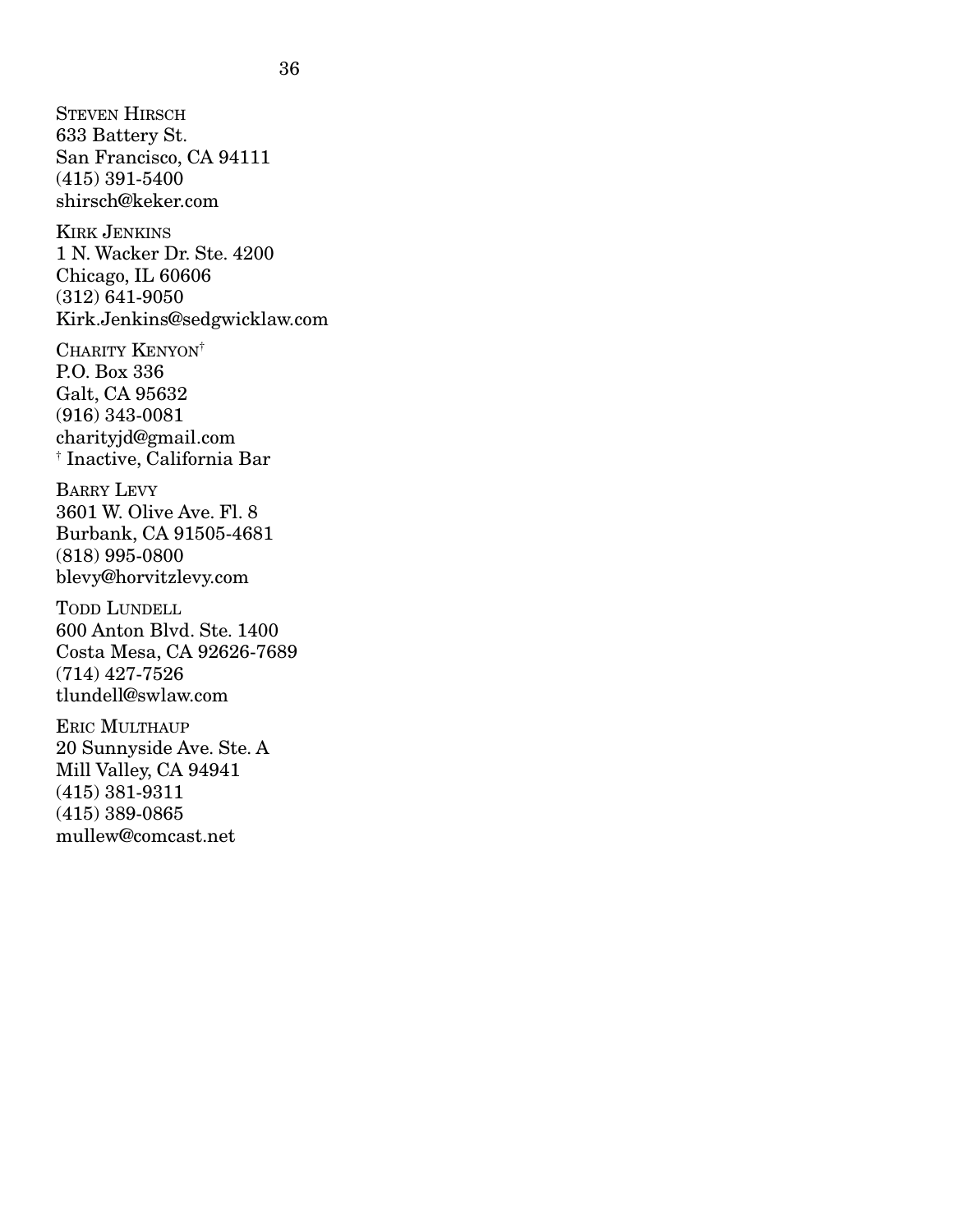BRADLEY PAULEY 3601 W. Olive Ave. Fl. 8 Burbank, CA 91505-4681 (818) 995-0800 bpauley@horvitzlevy.com

BARBARA RAVITZ<sup>†</sup> 1722 Malcolm Ave. Apt. 405 Los Angeles, CA 90024-5799 bwravitz@gmail.com † Inactive, California Bar

KENT RICHLAND 5900 Wilshire Blvd. 12th Fl. Los Angeles, CA 90036 (310) 859-7811 krichland@gmsr.com

AMITAI SCHWARTZ 2000 Powell St. #1286 Emeryville, CA 94608-1805 (510) 597-1775 amitai@schwartzlaw.com

PROF. ELISABETH SEMEL UNIVERSITY OF CALIFORNIA BERKELEY SCHOOL OF LAW 491 Simon Hall Berkeley, CA 94720-7200 (510) 642-0458 esemel@law.berkeley.edu

CHARLES SEVILLA 402 W. Broadway Ste. 720 San Diego, CA 92101-8505 (619) 232-2222 chuck@charlessevilla.com